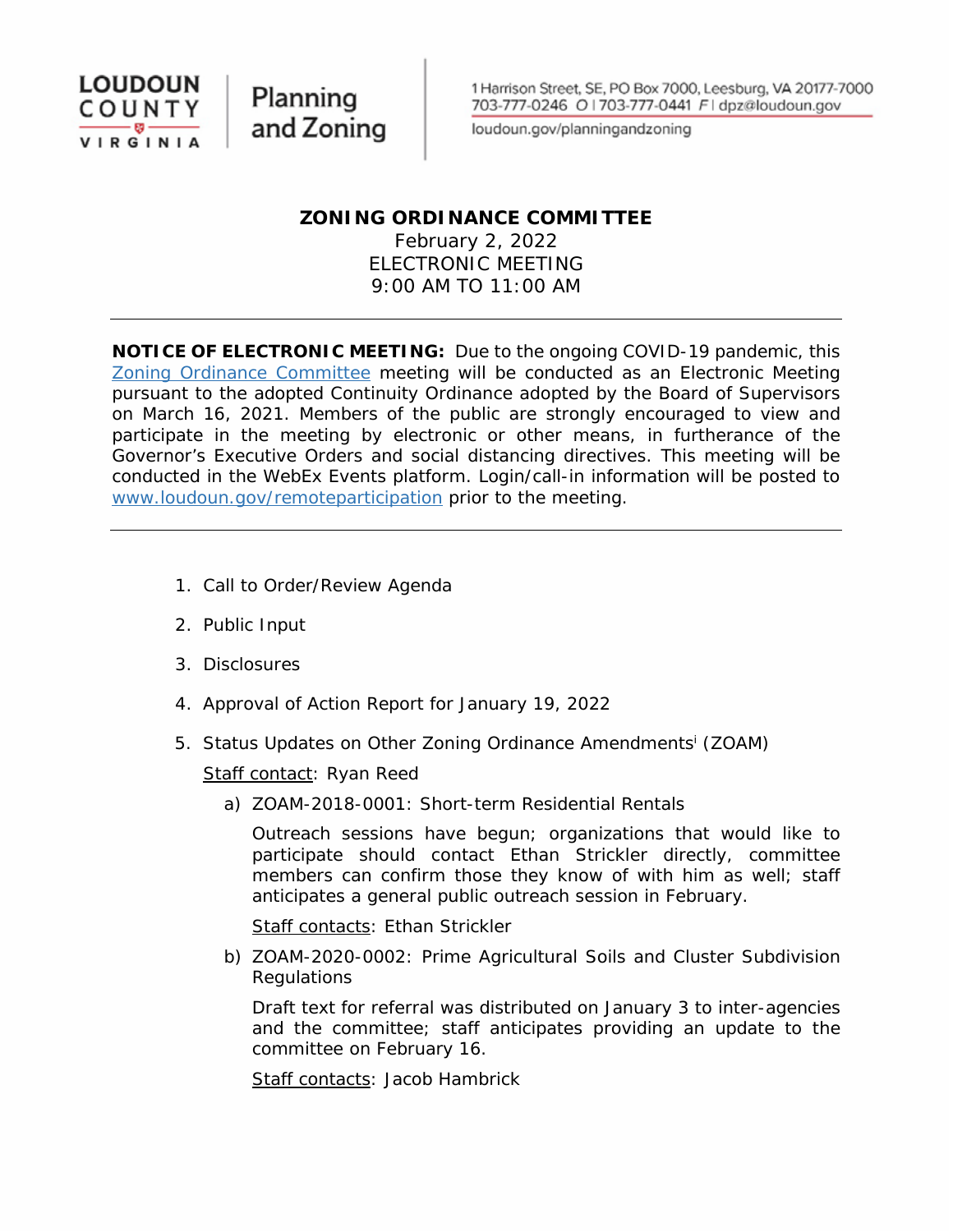c) ZOAM-2021-0002: Airport Impact Overlay District

Staff working on revised draft text; a comprehensive plan amendment and zoning map amendment will be included in the referral for inter-agencies and the committee; staff anticipates providing an update to the committee on March 2.

Staff contacts: Josh Peters

- 6. ZOAM-2021-0003: Traffic Data Collection and Warrant Study Fees
	- a) Staff Presentation by Department of Transportation and Capital Infrastructure Project Manager Jaspreet Sethi.

Staff contacts: Jaspreet Sethi and Brian Wegener

- 7. ZOAM-2020-0001: Zoning Ordinance Rewrite
	- a) Chapter 8, Attainable Housing

Staff contact: Kate McConnell

- 8. Upcoming Meetings a) Electronic meeting. Wednesday, February 16, 2022, 9:00 AM.
- 9. Adjourn

<sup>i</sup> View project documents at www.loudoun.gov/lola.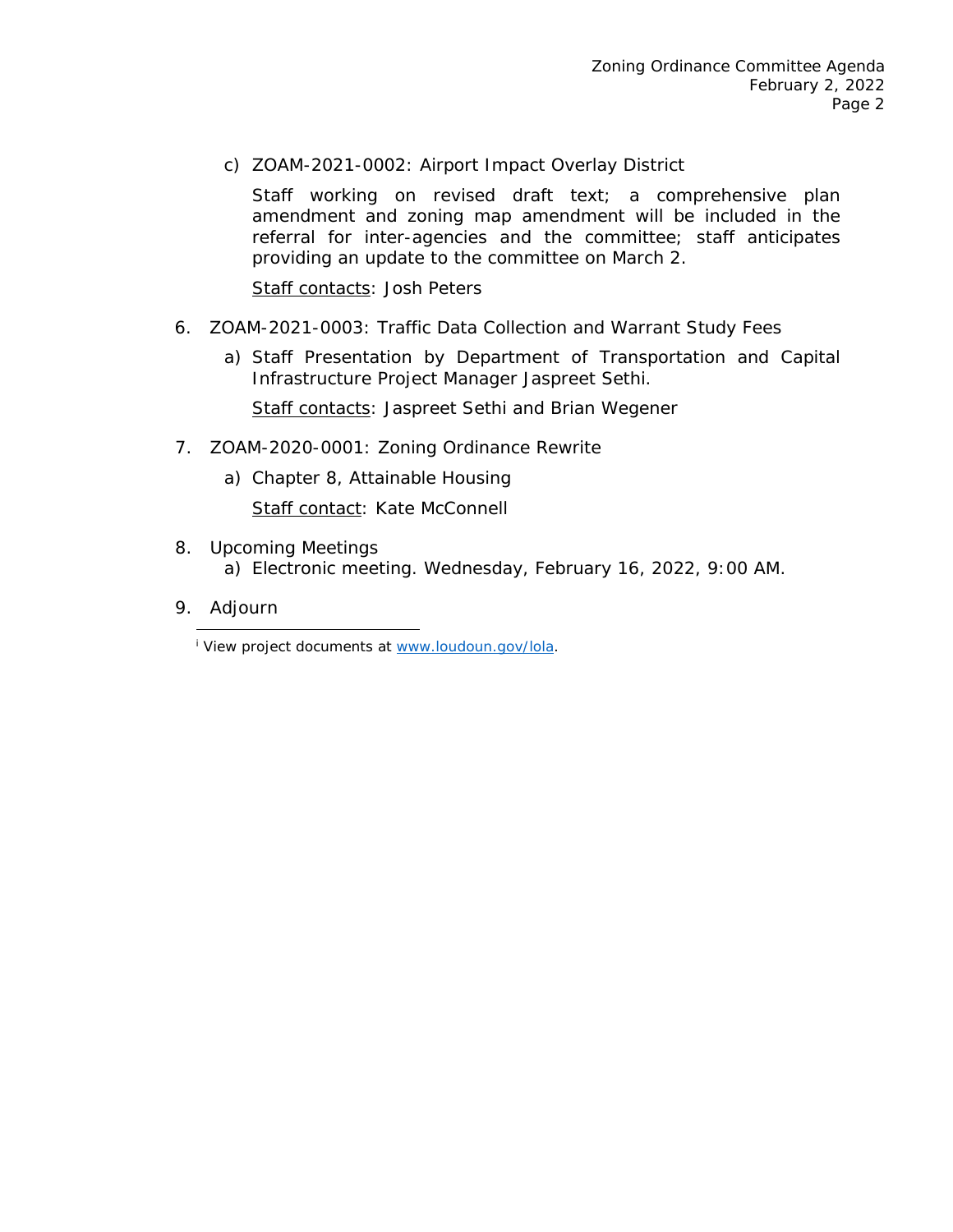

Planning and Zoning

loudoun.gov/planningandzoning

### **ACTION REPORT** ZONING ORDINANCE COMMITTEE January 19, 2022

The content of any statements, updates, or discussions associated with the items and actions noted below can be obtained by listening to the meeting via the following link: https://loudoun.granicus.com/player/clip/6863?view\_id=78&redirect=true

### CALL TO ORDER/REVIEW AGENDA (ADDITIONS/DELETIONS)

Chair Kevin Ruedisueli moved that the Zoning Ordinance Committee convene the January 19, 2022, meeting as an electronic meeting pursuant to the Virginia Freedom of Information Act in response to the COVID-19 Pandemic. (12 members participating remotely at time of motion.)

PUBLIC INPUT

None.

### **DISCLOSURES**

Committee Member Bridge Littleton disclosed he had a meeting with Norman Myers and Mike Pummell on December 27, 2021.

### APPROVAL OF ACTION REPORT FOR JANUARY 5, 2022

Committee Member Maura Walsh-Copeland asked staff to correct the name for ZOAM-2020-0002: Prime Agricultural Soils and Cluster Subdivision Regulations.

Committee Member Jeff Browning moved that the Zoning Ordinance Committee approve the Action Report for January 5, 2022. (Seconded by Maura Walsh-Copeland as amended. The motion passed via roll call vote 11-0-5-1: Gem Bingol, Packie Crown, Charlie Houston, Ross Stevens, and Tia Walbridge absent for the vote; Eric Zicht abstained.)

### STATUS UPDATES ON OTHER ZONING ORDINANCE AMENDMENTS (ZOAM)

Deputy Zoning Administrator Ryan Reed provided the following status updates:

a) ZOAM-2018-0001: Short Term Residential Rentals Staff contacts: Mark Stultz and Ethan Strickler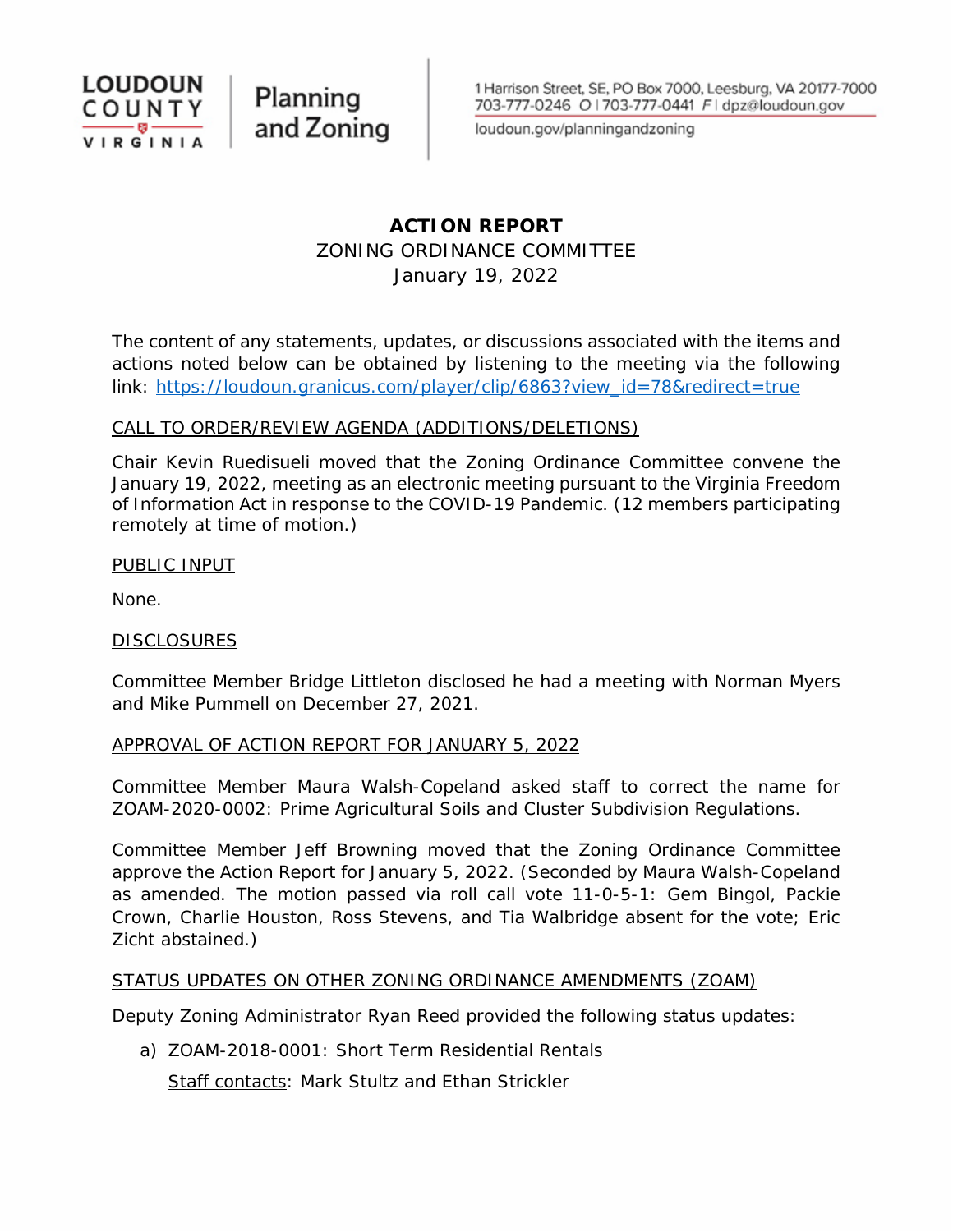Outreach sessions would begin tonight with Visit Loudoun; several different times and days were available for the various groups; organizations and members that would like to participate should contact Ethan Strickler directly.

Committee Member Bridge Littleton asked staff to distribute the meeting information for Visit Loudoun's outreach session.

b) ZOAM-2020-0002: Prime Agricultural Soils and Cluster Subdivision **Regulations** 

Staff contacts: Mark Stultz and Jacob Hambrick

Draft text was distributed on January 3 to inter-agencies and the committee; staff anticipates providing an update at the February 16 committee meeting.

Committee Member Matt Lawrence asked about the long-term schedule for the ZOAM. Deputy Zoning Administrator Reed stated no dates had been scheduled past February 16.

Committee Member Littleton stated a goal had not yet been articulated. He put forth a benchmark of achieving 100% protection of prime agricultural soils. Chair Ruedisueli stated that was a reasonable goal.

c) ZOAM-2021-0002: Airport Impact Overlay District

Staff contacts: Mark Stultz and Josh Peters

Staff continues to revise draft text; a comprehensive plan amendment and zoning map amendment would be included in the referral for inter-agencies and the committee; staff anticipates providing an update at the March 2 committee meeting.

d) ZOAM-2021-0003: Traffic Data Collection and Warrant Study Fees

Staff contacts: Mark Stultz, Brian Wegener, and Jaspreet Sethi

Draft text to be distributed to the committee on January 26 for the February 2 meeting, at which time staff would also present and receive comments.

e) ZOAM-2021-0001: Zoning Ordinance Rewrite Scheduling (new topic)

Staff contacts: Mark Stultz, Judi Birkitt, Ryan Reed

Committee Member Walsh-Copeland stated the staff report for tonight's Transportation and Land Use Committee meeting did not reference the draft text to be released in April. She asked if that was still the goal. Interim Assistant Director Judi Birkitt confirmed staff are still targeting April.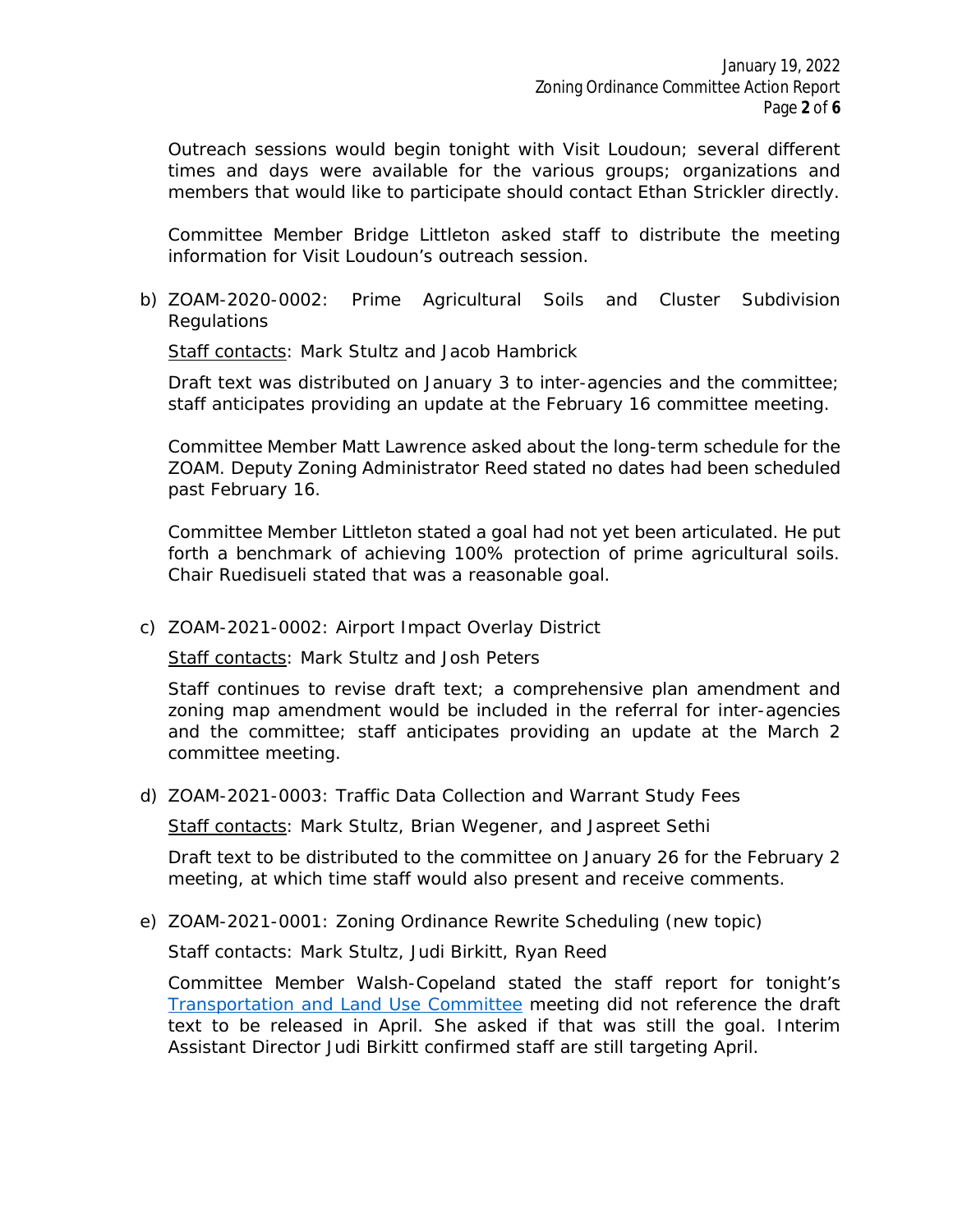Committee Member Gem Bingol asked if Attainable Housing was still scheduled for February 2. Deputy Zoning Administrator Reed stated that was still the goal.

Committee Member Walsh-Copeland asked about Procedures, when and how they would be handled. Interim Assistant Director Birkitt explained staff had not yet fully formed the recommendation due to departmental changes. She added the section would be fully vetted and that staff were speaking with the County Attorney's Office regarding potential revisions.

Link to full discussion: https://loudoun.granicus.com/player/clip/6863?meta\_id=204719

### ZOAM-2020-0001: Zoning Ordinance Rewrite Sections

a) Development Standards Draft Sections continued from 01/05/2022: §5.06 Tree Planting, Replacement, and Preservation §5.07 Landscaping, Buffer Yards, Screening, and Landscape Plans

Staff contact: Principal Planner Kate McConnell

Committee questions and topics generally involved the following: incentives to promote ecological integrity, minimum type of diversity for tree types and natives, buffers providing corridors for wildlife, limiting invasives, parking landscapes (green infrastructure, depressed islands as best management practice, diversity of materials), tree plantings being too close together, meeting with landscapers for guidance, legacy districts and how new regulations relate, visual transition from JLMA's to towns, creating nonconformities when JLMA's become annexed, street trees and required locations, clarifying conflicts in the landscape regulations, expanding the table to include all roads and alleys, losing farmland to housing in a very visual way – lack of plantings and appearance of pastures, purposeful tree plantings in open space areas, revise the list of invasive species to include commonly used invasives like Bradford Pear, consistency across plans (comprehensive, facilities standards, and land subdivision and development), concern about duplication across plans, developing a waiver process for canopy requirements, concern on overemphasis on native species, removing invasives on entire acreage, not being able to capture every scenario and deferring to the Board.

b) Development Standards Draft Sections: §5.01 Application of Site Development Terms §5.10 Homeowner's Association Standards §5.11 Visibility at Intersections §5.12 Road Access Standards for Specific Uses

Staff Contact: Senior Planner Stephen Goodrich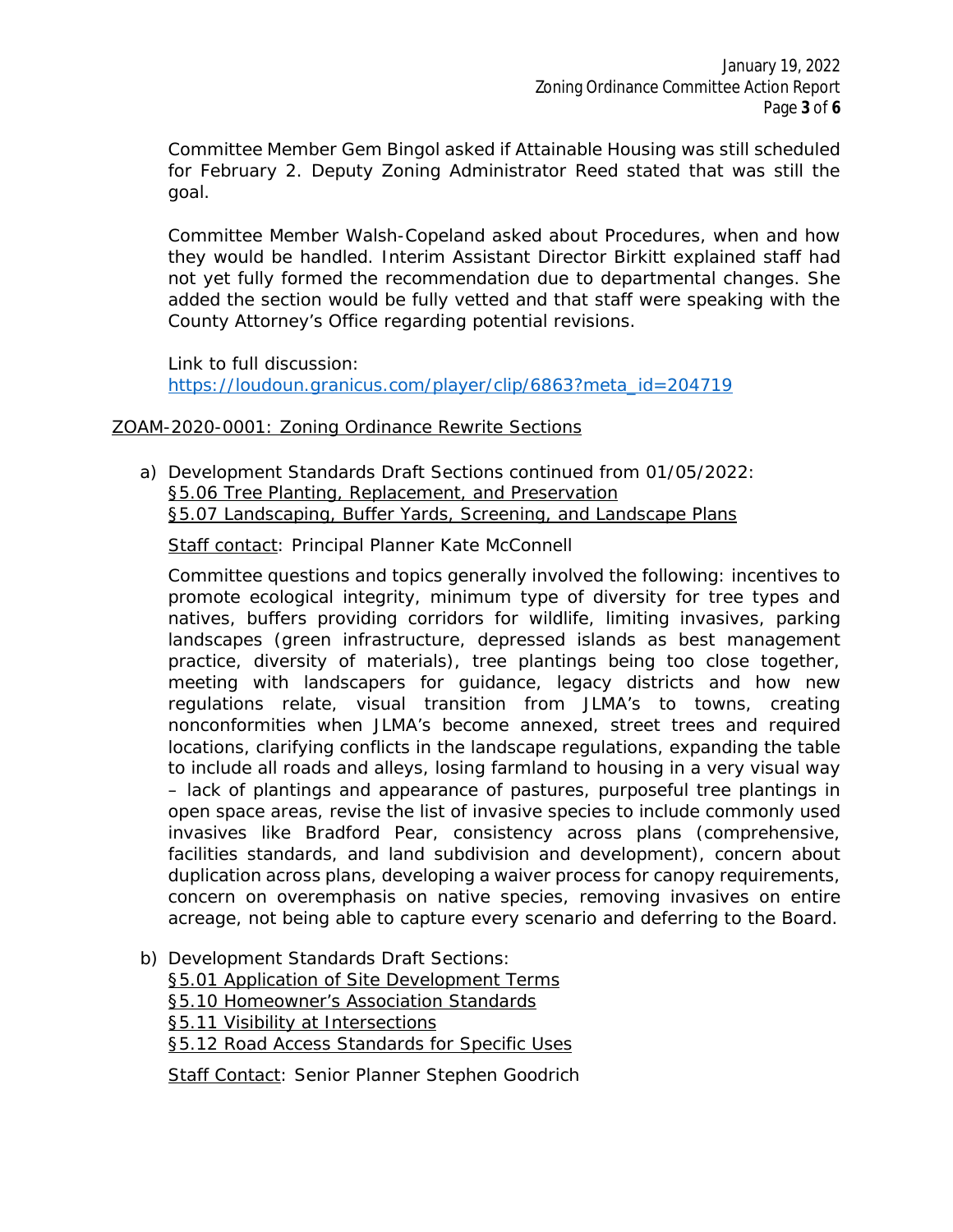Committee questions and topics generally involved the following: intensity of multiple uses on sites, lot standards heights, pipestem lots, road access standards – what triggers it and enforcement, what triggers when a special exception review is required, private street standards (Virginia Department of Transportation versus Loudoun County), enforcing the maintenance of roads, telecommunications facilities (5G, small cell) and federal rules, increasing and enforcing visibility at intersections (Williams Gap and Woodgrove Rd), site triangles, use of the word "districts" and being more specific, use of the word "landowner" (residential owner or developer), consistency in language for terms "lot, homeowner, residential property owner", how that would work with the ZOAM Prime Agricultural Soils and Cluster Subdivision Regulations, "prime farmland lot" and "rural economy lot", the meaning of irregular lots, how to measure pipestem and cul-de-sac lots, frontage, etc., rural septic systems intent, putting regulations in the appropriate document and not duplicating them.

Regarding Homeowner Associations (HOA) – management of open space, proffer items in HOA documents, attainable housing cautionary agreements, concern about the exclusion of affordable units from membership, keeping the county informed of updates and the timeline to do so, the kind of regulatory authority the county wants to have and why they would want to do so, condo associations differing, intersections and site distance, restricting farm activities and explicitly stating "can't limit in *right to farm* state", and moving the section to the Land and Subdivision Ordinance.

### §5.02 Utility Standards

### Staff Contact: Senior Planner Mark Holland

Topics involved possible conflicts in the exemptions, intent, or application in the language for utilities, and what was the meaning of the utility standard "following the contour and being environmentally sensitive".

### §5.14 Rural Hamlets

### Staff Contact: Principal Planner Kate McConnell

Topics involved encouraging more attractive types of development and the 85% open space on lots.

### §5.04 Open Space Standards

### Staff Contact: Senior Planner Stephen Goodrich

Committee questions and topics generally involved the following: fully addressing noncontiguous open space, dedicating heritage or natural resources to the county as opposed to making the HOA responsible, being cautious with changing the definition of open space (the word "functional"), the need for flexibility, rethink and relook at river and stream corridor not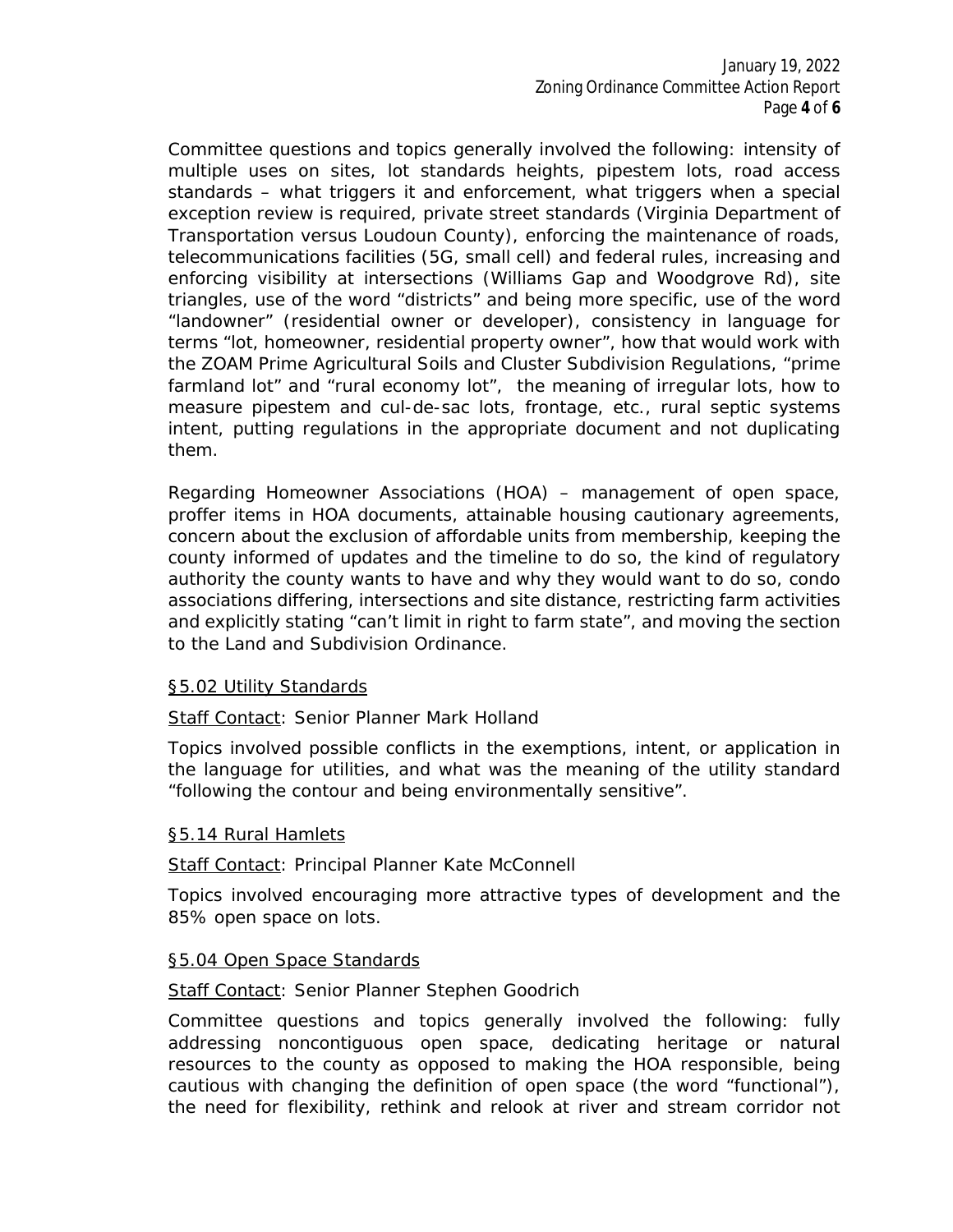being open space, consistency with the ZOAM Prime Agricultural Soils and Cluster Subdivision Regulations, and equestrian trail requirements.

### §5.08 Performance Standards

Staff Contact: Senior Planners Stephen Goodrich and Chris Blough

Committee questions and topics generally involved the following: lighting affecting wildlife and migrating birds (both rural and city lights), the noise exclusion for power equipment and testing periods – challenges with data centers and outdoor music, lack of specificity with lighting for security, how managed and directed away from homes, strict dark sky compliance ordinances in the towns and different standards for the county (light goes beyond borders), inconsistency with rural businesses and lack of enforcement, tightening language for light and sound to protect surrounding community, and use-specific standards leaving a major loophole.

### §5.09 Adaptive Reuse Standards

Staff Contact: Principal Planner Kate McConnell

Topics involved taking the towns and borders into consideration, Table 5.09.01 commercial use, mandatory/voluntary, clarify to encourage and broaden the uses available for adaptive reuse, relation to village small area plans and implementation, the impacts of permitted uses (villages), and not reiterating parking and lighting standards.

Link to full discussion: https://loudoun.granicus.com/player/clip/6863?meta\_id=204721

In general, committee members stated they would make additional comments in enCode.

Committee Member Walsh-Copeland stated there should be a mechanism to show carryover language. She added this would be important for the Planning Commission and general public as well.

*ZOC Action*: By consensus, committee members agreed to allow for an extra hour at their next meeting on February 2.

### NEW BUSINESS

None.

### UPCOMING MEETINGS

Electronic meeting. Wednesday, February 2, 2022, at 9:00 AM.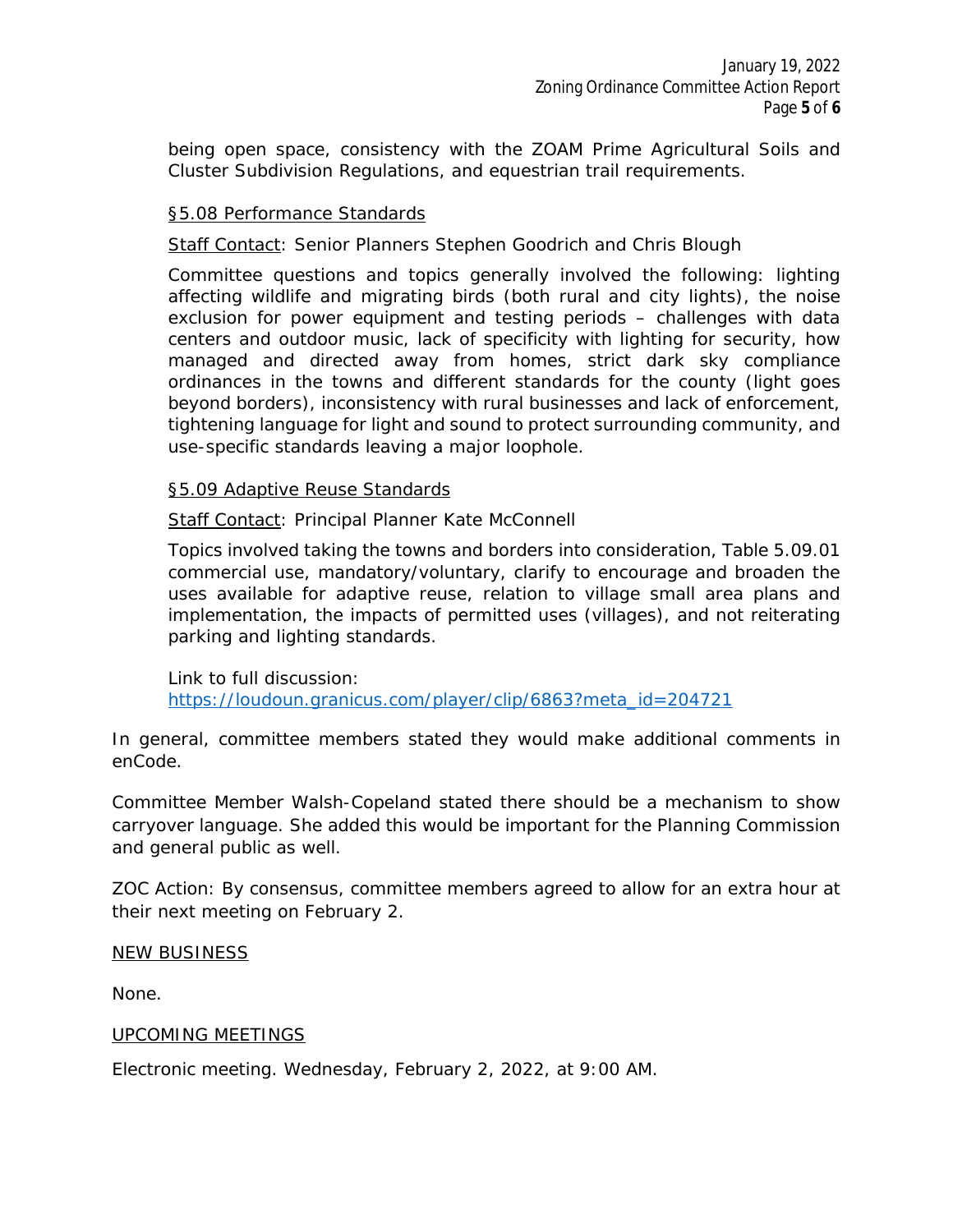### MEETING ADJOURNED

Chair Ruedisueli adjourned the January 19, 2022, Zoning Ordinance Committee meeting.

### MEETING ATTENDANCE

PLANNING COMMISSIONER PRESENT: John Merrithew, Sterling District

ZOC MEMBERS PRESENT:

Kevin Ruedisueli, Subject Matter Expert - Architect, *Chair* Michael Capretti, Citizen-At-Large, *Vice-Chair* Gem Bingol, Environmental Organization Rich Brittingham, Dulles Area Association of Realtors Jeff Browning, Rural Economic Development Council Colleen Gillis, Loudoun County Chamber of Commerce Ben Keethler, Loudoun Coalition of Homeowners and Condominium Associations Matt Lawrence, Northern Virginia Building Industry Association Bridge Littleton, Coalition of Loudoun Towns Joe Paciulli, Economic Development Advisory Commission Tia Walbridge, Farm Bureau Maura Walsh-Copeland, Preservation/Conservation Organization Eric Zicht, Citizen-At-Large

### ZOC MEMBERS ABSENT:

Packie Crown, Citizen-At-Large Charles Houston, Citizen-At-Large Ross Stevens, Commercial Real Estate Development Association

### VACANT:

Subject Matter Expert - Urban Land Use Planner (formerly Jean Ault)\*

*\*Russ Forno confirmed on Tuesday, January 18. Confirmation letters are sent following publication of the Board Action Report. Mr. Forno will attend our meeting on February 2.*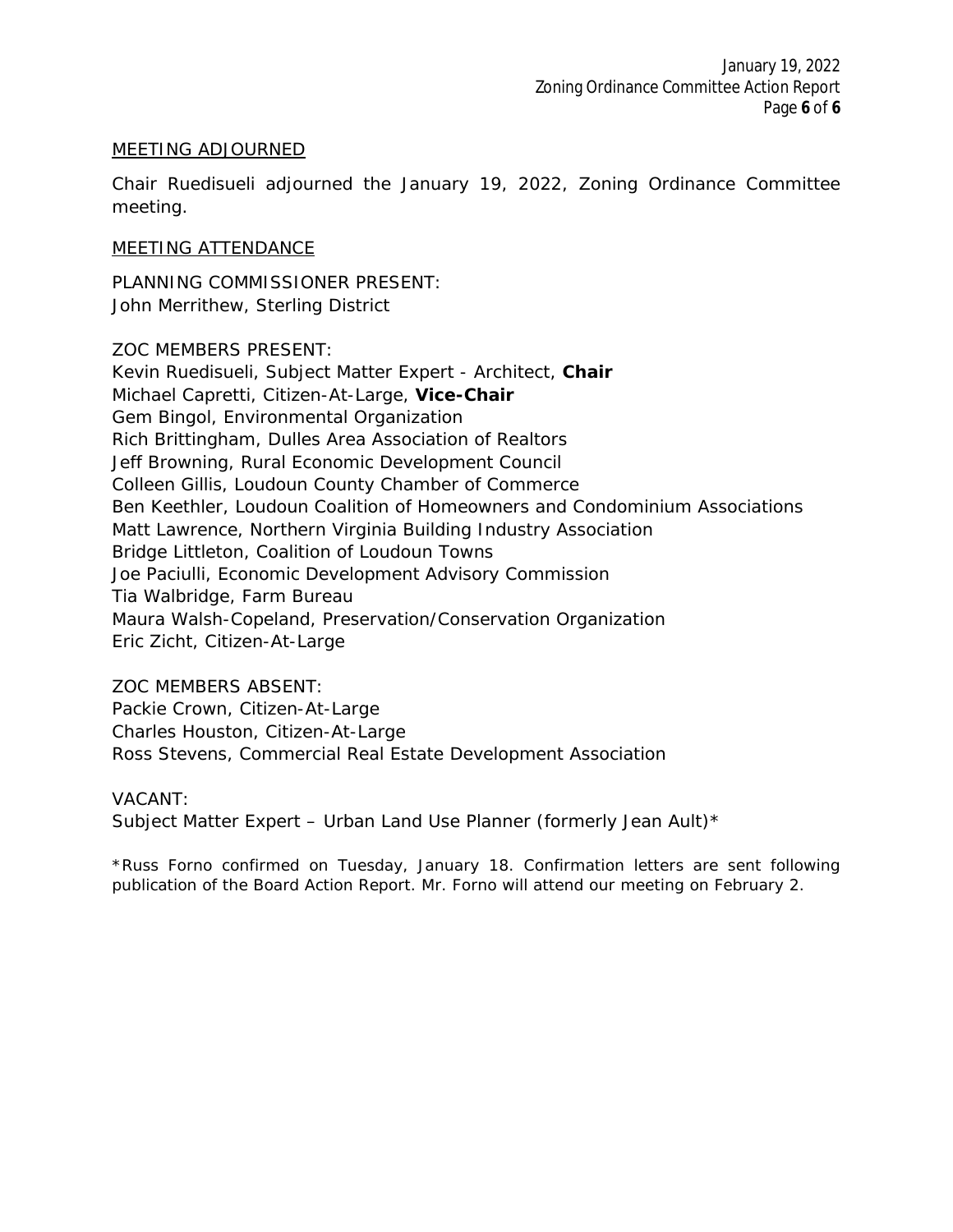

Planning and Zoning

loudoun.gov/planningandzoning

# MEMORANDUM

To: Zoning Ordinance Committee (ZOC)

From: Brian Wegener, Planning and Zoning

Date: 1/25/2022

Re: Zoning Ordinance Amendment (ZOAM)-2021-0003, Amend the Revised 1993 Loudoun County Zoning Ordinance to establish new fees for certain traffic data collection and traffic warrant studies, and to incorporate the existing land development application fee schedule as a new Zoning Ordinance Appendix.

**Comment Due Date**: February 2, 2022. Please provide verbal referral comments in the context of the February 2, 2022 ZOC meeting to Brian Wegener and Jaspreet Sethi.

**Background**: The amendments to the Revised 1993 Loudoun County Zoning Ordinance (Ordinance) proposed in ZOAM-2021-0003 (Attachment 1) were prepared pursuant to a [Board Member Initiative \(BMI\)](https://lfportal.loudoun.gov/LFPortalinternet/0/edoc/268386/Item%2010%20BMI%20County%20Performed%20Traffic%20Studies%20for%20Legislative%20Items.pdf) creating a program for the County to conduct traffic studies. At the January 17, 2019 Board of Supervisors (Board) [Business Meeting, t](file://colfs01/countyadmin/BOS%20Staff%20Report%20Review/2019/Business%20Meetings/01-17-19/Finals/Item%2013d%20FGOEDC-Response%20to%20BMI-County%20Performed%20Traffic%20Studies.pdf)he Board approved a Traffic Program under which the County will be responsible for traffic data collection and preparation of traffic warrant studies using consulting contracts.

At the Board's Transportation Summit on June 29, 2021, DTCI staff presented an [Information Item](file://colfs01/countyadmin/BOS%20Staff%20Report%20Review/2021/Special%20Meetings/06-29-21%20Transportation%20Summit/Finals/Item%20I-5%20Data%20Collection%20&%20Signal%20Warrant%20Analysis%20for%20LDAs.pdf) detailing the next steps, including the County's process, regulatory document amendments, and fee changes needed to implement the Traffic Program. Staff informed the Board that the County's operational costs for the Traffic Program, including staff time, will be fully recovered through new fees paid by the Applicant.

In consultation with the County Attorney's Office (CAO), staff determined that full recovery of the cost of data collection and preparation of warrant studies through new fees should be implemented by an amendment to Zoning Ordinance Section 6- 402 (Fees).

At the [December 7, 2021 Board Business Meeting,](https://loudoun.granicus.com/MetaViewer.php?view_id=77&clip_id=6825&meta_id=202715) the Board adopted (8-0-1: Buffington absent) a Resolution of Intent to Amend (ROIA) the Ordinance to initiate an amendment to Section 6-402 (Fees) (Attachment 2). This amendment will: 1) establish new fees that reflect cost recovery for a County managed traffic data collection and warrant study program using consulting contracts for legislative land development and public-school land development applications subject to Section 5- 666 of the Zoning Ordinance and, 2) incorporate the existing land development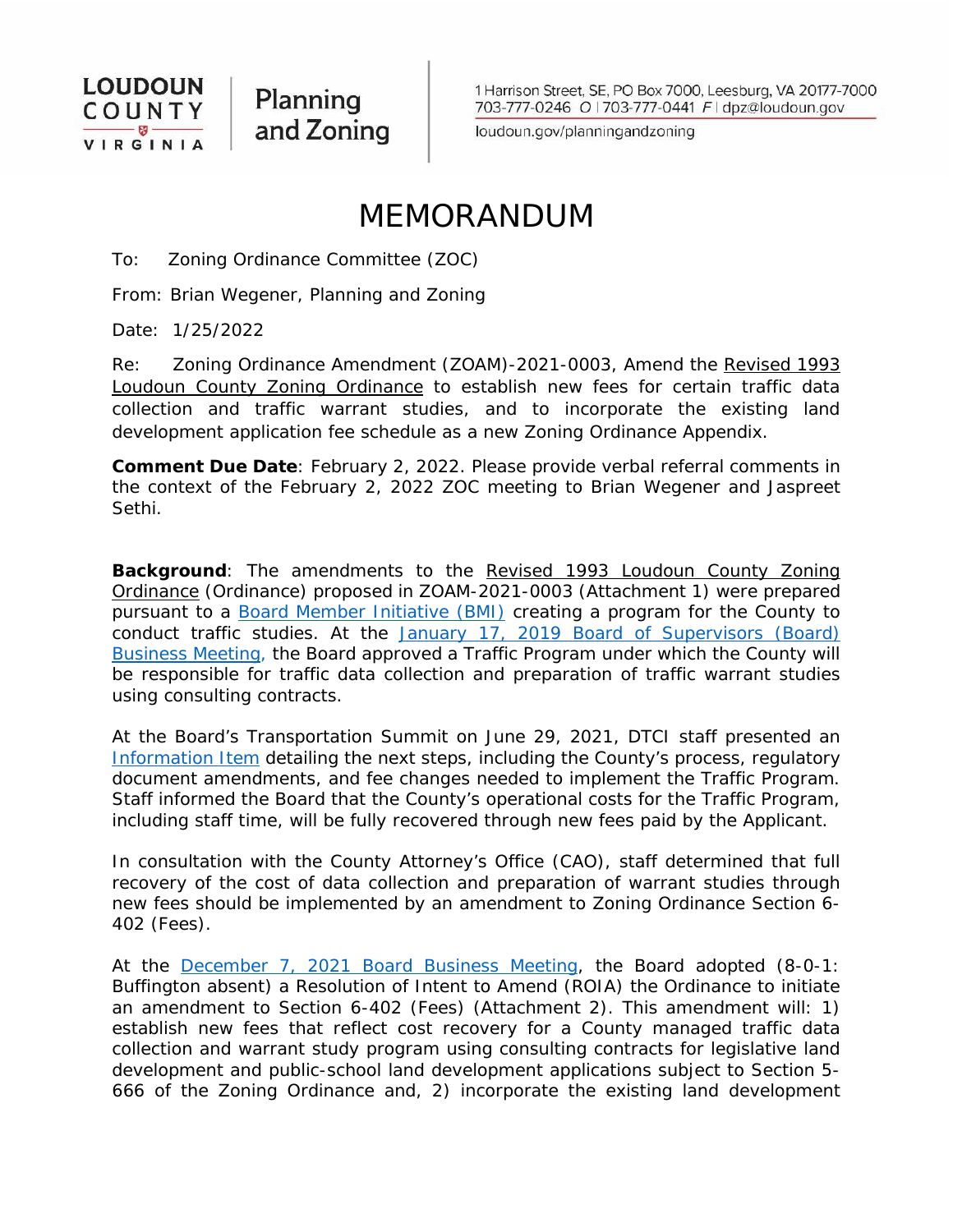application fee schedule into the Zoning Ordinance as a new appendix. This new appendix will include the new fees related to traffic data collection and warrant study, as well as other existing land development application fees that are administered by the Zoning Ordinance. The existing fees are not changing; they are being added to the Zoning Ordinance for the first time.

Attachment 1: ZOAM-2021-0003 Draft Text Attachment 2: Copy Teste and Resolution of Intent to Amend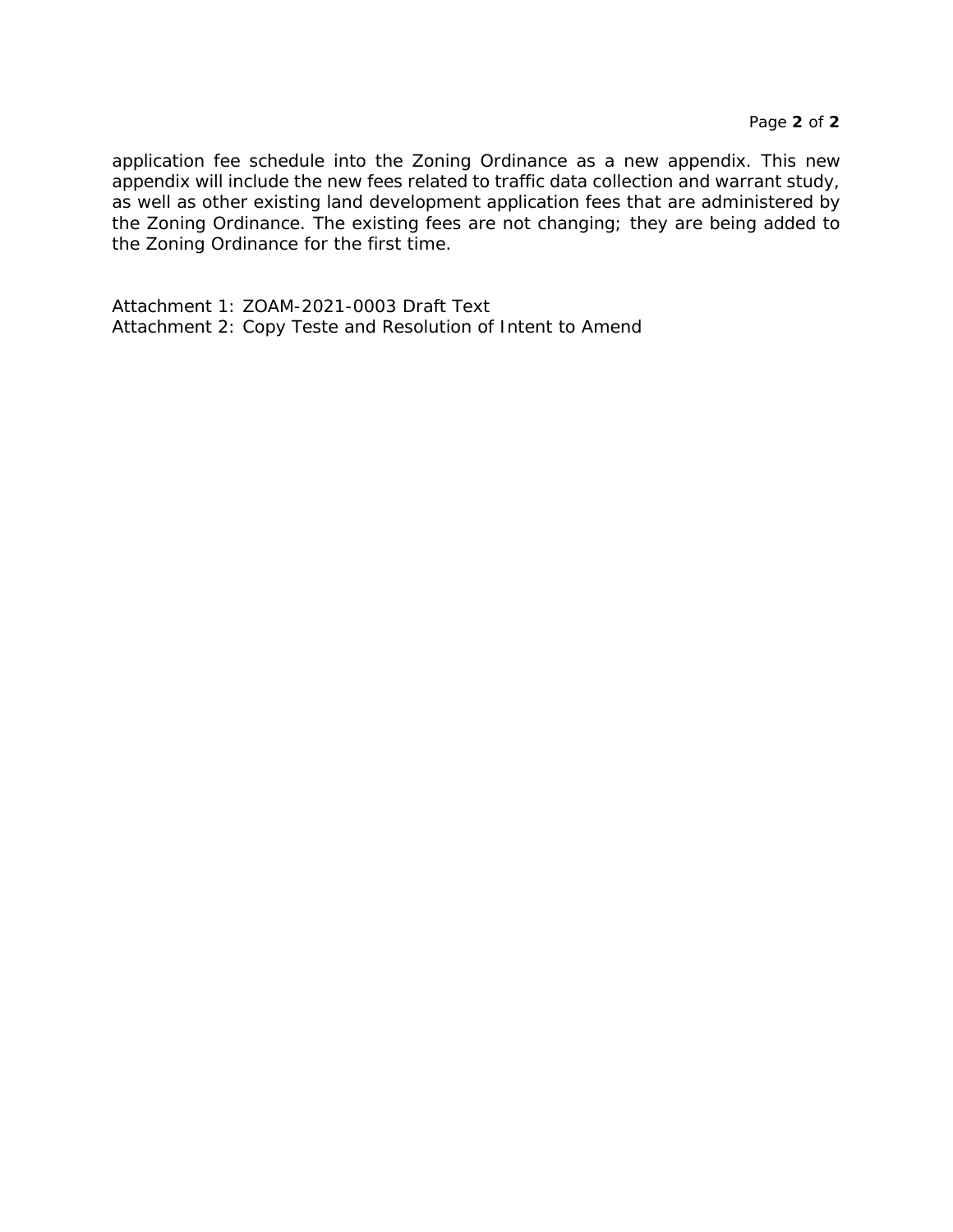| 1        |           |                           |                                                                                  |
|----------|-----------|---------------------------|----------------------------------------------------------------------------------|
| 2        | $6 - 402$ |                           | Fees. The County Administrator shall recommend and the Board of                  |
| 3        |           |                           | Supervisors shall adopt a schedule of fees to be paid upon the filing of each    |
| 4        |           |                           | application specified in this Ordinance. Fees to be paid upon the filing of each |
| 5        |           |                           | application specified in this Ordinance and for traffic data collection and      |
| 6        |           |                           | warrant studies associated with legislative land development applications        |
| 7        |           |                           | requiring Board of Supervisors approval and public-school land development       |
| 8        |           |                           | applications subject to Section 5-666 are set forth in Appendix A to this        |
| 9        |           |                           | Ordinance. The following applications are hereby exempted from the               |
| 10       |           |                           | imposition of fees:                                                              |
| 11       |           |                           |                                                                                  |
| 12       |           | (A)                       | Applications for a requested amendment from any district to an                   |
| 13       |           |                           | Historic Overlay district.                                                       |
| 14       |           |                           |                                                                                  |
| 15       |           | (B)                       | Applications for requested amendment from any district to an AR-2                |
| 16       |           |                           | district.                                                                        |
| 17       |           |                           |                                                                                  |
| 18       |           | $\left(\mathrm{C}\right)$ | Applications for amendment, special exception, or commission permit              |
| 19       |           |                           | sought by the following governmental agencies:                                   |
| 20       |           |                           |                                                                                  |
| 21       |           |                           | (1)<br>Loudoun County School Board-, except for fees associated                  |
| 22       |           |                           | with traffic data collection and warrant studies.                                |
| 23       |           |                           |                                                                                  |
| 24       |           |                           | Loudoun County Sanitation Authority.<br>(2)                                      |
| 25       |           |                           |                                                                                  |
| 26       |           |                           | Fire and rescue companies serving Loudoun County.<br>(3)                         |
| 27       |           |                           |                                                                                  |
| 28       |           |                           | Any agency, board or division acting in the name of the Board<br>(4)             |
| 29       |           |                           | of Supervisors of LoudounCounty.                                                 |
| 30       |           |                           |                                                                                  |
| 31       |           | (D)                       | Applications for special exception to establish a Monopole or                    |
| 32       |           |                           | Transmission Tower use in the A-3, A-10, AR-1, AR-2, CR-1,                       |
| 33<br>34 |           |                           | CR-2, CR-3 or RC zoning districts.                                               |
| 35       |           |                           |                                                                                  |
|          |           |                           |                                                                                  |
|          |           |                           |                                                                                  |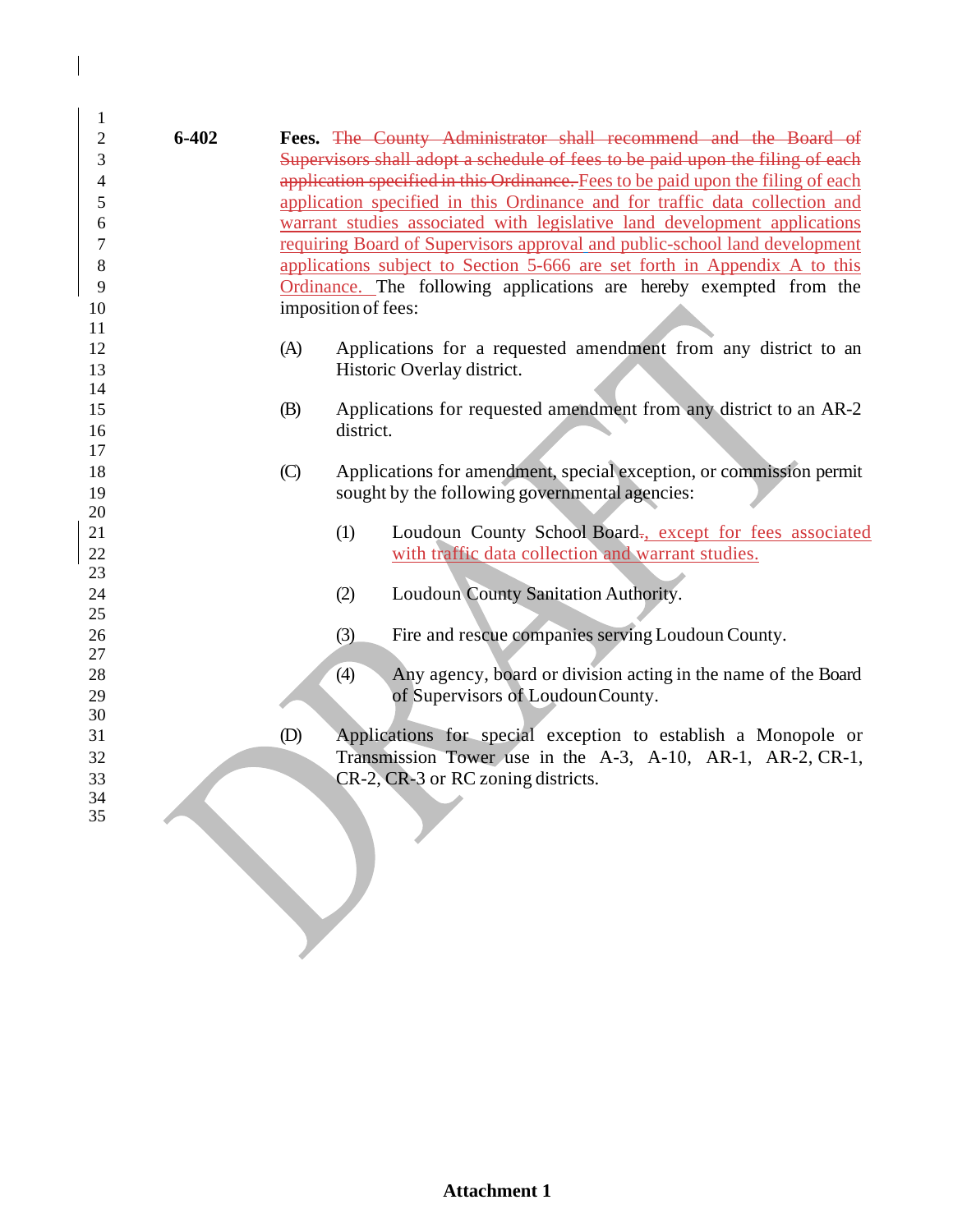*All fees related to Traffic Data Collection and Traffic Warrant Study are proposed new fees. All other fees are existing - a separate ZOAMwill be needed to change these existing fee amounts (this language is not part of the ZOAM)*

### **Appendix A - Land Development Application Fees**

| <b>Traffic Data Collection</b> |                                                                                                                   |                            | <b>Fee Schedule</b>    |                               |                       |                       |                       |                       |
|--------------------------------|-------------------------------------------------------------------------------------------------------------------|----------------------------|------------------------|-------------------------------|-----------------------|-----------------------|-----------------------|-----------------------|
|                                |                                                                                                                   |                            | <b>Base Year</b>       | Year 1                        | Year 2                | Year 3                | Year 4                | Year 5                |
| <b>Iterm</b><br>No.            | <b>Description</b>                                                                                                | <b>Unit of Measurement</b> | <b>April 1, 2021 -</b> | April 1, 2022 -               | April 1, 2023 -       | April 1, 2024 -       | April 1, 2025 -       | April 1, 2026 -       |
|                                |                                                                                                                   |                            |                        | March 31, 2022 March 31, 2023 | <b>March 31, 2024</b> | <b>March 31, 2025</b> | <b>March 31, 2026</b> | <b>March 31, 2027</b> |
|                                | Intersection Turning Movement Counts (including U-turns, pedestrians, bicycles and trucks) – Using Video          |                            |                        |                               |                       |                       |                       |                       |
|                                | Counts less than 12-hours duration                                                                                | Hour                       | \$45                   | \$53                          | \$55                  | \$57                  | \$59                  | \$62                  |
| $\overline{2}$                 | Counts of 12 hours or more duration                                                                               | Hour                       | \$40                   | \$47                          | \$49                  | \$51                  | \$53                  | \$55                  |
|                                | Roundabout Turning Movement Counts (including U-turns, pedestrians, bicycles and trucks) – Using Video            |                            |                        |                               |                       |                       |                       |                       |
| 3                              | Counts less than 12-hours duration                                                                                | Hour                       | \$50                   | \$59                          | \$61                  | \$64                  | \$66                  | \$69                  |
| $\overline{4}$                 | Counts of 12 hours or more duration                                                                               | Hour                       | \$45                   | \$53                          | \$55                  | \$57                  | \$59                  | \$62                  |
|                                | Pedestrian and Bicycle Data (signalized intersection, all marked and unmarked crosswalks)                         |                            |                        |                               |                       |                       |                       |                       |
| 5                              | Counts less than 12-hours duration                                                                                | Hour                       | \$40                   | \$47                          | \$49                  | \$51                  | \$53                  | \$55                  |
| 6                              | Counts of 12 hours or more duration                                                                               | Hour                       | \$35                   | \$41                          | \$43                  | \$44                  | \$46                  | \$48                  |
|                                | Pedestrian and Bicycle Data (mid-block/pathway/un-signalized intersection/unmarked crosswalk) per Location        |                            |                        |                               |                       |                       |                       |                       |
| $\overline{7}$                 | Counts less than 12-hours duration                                                                                | Hour                       | \$38                   | \$45                          | \$46                  | \$48                  | \$50                  | \$52                  |
| 8                              | Counts of 12 hours or more duration                                                                               | Hour                       | \$35                   | \$41                          | \$43                  | \$44                  | \$46                  | \$48                  |
|                                | Traffic volumes, Speed & Vehicle Classification Data (bi-directional, 2- lane roadway) – Using Tubes              |                            |                        |                               |                       |                       |                       |                       |
| -9                             | First full day (24-hour count)                                                                                    | Day                        | \$133                  | \$156                         | \$163                 | \$169                 | \$176                 | \$183                 |
| <b>10</b>                      | Two full days (48-hour count)                                                                                     | EA                         | \$190                  | \$223                         | \$232                 | \$242                 | \$251                 | \$261                 |
| -11                            | Additional days (up to 5 additional days)                                                                         | Day                        | \$58                   | \$68                          | \$71                  | \$74                  | \$77                  | \$80                  |
| 12                             | Complete seven-day count                                                                                          | Week                       | \$478                  | \$562                         | \$584                 | \$608                 | \$632                 | \$657                 |
|                                | Traffic volumes, Speed & Vehicle Classification Data (bi-directional, 2- lane roadway) – Using Sensors            |                            |                        |                               |                       |                       |                       |                       |
| 13                             | First full day (24-hour count)                                                                                    | Day                        | \$228                  | \$268                         | \$279                 | \$290                 | \$301                 | \$313                 |
| -14                            | Two full days (48-hour count)                                                                                     | EA                         | \$328                  | \$385                         | \$401                 | \$417                 | \$434                 | \$451                 |
| 15                             | Additional days (up to 5 additional days)                                                                         | Day                        | \$100                  | \$118                         | \$122                 | \$127                 | \$132                 | \$137                 |
| 16                             | Complete seven-day count                                                                                          | Week                       | \$838                  | \$985                         | \$1024                | \$1065                | \$1108                | \$1152                |
|                                | Fraffic volumes, Speed & Vehicle Classification Data (bi-directional, multi-lane >2-lane roadway) – Using Sensors |                            |                        |                               |                       |                       |                       |                       |
| -17                            | First full day (24-hour count)                                                                                    | Day                        | \$350                  | \$411                         | \$428                 | \$445                 | \$463                 | \$481                 |
| 18                             | Two full days (48-hour count)                                                                                     | EA                         | \$480                  | \$564                         | \$587                 | \$610                 | \$635                 | \$660                 |
| 19                             | Additional days (up to 5 additional days)                                                                         | Day                        | \$168                  | \$197                         | \$205                 | \$214                 | \$222                 | \$231                 |
| <b>20</b>                      | Complete seven-day count                                                                                          | Week                       | \$1,130                | \$1328                        | \$1381                | \$1436                | \$1494                | \$1554                |
|                                | <b>Traffic Volumes Data (bi-directional) - Using Sensors</b>                                                      |                            |                        |                               |                       |                       |                       |                       |
| 21                             | First full day (24-hour count)                                                                                    | Day                        | \$188                  | \$221                         | \$230                 | \$239                 | \$249                 | \$258                 |
| 22                             | Two full days (48-hour count)                                                                                     | EA                         | \$288                  | \$338                         | \$352                 | \$366                 | \$381                 | \$396                 |
| 23                             | Additional days (up to 5 additional days)                                                                         | Day                        | \$100                  | \$118                         | \$122                 | \$127                 | \$132                 | \$137                 |
| 24                             | Complete seven-day count                                                                                          | Week                       | \$788                  | \$926                         | \$963                 | \$1002                | \$1042                | \$1083                |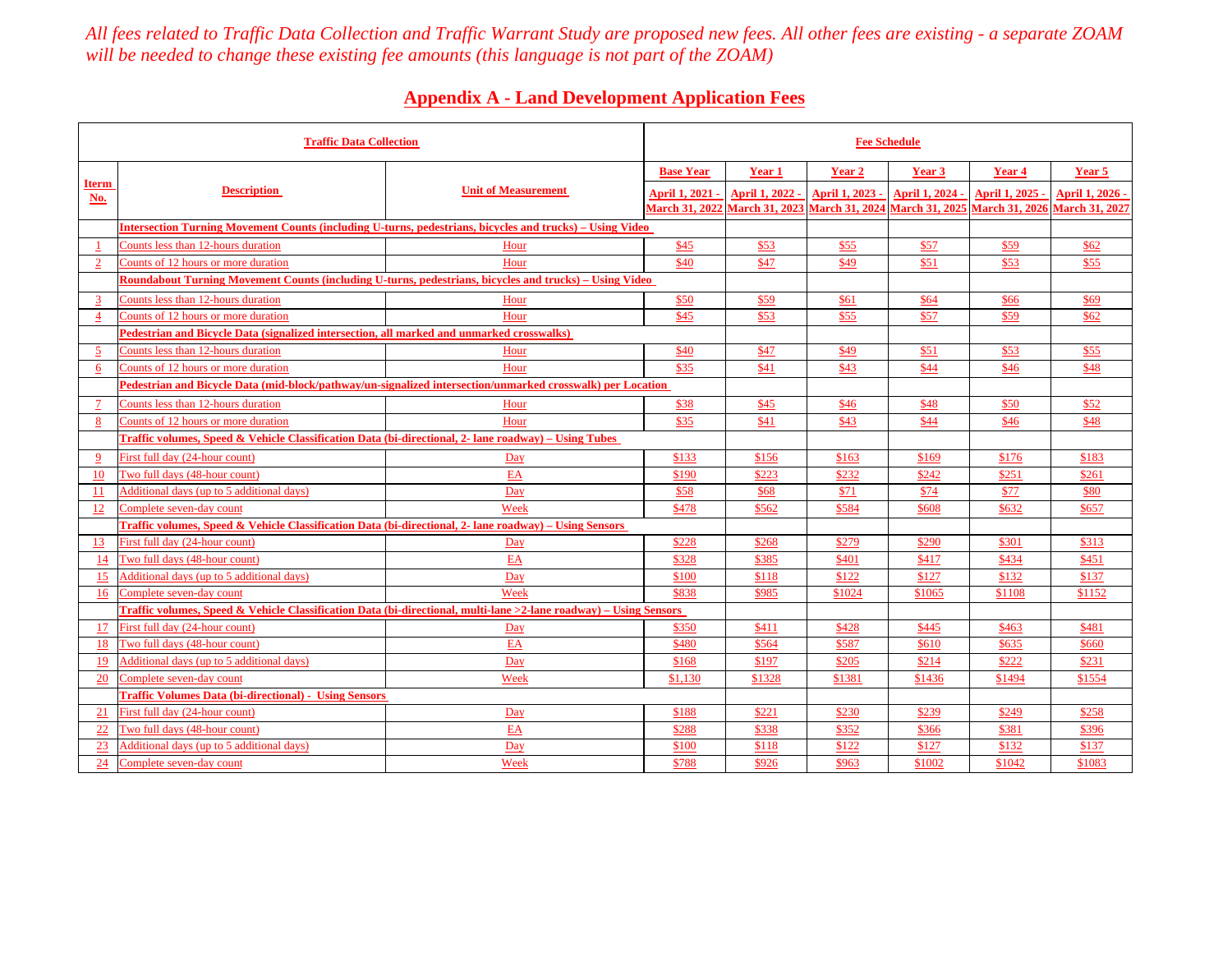| <b>Traffic Data Collection</b> |                                                    |                            | <b>Fee Schedule</b>   |                       |                 |                 |                                                             |                 |
|--------------------------------|----------------------------------------------------|----------------------------|-----------------------|-----------------------|-----------------|-----------------|-------------------------------------------------------------|-----------------|
|                                |                                                    |                            | <b>Base Year</b>      | Year 1                | Year 2          | Year 3          | Year 4                                                      | Year 5          |
| <b>Iterm</b><br>No.            | <b>Description</b>                                 | <b>Unit of Measurement</b> | April 1, 2021 -       | April 1, 2022 -       | April 1, 2023 - | April 1, 2024 - | April 1, 2025 -                                             | April 1, 2026 - |
|                                |                                                    |                            | <b>March 31, 2022</b> | <b>March 31, 2023</b> |                 |                 | March 31, 2024 March 31, 2025 March 31, 2026 March 31, 2027 |                 |
|                                | <b>Speed Data (bi-directional) - Using Sensors</b> |                            |                       |                       |                 |                 |                                                             |                 |
| 25                             | First full day (24-hour count)                     | Day                        | \$275                 | \$323                 | \$336           | \$350           | \$364                                                       | \$378           |
| 26                             | Two full days (48-hour count)                      | EA                         | \$375                 | \$441                 | \$458           | \$477           | \$496                                                       | \$516           |
| 27                             | Additional days (up to 5 additional days)          | Day                        | \$100                 | \$118                 | \$122           | \$127           | \$132                                                       | \$137           |
| 28                             | Complete seven-day count                           | Week                       | \$875                 | \$1028                | \$1069          | \$1112          | \$1157                                                      | \$1203          |
|                                | <b>Driveway Counts Data (bi-directional)</b>       |                            |                       |                       |                 |                 |                                                             |                 |
| 29                             | Counts less than 12-hours duration                 | Hour                       | \$33                  | \$38                  | \$40            | \$41            | \$43                                                        | \$45            |
| 30                             | Counts of 12 hours or more duration                | Hour                       | \$25                  | \$29                  | \$31            | \$32            | \$33                                                        | \$34            |
| $\frac{31}{}$                  | Complete seven-day count                           | Week                       | \$2,930               | \$3443                | \$3581          | \$3724          | \$3873                                                      | \$4028          |
|                                | <b>Spot Speed Distribution Data</b>                |                            |                       |                       |                 |                 |                                                             |                 |
| 32                             | <b>Bi-directional count</b>                        | Hour                       | \$68                  | \$79                  | \$82            | \$86            | \$89                                                        | \$93            |
| 33                             | Speed count by direction                           | Hour                       | \$68                  | \$79                  | \$82            | \$86            | \$89                                                        | \$93            |
| 34                             | Speed count by lane                                | Hour                       | \$68                  | \$79                  | \$82            | \$86            | \$89                                                        | \$93            |
|                                | <b>Travel Time Data (bi-directional)</b>           |                            |                       |                       |                 |                 |                                                             |                 |
| 35                             | Travel time per run                                | Mile                       | \$24                  | \$28                  | \$29            | \$31            | \$32                                                        | \$33            |
|                                | <b>Origin-Destination Data per Direction</b>       |                            |                       |                       |                 |                 |                                                             |                 |
| 36                             | <b>Field observation</b>                           | Hour                       | \$115                 | \$135                 | \$141           | \$146           | \$152                                                       | \$158           |
| 37                             | Equipment                                          | Hour                       | \$20                  | \$24                  | \$24            | \$25            | \$26                                                        | \$27            |
|                                | <b>Oueue Data per Approach</b>                     |                            |                       |                       |                 |                 |                                                             |                 |
| 38                             | <b>Field observation</b>                           | Hour                       | \$90                  | \$106                 | \$110           | \$114           | \$119                                                       | \$124           |
| 39                             | Aerial (Drones, etc.)                              | Hour                       | \$300                 | \$353                 | \$367           | \$381           | \$397                                                       | \$412           |
|                                | <b>Parking Occupancy Data</b>                      |                            |                       |                       |                 |                 |                                                             |                 |
| 40                             | <b>Field observation</b>                           | Hour                       | \$40                  | \$47                  | \$49            | \$51            | \$53                                                        | \$55            |
|                                | <b>Delay Data per Approach</b>                     |                            |                       |                       |                 |                 |                                                             |                 |
| 41                             | <b>Field observation</b>                           | Hour                       | \$90                  | \$106                 | \$110           | \$114           | \$119                                                       | \$124           |
| 42                             | Equipment                                          | Hour                       | \$83                  | \$98                  | \$101           | \$106           | \$110                                                       | \$114           |
|                                | <b>Gap Data per Approach</b>                       |                            |                       |                       | \$0             |                 |                                                             |                 |
| 42a                            | <b>Field observation</b>                           | Hour                       | \$50                  | \$59                  | \$61            | \$64            | \$66                                                        | \$69            |
| 43                             | Equipment                                          | Hour                       | \$43                  | \$51                  | \$53            | \$55            | \$57                                                        | \$59            |
|                                | <b>Saturation Flow Rate Data per Approach</b>      |                            |                       |                       |                 |                 |                                                             |                 |
| 44                             | <b>Field observation</b>                           | Hour                       | \$50                  | \$59                  | \$61            | \$64            | \$66                                                        | \$69            |
| 45                             | Equipment                                          | Hour                       | \$43                  | \$51                  | \$53            | \$55            | \$57                                                        | \$59            |
|                                | <b>Video Data per Intersection/Location</b>        |                            |                       |                       |                 |                 |                                                             |                 |
| 46                             | Counts less than 12-hours duration                 | Hour                       | \$16                  | \$19                  | \$20            | \$20            | \$21                                                        | \$22            |
| 47                             | Counts of 12 hours or more duration                | Hour                       | \$14                  | \$16                  | \$17            | \$18            | \$19                                                        | \$19            |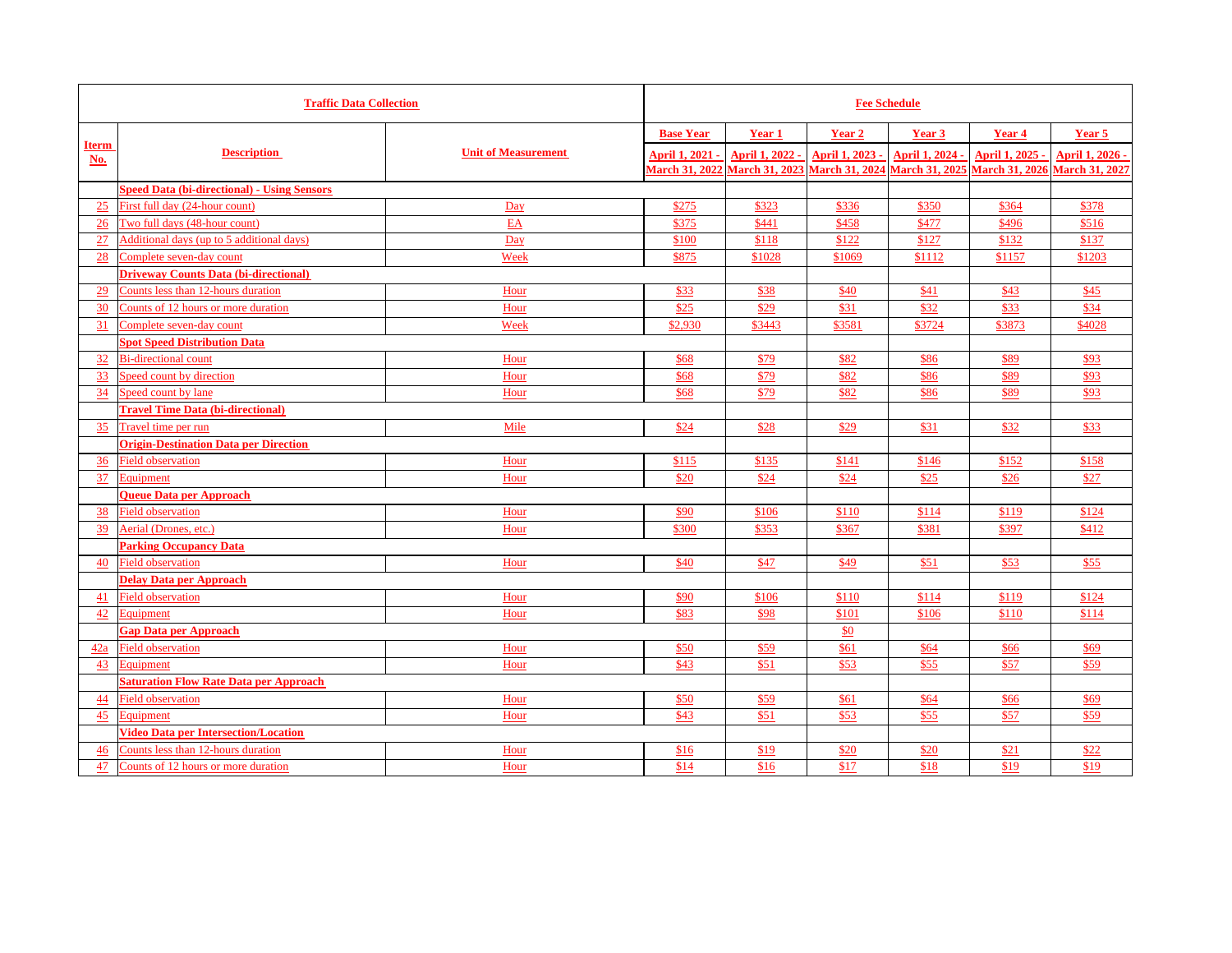| <b>Traffic Warrat Study</b>                                    | <b>Fee Schedule</b> |               |               |                                                                                    |               |
|----------------------------------------------------------------|---------------------|---------------|---------------|------------------------------------------------------------------------------------|---------------|
|                                                                | <b>Base Year</b>    | Year 1        | <b>Year 2</b> | Year 3                                                                             | Year 4        |
|                                                                | May 1, 2021 -       | May 1, 2022 - | May 1, 2023 - | May 1, 2024 -                                                                      | May 1, 2025 - |
| <b>Traffic Warrant Study Type</b>                              |                     |               |               | April 30, 2022   April 30, 2023   April 30, 2024   April 30, 2025   April 30, 2026 |               |
| <b>Traffic Signal Warrant Study (Signal Justification Rep.</b> | \$27,253            | \$32,027      | \$33,308      | \$34,641                                                                           | \$36,026      |
| <b>Multi-Way Stop Control Warrant Study</b>                    | \$19,277            | \$22,654      | \$23,560      | \$24,503                                                                           | \$25,483      |
| <b>Crosswalk Warrant Study</b>                                 | \$21,496            | \$25,262      | \$26,273      | \$27,323                                                                           | \$28,416      |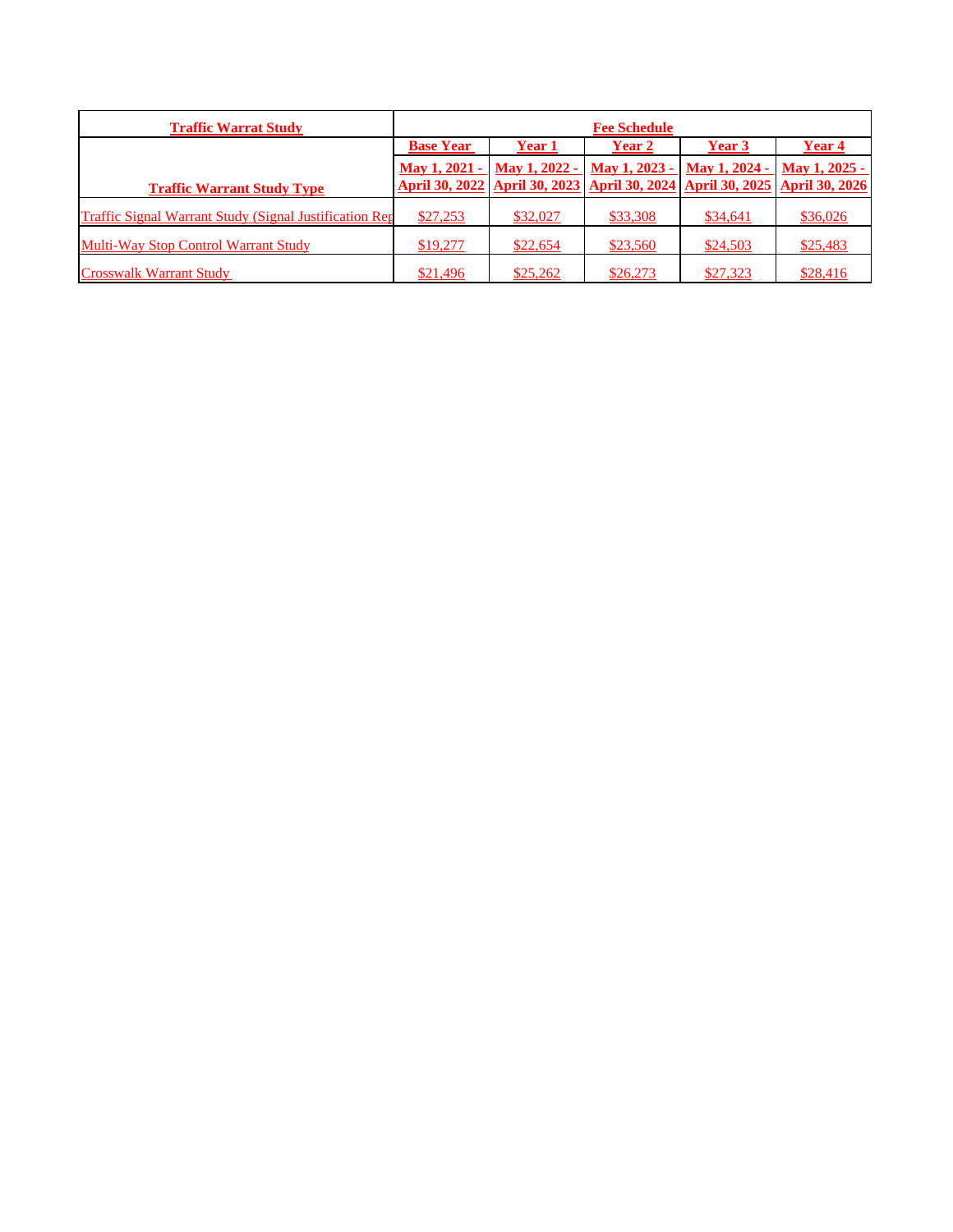| <b>APPLICATION TYPE</b>                                                          | <b>FEE SCHEDULE</b>                                                                                                                  | <b>NOTES</b>                                                                                                                                                  |
|----------------------------------------------------------------------------------|--------------------------------------------------------------------------------------------------------------------------------------|---------------------------------------------------------------------------------------------------------------------------------------------------------------|
| <b>Appeal (APPL)</b>                                                             | \$350.00                                                                                                                             |                                                                                                                                                               |
| <b>Certificate of Appropriateness (CAPP)</b>                                     | \$60.00                                                                                                                              |                                                                                                                                                               |
| Certificate of Appropriateness –<br><b>Administrative (CAPA)</b>                 | \$60.00                                                                                                                              |                                                                                                                                                               |
| <b>Commission Permit (CMPT)</b>                                                  | \$6,990.00                                                                                                                           |                                                                                                                                                               |
| Comprehensive Plan Amendment (CPAM)                                              | \$1,600.00 for the first 200 acres + \$7.50 per<br>acre for each acre over 200                                                       | Calculated to the nearest one-hundredth                                                                                                                       |
| Rezoning (ZMAP or ZRES*)<br><b>Residential</b>                                   | $$35,605.00$ for the first 200 acres +<br>\$180.00 per acre for each acre over 200                                                   | Calculated to the nearest one-hundredth<br>acre (e.g., 100.15).                                                                                               |
| Non-Residential                                                                  | \$27,720.00 for the first 200 acres +<br>\$140.00 per acre for each acre over 200                                                    | See "Rezoning Submissions:<br><b>Classification of Zoning Districts for Fee</b><br>Purposes" for guidance on whether an<br>application is residential or non- |
| Rezoning to Planned Development –<br><b>Rural Village (PDRV) Zoning District</b> | $$35,605.00$ for the first 200 acres +<br>\$180.00 per acre for each acre over 200<br>contained in the village center (total acreage | residential.                                                                                                                                                  |
| Additional submission, fourth and each<br>subsequent                             | minus the acreage contained in conservancy lots)<br>\$1,560.00                                                                       | <i><b><u>*ZRES – Rezoning (residential</u></b></i><br>component) subject to Code of Virginia<br>§ 15.2-2303.4 effective July 1, 2016                          |
| <b>Rezoning (ZRTD)</b>                                                           | \$2,380.00                                                                                                                           | Zoning Conversion (to the current Zoning<br>Ordinance) within Rt. 28 tax district                                                                             |
| Special Exceptions for Error in Location<br>(SPEL)                               | \$460.00                                                                                                                             |                                                                                                                                                               |
| <b>Final Development Plan (FIDP)</b>                                             | \$12,010.00                                                                                                                          |                                                                                                                                                               |
| <b>Sign Permits</b>                                                              | Temporary or Residential, \$10.00<br>Commercial, \$235.00                                                                            |                                                                                                                                                               |
| <b>Zoning Permits</b>                                                            | Residential, \$165.00<br>Child Care Home, \$200.00                                                                                   |                                                                                                                                                               |
|                                                                                  | Commercial, \$210.00                                                                                                                 |                                                                                                                                                               |
| <b>Zoning Inspections</b>                                                        | \$80.00                                                                                                                              |                                                                                                                                                               |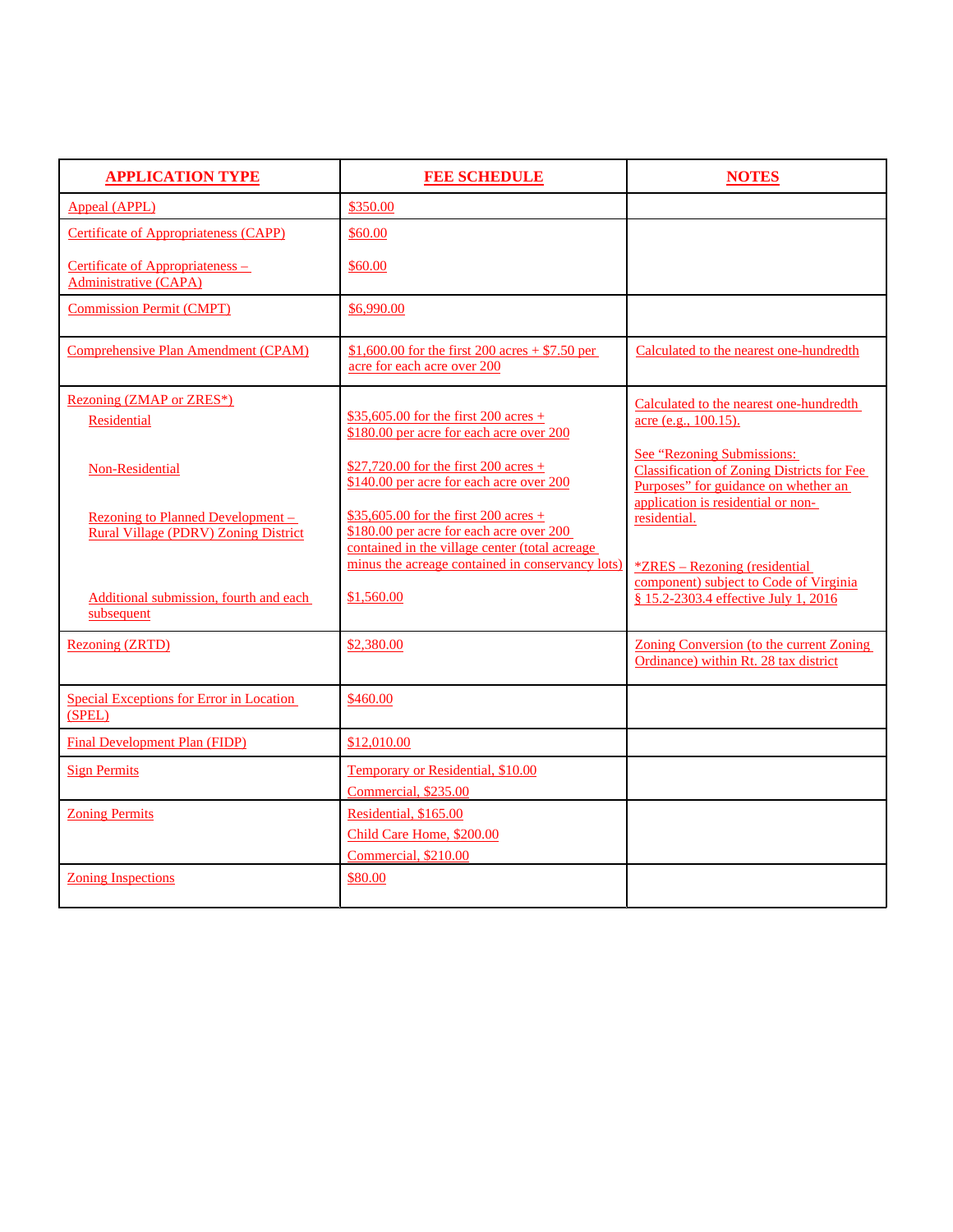| <b>APPLICATION TYPE</b>                                                                                                                                                                | <b>FEE SCHEDULE</b> | <b>NOTES</b>                                                                                                                                                                                                  |
|----------------------------------------------------------------------------------------------------------------------------------------------------------------------------------------|---------------------|---------------------------------------------------------------------------------------------------------------------------------------------------------------------------------------------------------------|
| <b>Special Exceptions (SPEX)</b><br>Approval of use with land disturbance<br>exceeding 10,000 SF or including sensitive<br>environmental areas                                         | \$15,750.00         | For the purpose of this fee schedule, a<br>site is considered to include a sensitive<br>environmental area if any of the<br>following features fall anywhere on the<br>parcel(s) as shown in the County's on- |
| Approval of use with land disturbance $1 -$<br>10,000 SF, no sensitive environmental<br>areas                                                                                          | \$6,570.00          | line geographic database WEBLOGIS:<br>Floodplain; Mountainside OD 1993; Steep<br>Slope; Limestone OD; and Wetlands Model.                                                                                     |
| Approval of use with no land disturbance                                                                                                                                               | \$5,955.00          |                                                                                                                                                                                                               |
| Zoning Ordinance modifications specified<br>to be processed as Special Exceptions<br>other than modifications under 6-1216(B)<br>and 6-1217                                            | \$10,805.00         | See ZMOD or ZCPA for modifications<br>pursuant to §§ 6-1216 and 6-1217.                                                                                                                                       |
| Additional submissions, third and each<br>subsequent                                                                                                                                   | \$2,560.00          |                                                                                                                                                                                                               |
| Special Exceptions pursuant to the 1972<br>Zoning Ordinance that are considered<br>only by the Board of Supervisors (no<br>Planning Commission recommendation<br>required).            |                     |                                                                                                                                                                                                               |
| Approval of use with land disturbance<br>exceeding 10,000 SF or including<br>sensitive environmental areas                                                                             | \$8,215.00          |                                                                                                                                                                                                               |
| Approval of use with land disturbance<br>$1 - 10,000$ SF, no sensitive<br>environmental areas                                                                                          | \$3,425.00          |                                                                                                                                                                                                               |
| Approval of use with no land<br>disturbance                                                                                                                                            | \$3,105.00          |                                                                                                                                                                                                               |
| <b>Special Exceptions, Sign Development Plan</b><br>(SIDP)                                                                                                                             | \$5,120.00          |                                                                                                                                                                                                               |
| Special Exceptions, Minor (SPMI)<br>Approval of use with land disturbance<br>exceeding 10,000 SF or including<br>sensitive environmental areas                                         | \$8,215.00          | For the purpose of this fee schedule, a<br>site is considered to include a sensitive<br>environmental area if any of the<br>following features fall anywhere on the                                           |
| Approval of use with land<br>disturbance $1 - 10,000$ SF, no<br>sensitive environmental areas                                                                                          | \$3,425.00          | parcel(s) as shown in the County's on-<br>line geographic database WEBLOGIS:<br>Floodplain; Mountainside OD 1993; Steep<br>Slope; Limestone OD; and Wetlands Model.                                           |
| Approval of use with no land<br>disturbance                                                                                                                                            | \$3,105.00          |                                                                                                                                                                                                               |
| Approval of Child Care Home use                                                                                                                                                        | \$350.00            |                                                                                                                                                                                                               |
| Modification of additional use regulations<br>in Section 5-600, minor revisions to<br>approved Sign Development Plan in<br>Section 5-1200, and setbacks from roads<br>in Section 5-900 | \$1,870.00          |                                                                                                                                                                                                               |
| Modification of additional use regulations<br>in Section 5-609 Child Care Facilities                                                                                                   | \$350.00            |                                                                                                                                                                                                               |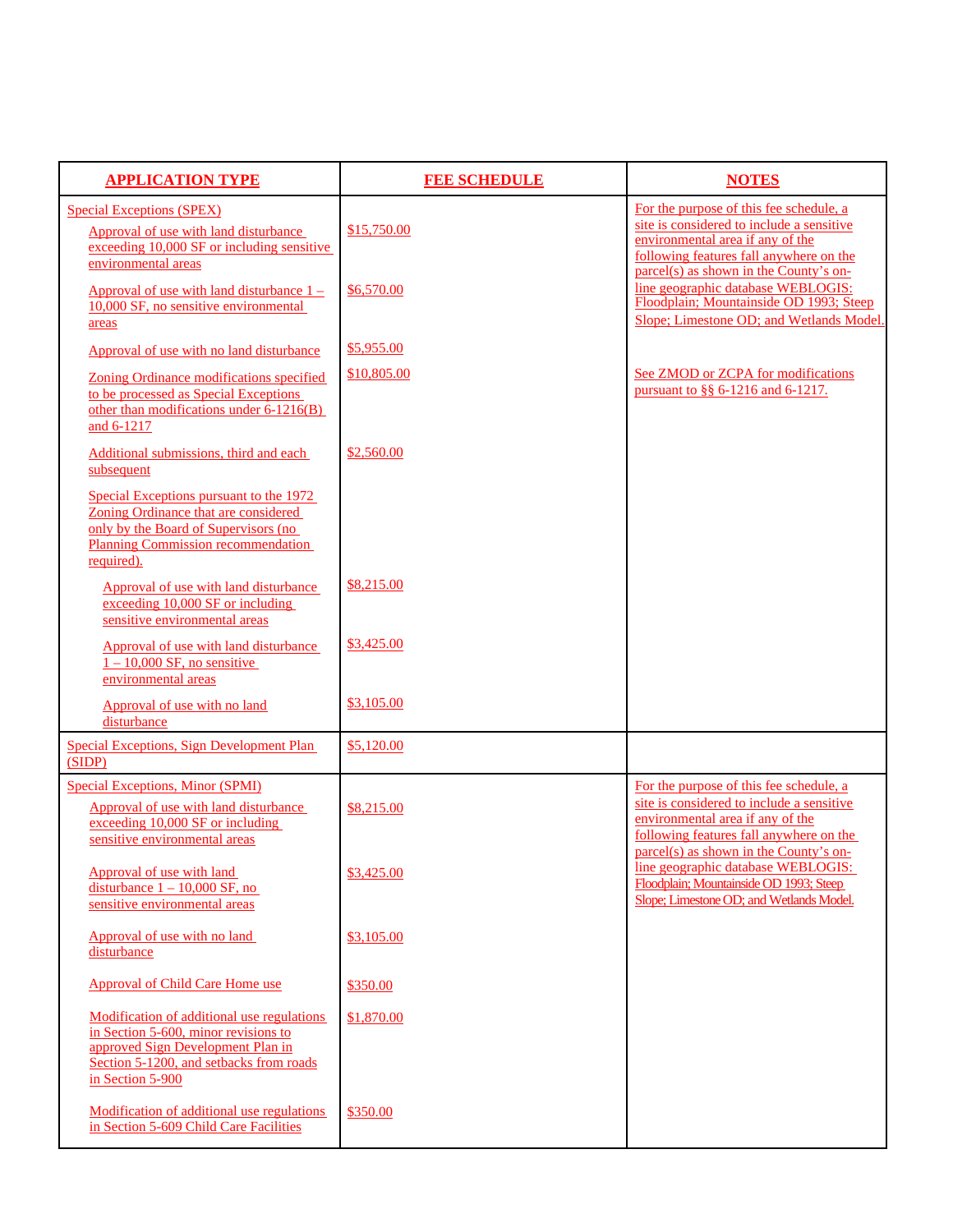| <b>APPLICATION TYPE</b>                                                                                                                                                                                                                                                 | <b>FEE SCHEDULE</b>                                  | <b>NOTES</b>                                                                                                                                                                                                                                                                                         |
|-------------------------------------------------------------------------------------------------------------------------------------------------------------------------------------------------------------------------------------------------------------------------|------------------------------------------------------|------------------------------------------------------------------------------------------------------------------------------------------------------------------------------------------------------------------------------------------------------------------------------------------------------|
| <b>Zoning Concept Plan Amendment or Proffer</b><br>Amendment (ZCPA or ZRAM*)<br>Residential<br>Non-Residential<br>Residential deck into yard or buffer                                                                                                                  | \$26,230.00<br>\$20,575.00<br>\$350.00               | Fee (residential vs. nonresidential) based on<br>the proposed use. The residential fee<br>would apply to any ZCPA that proposes a<br>change to a residential component.<br>* ZRAM - Proffer amendment (residential<br>component) subject to Code of Virginia<br>§ 15.2-2303.4 effective July 1, 2016 |
| <b>Zoning Ordinance Modification</b><br>(ZMOD or ZRMD*)<br>Residential<br>Non-Residential<br>Residential deck into yard or buffer<br><b>Adoption of a Comprehensive Sign</b><br>Package or other modification of sign<br>regulations under the 1972 Zoning<br>Ordinance | \$13,315.00<br>\$12,610.00<br>\$350.00<br>\$5,120.00 | Pursuant to §§ 6-1216(B)(4) or 6-1217<br>Fee (residential vs. non-residential) based<br>on the proposed modification. The<br>residential fee would apply to any<br>modification in a residential zoning district.<br>Pursuant to §523 of the 1972 Zoning<br>Ordinance.                               |
| Amendment of an approved<br>Comprehensive Sign Package under the<br>1972 Zoning Ordinance                                                                                                                                                                               | \$2,285.00                                           | Pursuant to §523 of the 1972 Zoning<br>Ordinance.<br><i>*ZRMD – Zoning modification (residential</i><br>component) subject to Code of Virginia<br>§ 15.2-2303.4 effective July 1, 2016                                                                                                               |
| <b>Zoning Correspondence (ZCOR)</b><br><b>Proffer Determination</b>                                                                                                                                                                                                     | \$690.00                                             |                                                                                                                                                                                                                                                                                                      |
| <b>Zoning Verification</b>                                                                                                                                                                                                                                              | \$485.00                                             |                                                                                                                                                                                                                                                                                                      |
| <b>Vesting Determination</b><br><b>Buffer Yard Waivers and Modifications</b><br>(WAIZ)                                                                                                                                                                                  | \$1,035.00<br>\$1,190.00                             |                                                                                                                                                                                                                                                                                                      |
| <b>Zoning Variance (VARI)</b>                                                                                                                                                                                                                                           | \$805.00                                             |                                                                                                                                                                                                                                                                                                      |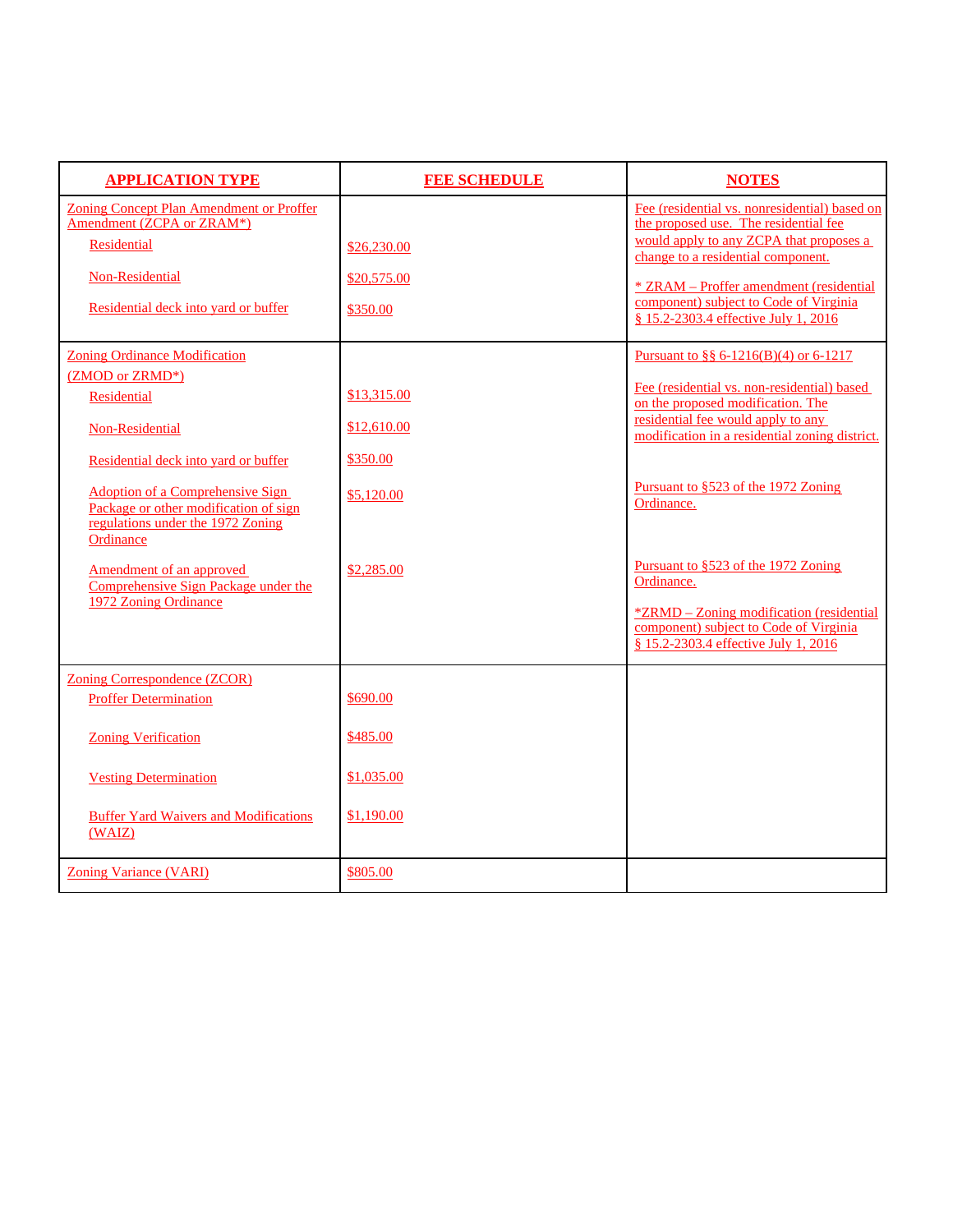

### Loudoun County, Virginia

www.loudoun.gov

Office of the County Administrator 1 Harrison Street, S.E., 5th Floor, P.O. Box 7000, Leesburg, VA 20177-7000 Telephone (703) 777-0200 • Fax (703) 777-0325

At a business meeting of the Board of Supervisors of Loudoun County, Virginia, held in the County Government Center, Board of Supervisors' Meeting Room, 1 Harrison St., S.E., Leesburg, Virginia, on Tuesday, December 7, 2021, at 5:00 p.m.

IN RE: Resolution of Intent to Amend the Revised 1993 Loudoun County Zoning Ordinance to Establish New Fees for Certain Traffic Data Collection and Traffic Warrant Studies, and Incorporate the Existing Land Development Application Fee Schedule as a New Zoning Ordinance Appendix (Countywide)

Supervisor Briskman moved that the Board of Supervisors adopt the Resolution of Intent to Amend the Revised 1993 Loudoun County Zoning Ordinance provided as Attachment 1 to the December 7, 2021, Board of Supervisors Business Meeting Action Item.

Supervisor Briskman further moved that the Board of Supervisors direct staff to structure the fees to recover the costs of data collection, warrant studies, and staff time.

Seconded by Supervisor Glass.

Voting on the Motion: Supervisors Briskman, Glass, Kershner, Letourneau, Randall, Saines, Turner, and Umstattd – Yes; None – No; Supervisor Buffington – Absent for the vote.

COPY TESTE:<br>Gennifer d'Annemall

\_\_\_\_\_\_\_\_\_\_\_\_\_\_\_\_\_\_\_\_\_\_\_\_\_\_\_\_\_\_\_\_\_\_\_\_\_\_\_\_\_\_ DEPUTY CLERK TO THE LOUDOUN COUNTY BOARD OF SUPERVISORS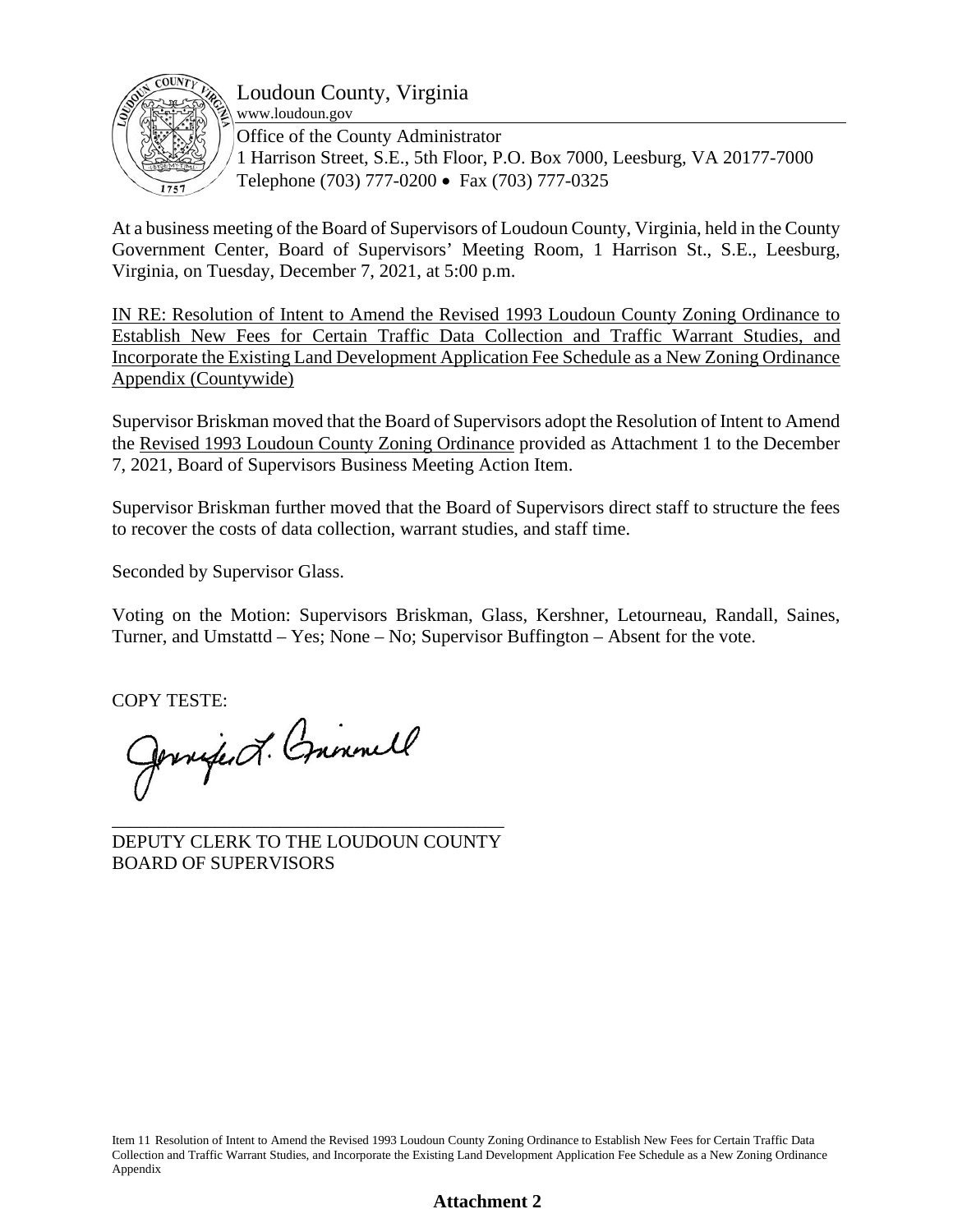# **# 11**

### **BOARD OF SUPERVISORS BUSINESS MEETING ACTION ITEM**

**SUBJECT**: **Resolution of Intent to Amend the Revised 1993 Loudoun County Zoning Ordinance to Establish New Fees for Certain Traffic Data Collection and Traffic Warrant Studies, and Incorporate the Existing Land Development Application Fee Schedule as a New Zoning Ordinance Appendix**

| <b>ELECTION DISTRICT:</b>                                 | Countywide                                                                                                                                                                                        |
|-----------------------------------------------------------|---------------------------------------------------------------------------------------------------------------------------------------------------------------------------------------------------|
| <b>CRITICAL ACTION DATE:</b> At the pleasure of the Board |                                                                                                                                                                                                   |
| <b>STAFF CONTACTS:</b>                                    | Judi Birkitt, Planning and Zoning<br>James David, Planning and Zoning<br>Jaspreet Sethi, Transportation and Capital Infrastructure<br>Joe Kroboth, III, Transportation and Capital Infrastructure |

**PURPOSE**: The purpose of this Resolution of Intent to Amend (ROIA) is for the Board of Supervisors (Board) to initiate amendments to the Revised 1993 Loudoun County Zoning Ordinance (Zoning Ordinance) to establish new fees that reflect cost recovery for a County managed traffic data collection and warrant study program (Traffic Program) using consulting contracts for legislative land development and public school land development applications subject to Section 5-666 of the Zoning Ordinance, and incorporate the existing land development application fee schedule into the Zoning Ordinance as a new appendix.

A separate ROIA is being presented to initiate a Development Ordinance Amendment (DOAM-2021-0003) to amend the Loudoun County Facilities Standards Manual to implement a County traffic data collection program. Staff anticipates a Planning Commission public hearing on the draft ZOAM and DOAM text in the first quarter of 2022, followed by a Board public hearing in the second quarter of 2022.

**RECOMMENDATION**: **Staff** recommends that the Board adopt the Resolution of Intent to Amend the Revised 1993 Loudoun County Zoning Ordinance (Attachment 1).

**[BACKGROUND](https://lfportal.loudoun.gov/LFPortalinternet/0/edoc/268386/Item%2010%20BMI%20County%20Performed%20Traffic%20Studies%20for%20Legislative%20Items.pdf)**: At the Board Business Meeting on October 3, 2017, the Board approved (9-0) a Board Member Initiative (BMI), brought forward by Supervisors Buffington and Letourneau, directing the Department of Transportation and Capital Infrastructure (DTCI) staff to research and report back to the Board regarding a process change and any associated implications that would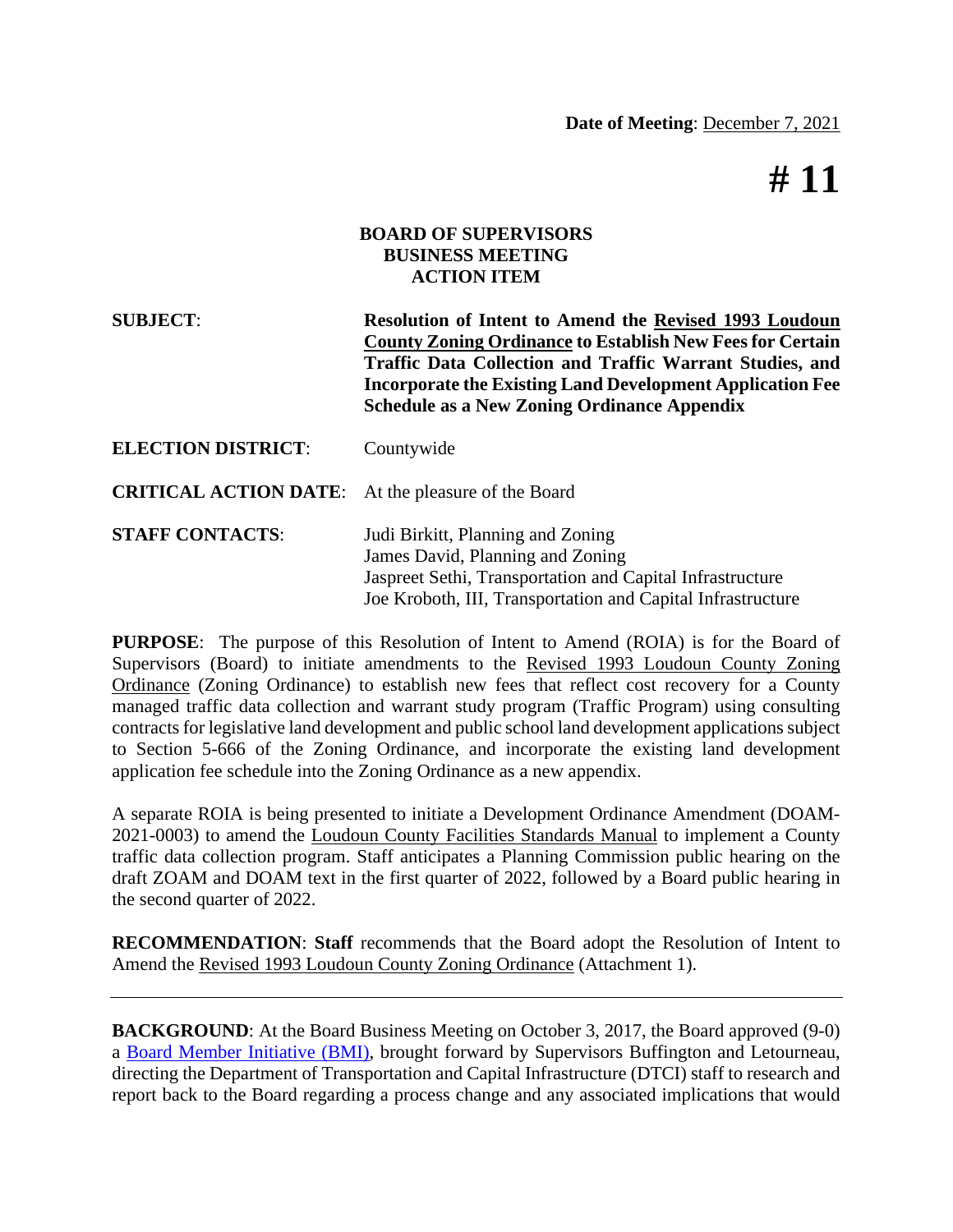Item 11, Resolution of Intent to Amend the Revised 1993 Loudoun County Zoning Ordinance to Establish Fees for Certain Traffic Data Collection and Warrant Studies for Legislative and Public School Land Development Applications Subject to Section 5-666 of the Zoning Ordinance Board of Supervisors Business Meeting December 7, 2021 Page 2

result in the County taking over responsibility for development and completion of traffic studies for legislative land development applications and public school land development applications subje[ct to Section 5-666 of the Zoning Ordinanc](https://lfportal.loudoun.gov/LFPortalInternet/0/edoc/297288/Item%2008%20Response%20to%20BMI-County%20Performed%20Traffic%20Studies.pdf)e.

At the Board Business Meeting on June 5, 2018, DTCI staff and County Administration presented an item to the Board summarizing four options to implement a County process to scope, prepare, and present the results of traffic impact studies (TIS) associated with private land development applications. The Board requested additional information and asked staff to report back to a Finance/Government Operations and Economic Development Committee (FGOEDC) for further discussion.

At the FGOEDC Meeting on January 8, 2019, the FGOEDC recommended (5-0) that the Board select an option under which the County will be responsible for traffic data collection and preparation of traffic warrant studies using consulting contracts and direct staff to return to the Board later with a list of consulting contracts necessary to implement the program, potential fee structure changes, budgetary implications, and identify a County process and regulatory document revisions. The details of the proposed County managed Traffic Program are provided below.

### County Managed Traffic Program for Legislative Land Development Applications and Public Schools Land Development Applications subject to Section 5-666 of the Zoning Ordinance

- 1. Traffic data collection needed to prepare the TIS by the Applicant will be collected by the County using consulting contracts.
- 2. Traffic analysis studies including traffic signal warrants/signal justification report, multiway stop control warrant, and crosswalk warrant for developer funded improvements will be prepared and managed by the County using consulting contracts.
- 3. County hires a Senior Traffic Engineer/Program Manager to manage the traffic data collection program, traffic study analysis program, and County consulting contracts.

At the Board Business Meeting on January 17, 2019, the Board approved (8-0-1: Randall absent) the recommendations of the FGOEDC outlined above. The Board also, with the same vote, authorized the addition of a full-time traffic engineer position within DTCI to manage and oversee this Traffic Program.

[At th](https://lfportal.loudoun.gov/LFPortalinternet/0/edoc/518180/Item%20I-5%20Data%20Collection%20%20Signal%20Warrant%20Analysis%20for%20LDAs.pdf)e Board's Transportation Summit on June 29, 2021, DTCI staff presented an Information Item detailing the next steps, including the County's process, regulatory document amendments, and fee changes needed to implement the Traffic Program. Staff informed the Board that the County's operational costs for the Traffic Program, including staff time, will be fully recovered through new fees paid by the Applicant. Note that Loudoun County Public Schools (LCPS) currently pays a consultant to complete traffic studies for by-right public schools, and under this Traffic Program, LCPS will shift those consultant fees related to traffic data collection to the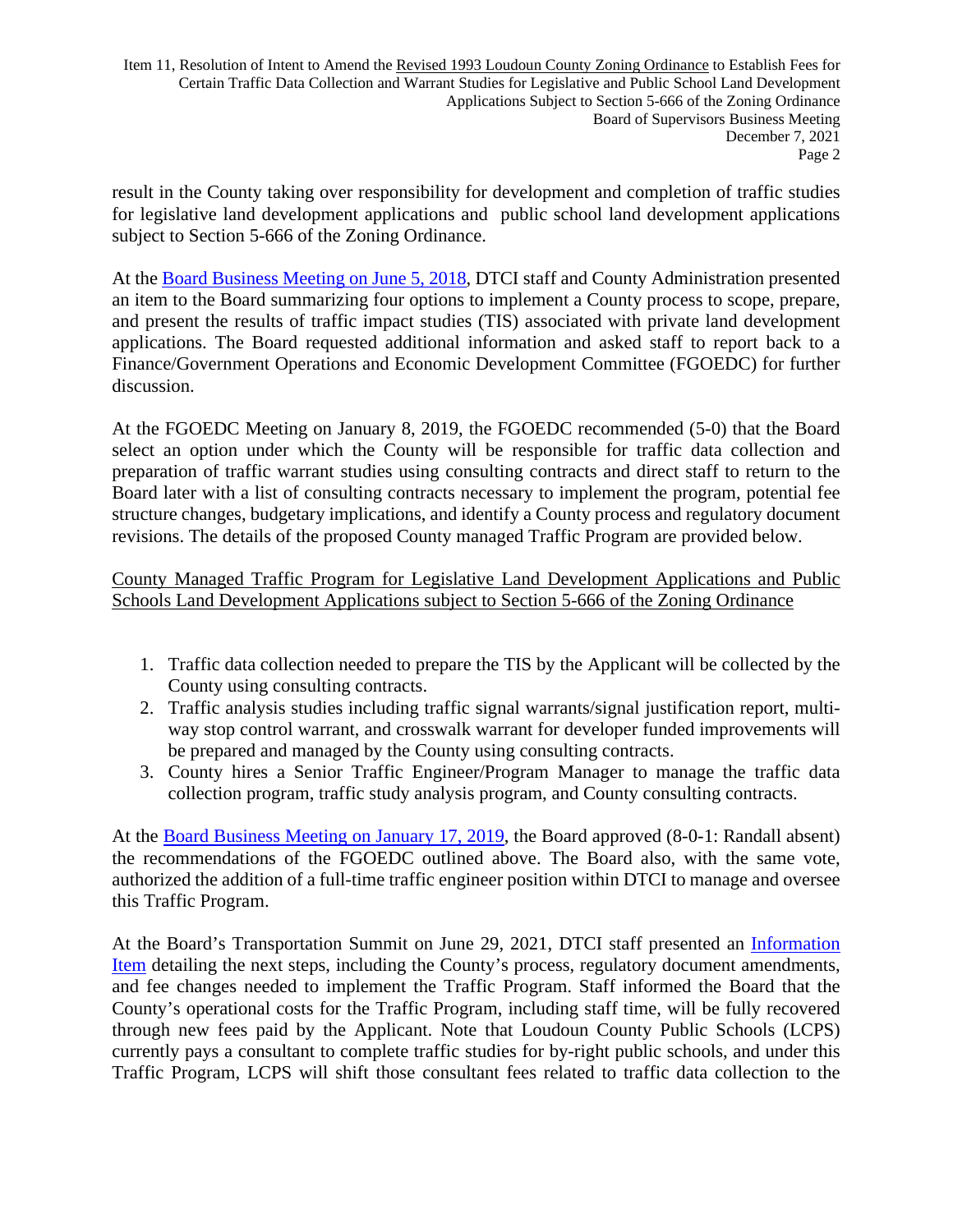Item 11, Resolution of Intent to Amend the Revised 1993 Loudoun County Zoning Ordinance to Establish Fees for Certain Traffic Data Collection and Warrant Studies for Legislative and Public School Land Development Applications Subject to Section 5-666 of the Zoning Ordinance Board of Supervisors Business Meeting December 7, 2021 Page 3

County's consultant. Therefore, [while](https://law.lis.virginia.gov/vacode/15.2-107/) the Traffic Program will result in new fees for LCPS, they do not represent an added co[st.](https://law.lis.virginia.gov/vacode/15.2-107/) 

Pursuant to Virg[inia Code §](https://law.lis.virginia.gov/vacode/15.2-2204/) 15.2-107, any fees imposed or amended under the County's zoning authority shall be adopted by ordinance after Public Hearing and advertisement in accordance with Virginia Code § 15.2-2204. In consultation with the County Attorney's Office (CAO), staff determined that full recovery of the cost of data collection and preparation of warrant studies through new fees should be implemented by an amendment to the Zoning Ordinance. Staff recommends a Zoning Ordinance amendment (ZOAM) to amend Section 6-402 (Fees) of the Zoning Ordinance to establish the new fee(s) associated with the Traffic Program. In consultation with the CAO, staff further recommends incorporating the existing land development application fee schedule into the Zoning Ordinance, as a new appendix. This new appendix will include the new data collection and warrant study fees, as well as other existing land development application fees that are administered by the Zoning Ordinance.

This item is tracking ahead of the Zoning Ordinance Rewrite to allow implementation as early as July 1, 2022.

**ISSUES**: There are currently no outstanding issues associated with the proposed amendments.

**FISCAL IMPACT**: Under the proposed County managed Traffic Program, outlined above, the County will collect traffic data and manage the preparation of traffic warrant studies using consulting contracts. The new fees are intended to recover the cost of data collection and warrant studies, including staff time.

### **ALTERNATIVES**:

- 1. The Board may adopt the Resolution of Intent to Amend the Zoning Ordinance, provided as Attachment 1 to the December 7, 2021, Board of Supervisors Business Meeting Action Item, to establish new fees for traffic data collection and traffic warrant studies conducted by the County for legislative land development and public school land development applications subject to Section 5-666 of the Zoning Ordinance, and incorporate the existing land development application fee schedule into the Zoning Ordinance as a new appendix.
- 2. The Board may adopt the Resolution of Intent to Amend the Zoning Ordinance as amended.
- 3. The Board may choose to not adopt the Resolution of Intent to Amend the Zoning Ordinance and direct staff on how to proceed.

### **DRAFT MOTIONS**:

1. I move that the Board of Supervisors adopt the Resolution of Intent to Amend the Revised 1993 Loudoun County Zoning Ordinance provided as Attachment 1 to the December 7, 2021, Board of Supervisors Business Meeting Action Item.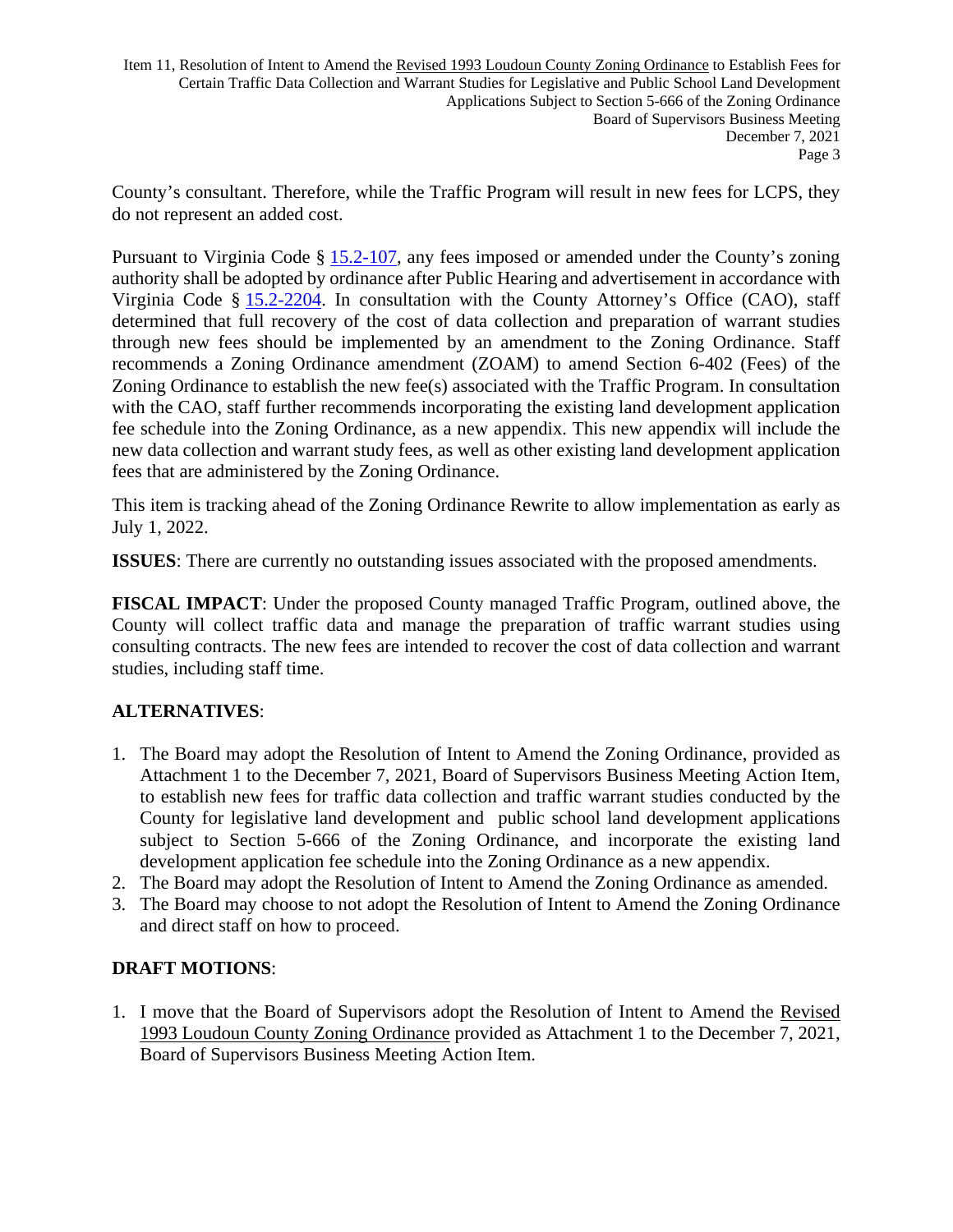Item 11, Resolution of Intent to Amend the Revised 1993 Loudoun County Zoning Ordinance to Establish Fees for Certain Traffic Data Collection and Warrant Studies for Legislative and Public School Land Development Applications Subject to Section 5-666 of the Zoning Ordinance Board of Supervisors Business Meeting December 7, 2021 Page 4

I further move that the Board of Supervisors direct staff to structure the fees to recover the costs of data collection, warrant studies, and staff time.

### OR

2. I move an alternate motion.

### **ATTACHMENT**:

1. Resolution of Intent to Amend the Revised 1993 Loudoun County Zoning Ordinance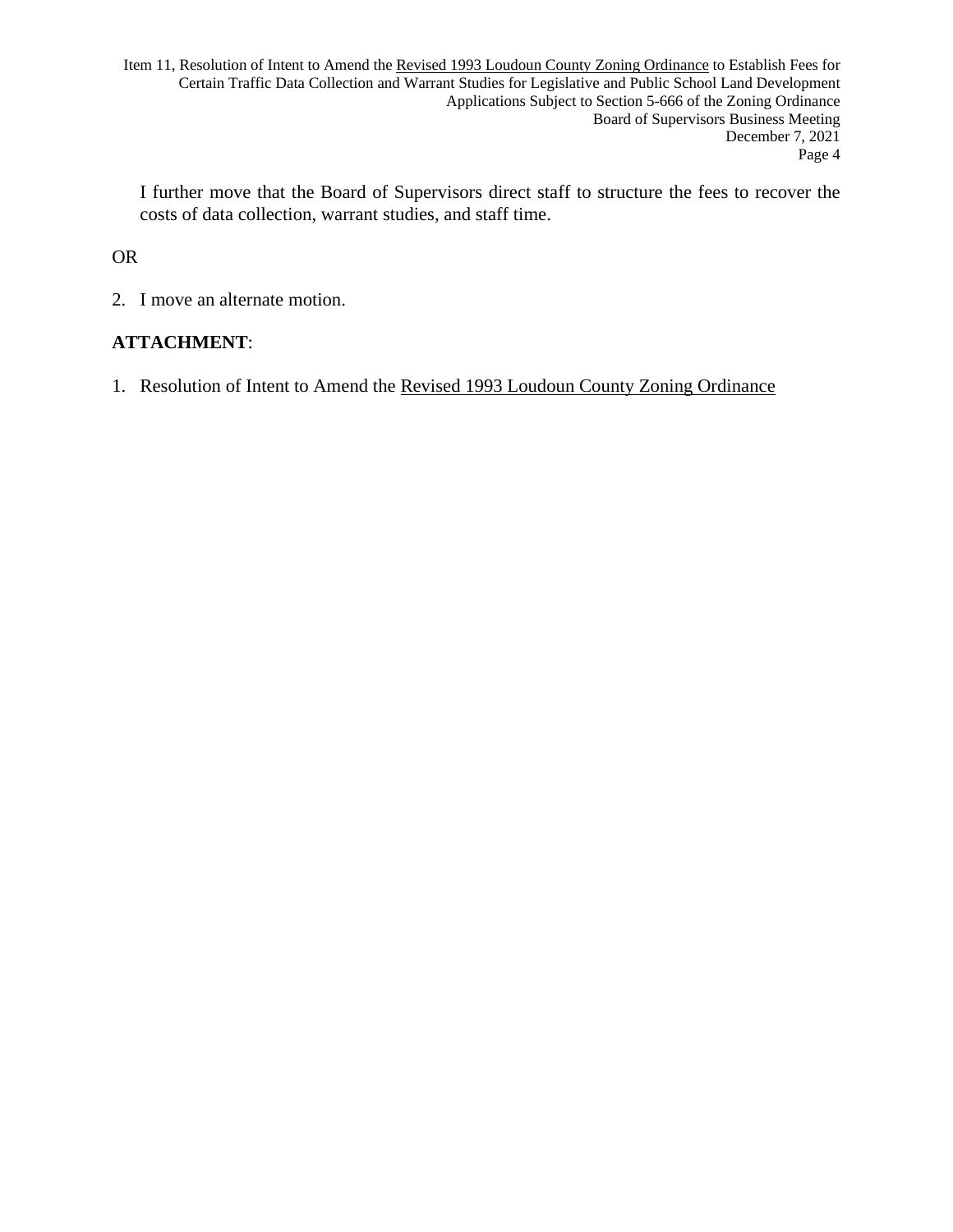### **BOARD OF SUPERVISORS OF LOUDOUN COUNTY**

### **RESOLUTION OF INTENT TO AMEND THE REVISED 1993 LOUDOUN COUNTY ZONING ORDINANCE TO ESTABLISH NEW FEES FOR CERTAIN TRAFFIC DATA COLLECTION AND TRAFFIC WARRANT STUDIES, AND INCORPORATE THE EXISTING LAND DEVELOPMENT APPLICATION FEE SCHEDULE AS A NEW APPENDIX**

WHEREAS, the Board of Supervisors approved (8-0-1: Randall absent) the recommendations of the Finance/Government Operations and Economic Development Committee (FGOEDC) to implement a County managed Traffic Program; and

WHEREAS, the Board of Supervisors seeks to implement the recommendations (next steps) outlined in the June 29, 2021, Transportation Summit Data Collection and Signal Warrant Analysis for Land Development Application Information Item; and

WHEREAS, pursuant to the aforesaid recommendations and Information Item, the Board of Supervisors wishes to initiate amendments to the Revised 1993 Loudoun County Zoning Ordinance ("Zoning Ordinance") to establish new fees that reflect cost recovery for a County managed traffic data collection and warrant study program ("Traffic Program") for legislative land development applications and public school land development applications subject to Section 5-666 of the Zoning Ordinance throughout the County, and incorporate the existing land development application fee schedule into the Zoning Ordinance as a new appendix; and

WHEREAS, the Code of Virginia Section 15.2-2286(6) authorizes localities to offset the costs of data collection and preparation of traffic warrant studies, and other costs associated with the review of land development applications, by collecting fees; and

WHEREAS, amendments to the Zoning Ordinance are required to establish such new fees and to incorporate the existing land development fee schedule into the Zoning Ordinance.

NOW, THEREFORE, BE IT RESOLVED, that the Board of Supervisors states its intention to amend the Revised 1993 Loudoun County Zoning Ordinance as follows:

- 1. Amend Section 6-402, *Fees*, to establish new fees for traffic data collection and preparation of traffic warrant studies.
- 2. Incorporate the existing land development application fee schedule into the Zoning Ordinance as a new appendix.
- 3. Amend such other Articles, Sections, Subsections, and provisions of the Zoning Ordinance as necessary to fully implement and maintain consistency with the foregoing amendments, to incorporate input received during the public hearing process, or as otherwise necessary to correct typographical errors, section and subsection numbering, and formatting within, update cross-references to, and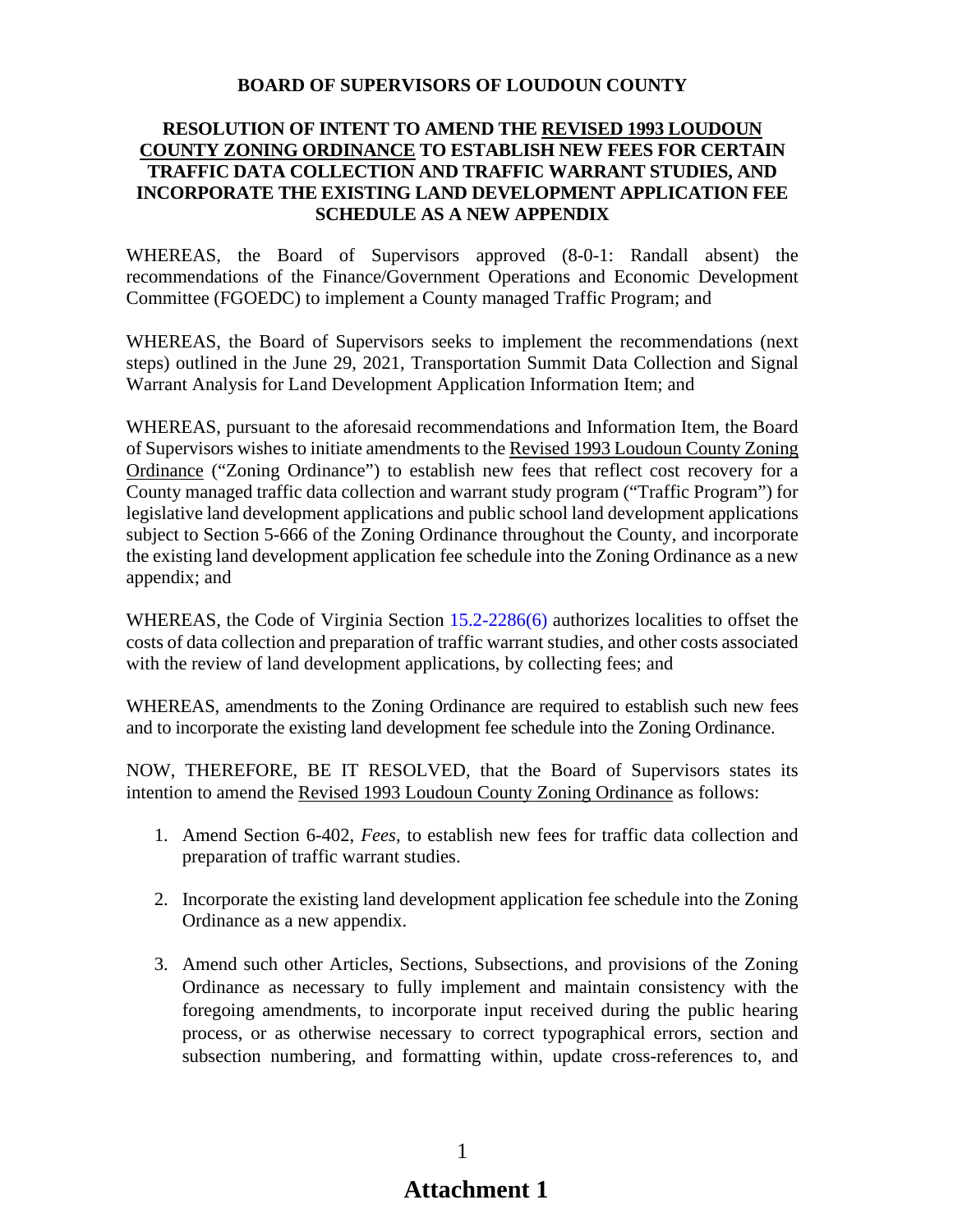further clarify the requirements of, the above-mentioned Articles, Sections, Subsections, and provisions of the Zoning Ordinance.

BE IT FURTHER RESOLVED that (1) these amendments are in furtherance of the public necessity, convenience, general welfare, and good zoning practice; (2) these amendments will provide consistency, clarity, and increased accuracy for traffic data collection and traffic warrant studies; (3) staff is directed to prepare draft amendments for consideration; and (4) the proposed amendments on these matters be brought forward for notice, hearing, Planning Commission recommendation and Board of Supervisors action.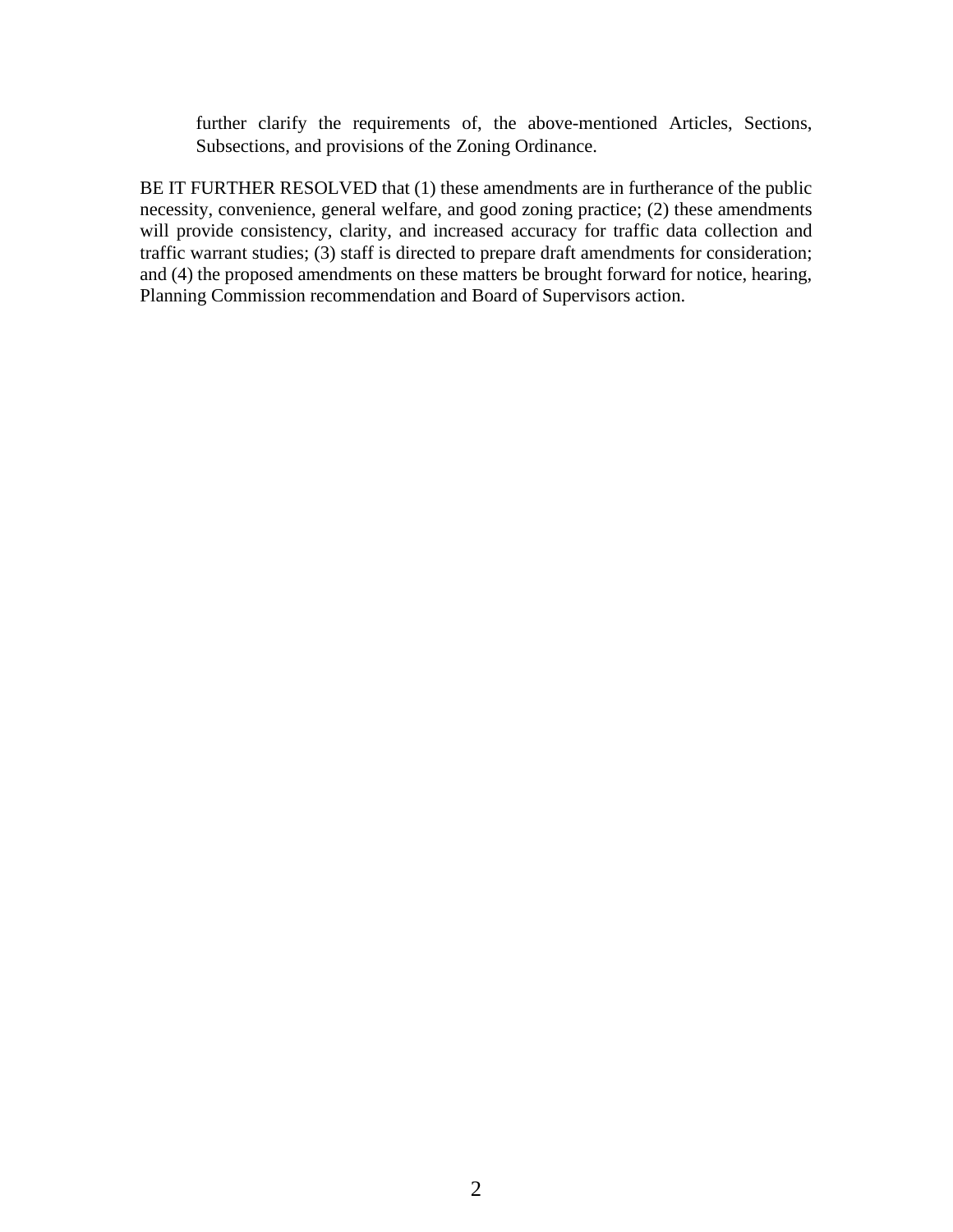

Planning and Zoning

1 Harrison Street, SE, PO Box 7000, Leesburg, VA 20177-7000 703-777-0246 O | 703-777-0441 F | dpz@loudoun.gov

loudoun.gov/planningandzoning

# MEMORANDUM

To: Zoning Ordinance Committee

From: Kate McConnell, AICP, CZA, Principal Planner Ryan Reed, LPSS, MAOSE, Deputy Zoning Administrator Judi Birkitt, AICP, CZA, Interim Assistant Director

Date: 1/26/2022

Re: February 2, 2022 ZOC Meeting  **Review Chapter 8, Attainable Housing**

The Zoning Ordinance Committee (ZOC) is reviewing Zoning Ordinance Rewrite (ZO Rewrite) Chapter 8, Attainable Housing. This is consistent with the ZOC bylaws that state, "at the discretion of the Planning Commission, County staff, or Board of Supervisors (Board), ZOC may be asked to provide input on proposed amendments prior to the initiation of the referral process." The following excerpt from the ZOC bylaws provides guidance on how to review draft Zoning Ordinance (ZO) text.

Recommendations may include, but are not limited to:

- a. Correcting errors and inconsistencies;
- b. Clarifying regulations;
- c. Simplifying the Zoning Ordinance to make it more user friendly;
- d. Keeping the Zoning Ordinance current to reflect changes in the state code, the market, economic, fiscal and land use conditions and the emergence of new uses;
- e. Addressing a specific issue;
- f. Identifying when proposed Zoning Ordinance amendments are inconsistent with the Comprehensive Plan and may require a Comprehensive Plan amendment (Board of Supervisors, October 6, 2020).

Please keep in mind that the ZO Rewrite team is at the beginning stages of socializing draft concepts and text in a public forum, and the ZOC is the first stop of many as we progress towards Board review and adoption hopefully next year. ZOC review of these draft documents will not only provide essential input regarding proposed revisions but will also help to capture unintentional errors and omissions in these draft documents.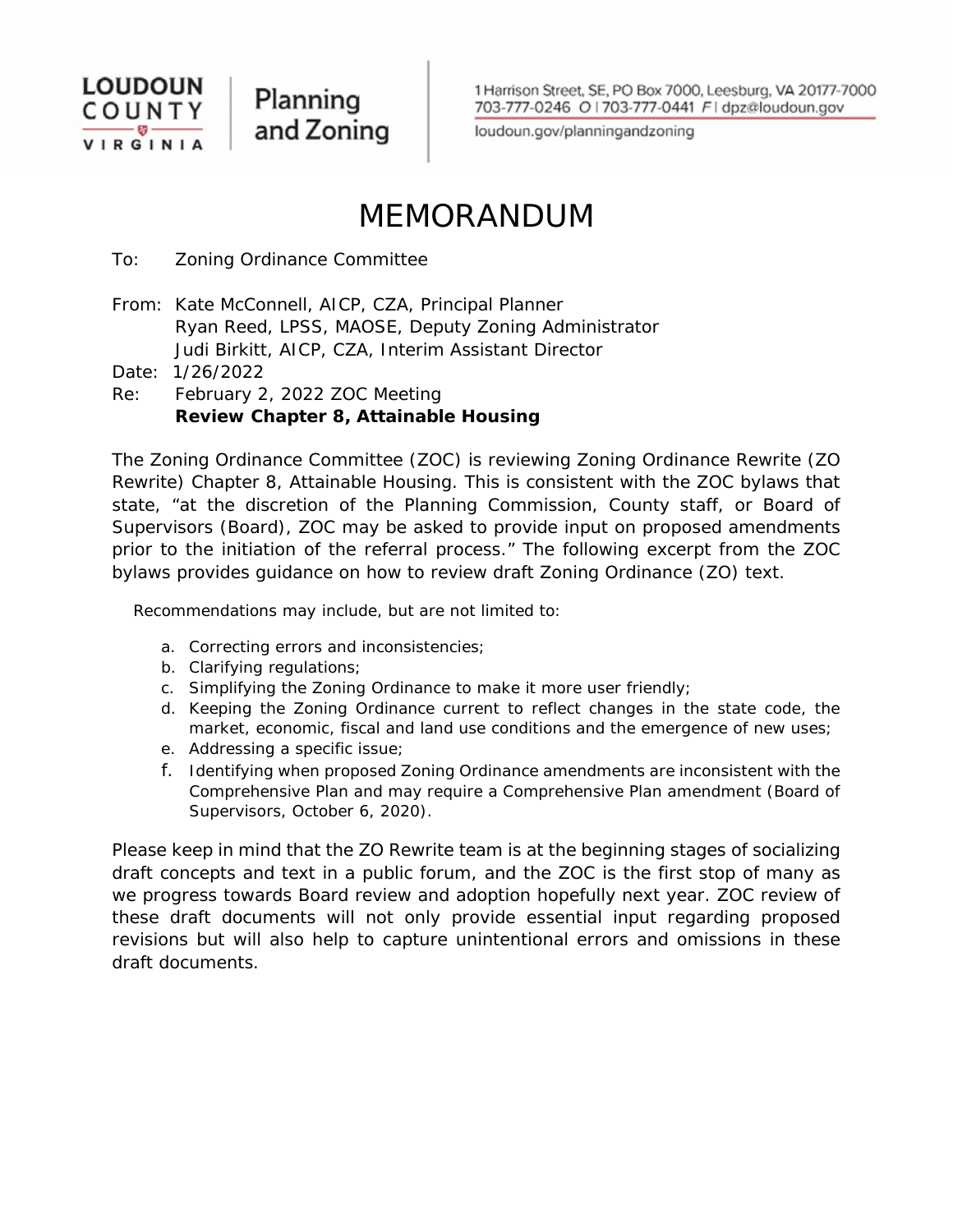### **What is included in Chapter 8, Attainable Housing?**

The County's attainable housing zoning tools consist of 2 parts:

- Affordable Dwelling Unit (ADU) Program addresses housing attainable for households with incomes between 30% and 70% of the average median income (AMI).
- Unmet Housing Needs Unit (UHNU) Program addresses housing attainable for households with incomes between 0% and 30% AMI (rental only) and between 70% and 100% AMI (for sale only).

Together, the ADU and UHNU programs intend to provide attainable housing for the full spectrum of incomes.

In general, draft revisions to the attainable housing zoning regulations align the ADU and UHNU Programs with the adopted Loudoun County 2019 General Plan (2019 GP) and the Unmet Housing Needs Strategic Plan (UHNSP). Planning and Zoning staff worked closely with Office of Housing staff to draft revisions that align with these two plans. The draft text for Chapter 8 is in **Attachment 1**, which includes a clean version and a comparison version. The comparison version is the closest to a redline version that is available. An outline of the applicable 2019 GP policies is found in **Attachment 2.**

### **Summary of Revisions to Section 8.01, Affordable Swelling Unit (ADU) Program**

The ADU Program regulations included in Section 8.01 update Section 7-100 of the *Revised 1993 Loudoun County Zoning Ordinance*. The following are the basic parameters detailing what has changed in the draft ADU Program zoning ordinance text.

- 1. Revised current Section 7-100 (now Section 8.01) to simplify language and structure of the ADU Program ordinance to make it easier to use and understand as follows:
	- a. Made long paragraphs into lists;
	- b. Included tables when logical;
	- c. Grouped regulations that addressed the same topic, concept, or requirement in the same section or group of sections;
	- d. Attempted to define terms consistently used in the regulations to aid in application of the ADU Program requirements; and
	- e. Deleted repetitive requirements.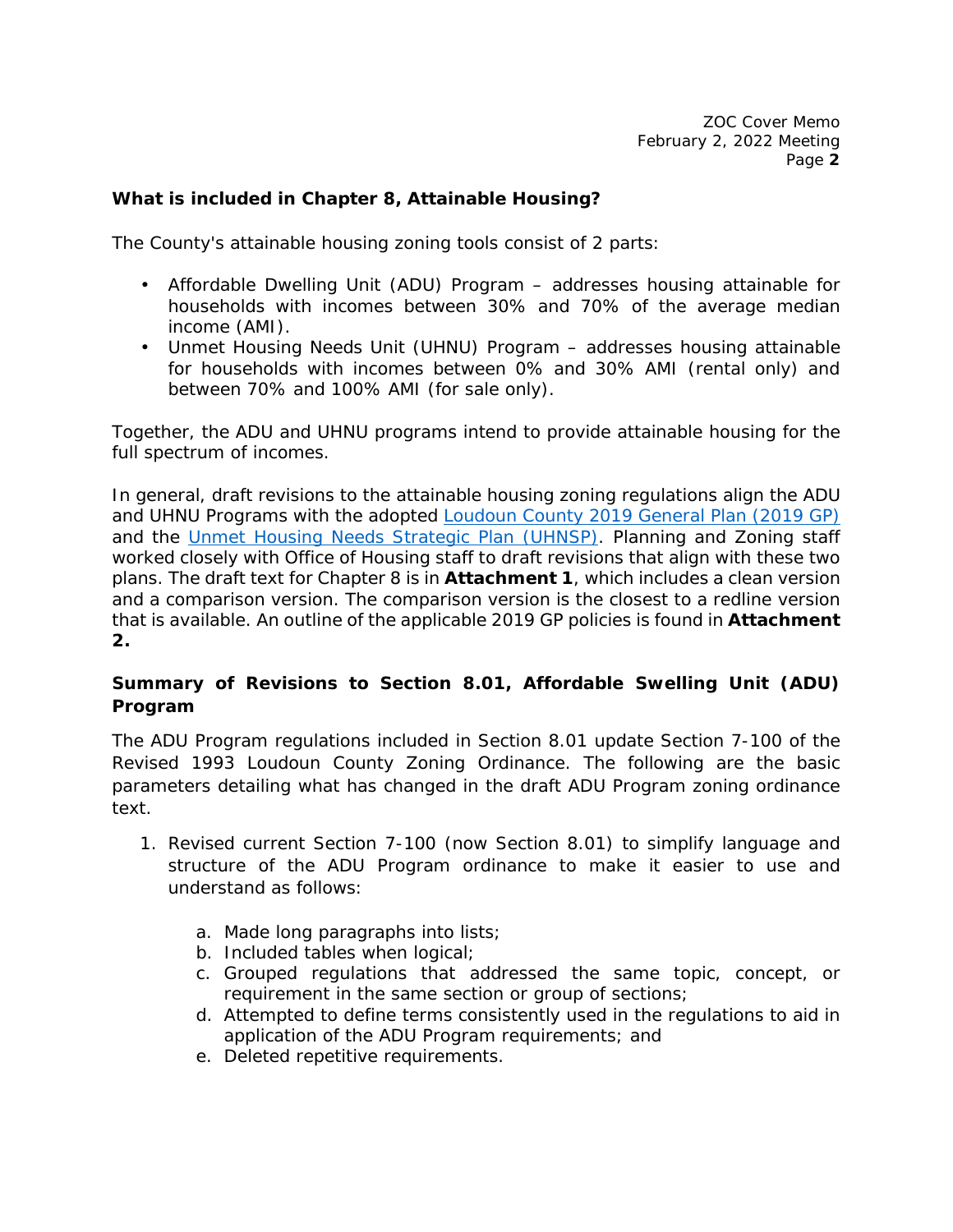- 2. Removed ADU Development Zoning District Regulations (Sections 7-200 through Section 7-1100) because these development standards are now included as the base district standards where applicable. Including the ADU development standards as the base development standards will lend to more affordability in general, not just for ADU Developments.
- 3. Aligned ADU Program regulations with the 2019 GP Housing Policies, including, but not limited to:
	- a. Removed the density requirement of greater than 1 dwelling unit per 40,000 square feet/acre consistent with 2019 GP Housing Policy 3.1.H. This will result in an ADU requirement for new residential development meeting the applicability requirements (24 dwelling units served by public water and sewer) in the following zoning districts: Single Family Residential (R-1); Transition Large Lot Neighborhood (TLN-1), which was formerly Transitional Residential (TR-1); Village Residential (VR-1), which was formerly Countryside Residential (CR-1); and Joint Land Management Area (JLMA-1).

In the current program, these districts are exempt from the ADU Program, but can voluntarily provide ADUs in exchange for a density increase. Required ADUs in this case are only calculated using the units generated by the density increase, not the total number of units in a development. The change will result in the opportunity for new development to pay a fee or dedicate land in lieu of providing ADUs if required in these developments since only single-family detached (SFD) dwelling units are permitted in these districts. It will also result in the generation of more ADUs in the County.

- b. Grouped multifamily (MF) stacked dwelling units with the single-family ADU requirement rather than a MF attached product consistent with 2019 GP Housing Policy 3.1.G. since MF stacked dwelling units function more like a single-family attached unit. This will result in the same percentage requirement for MF Stacked ADUs as single-family units.
- c. Increased ADU percentage requirements for SFD, SFA, and MF Stacked dwelling units from 12.5% to 15% consistent with 2019 GP Housing Policy 3.1.G. and UHNSP Strategy 5.3.A. With this increase, a project with 24 dwelling units would be required to provide 4 ADUs, an increase of 1 ADU from the current requirement; or a 100 dwelling unit project would be required to provide 15 ADUs, an increase of 2 ADUs from the current requirement.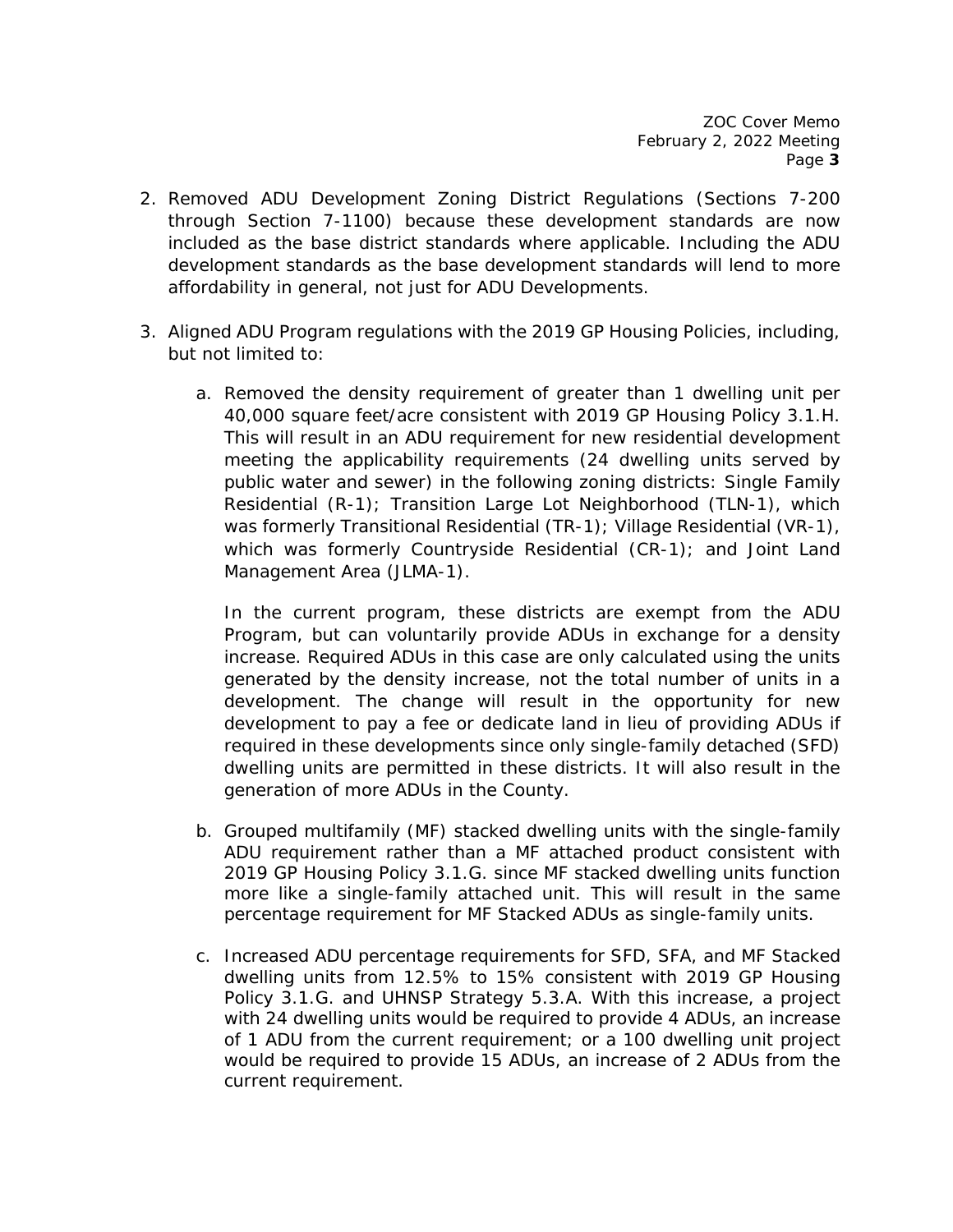- d. Increased the ADU percentage requirements for **nonexempt** MF Attached dwelling units from 6.25% to 10% consistent with GP Housing Policy 3.1.G. and UHNSP Strategy 5.3.A. With this increase, a project with 24 dwelling units would be required to provide 3 ADUs, an increase of 1 ADU from the current requirement; or a 100 dwelling unit project would be required to provide 10 ADUs, an increase of 3 ADUs from the current requirement.
- 4. Revised optional density bonus to 20% for all unit types considering an increase in nonexempt MF Attached ADU requirement, for ease of density bonus calculation when a mix of unit types is provided and for consistency with 2019 GP Housing Policy 1.2.A. and UHNSP Strategy 5.4.A.
- 5. Included a table showing optional density increases by district since this information was included in the ADU Development Zoning District Regulations.
- 6. Included regulations to memorialize established ADU Program application practices:
	- a. Added specific regulations for how to calculate ADUs.
	- b. Added example calculations.
	- c. Added compatibility and interspersion with market rate unit requirements.
- 7. Added specific regulations for distributing ADUs by dwelling unit type and by MF attached dwelling unit size to diversify and ensure a range of unit types are provided as ADUs and to address longstanding inability to require ADUs by dwelling type consistent with Housing Policy 1.
	- a. Provided example calculations.
- 8. Included the option to provide land in lieu of ADUs for SFD only developments, consistent with UHNSP Strategy 2.5.D.

### *Work To Be Addressed*

- 1. Revise and/or delete the MF attached exemption after receipt of MF Feasibility Analysis and report to Board of Supervisors, who requested the analysis.
- 2. Consider additional revisions to or removal of the ADU Program Exemptions listed in Section 8.01.A.4.b-e since they largely address applications filed prior to 1993, when this ordinance was initially adopted.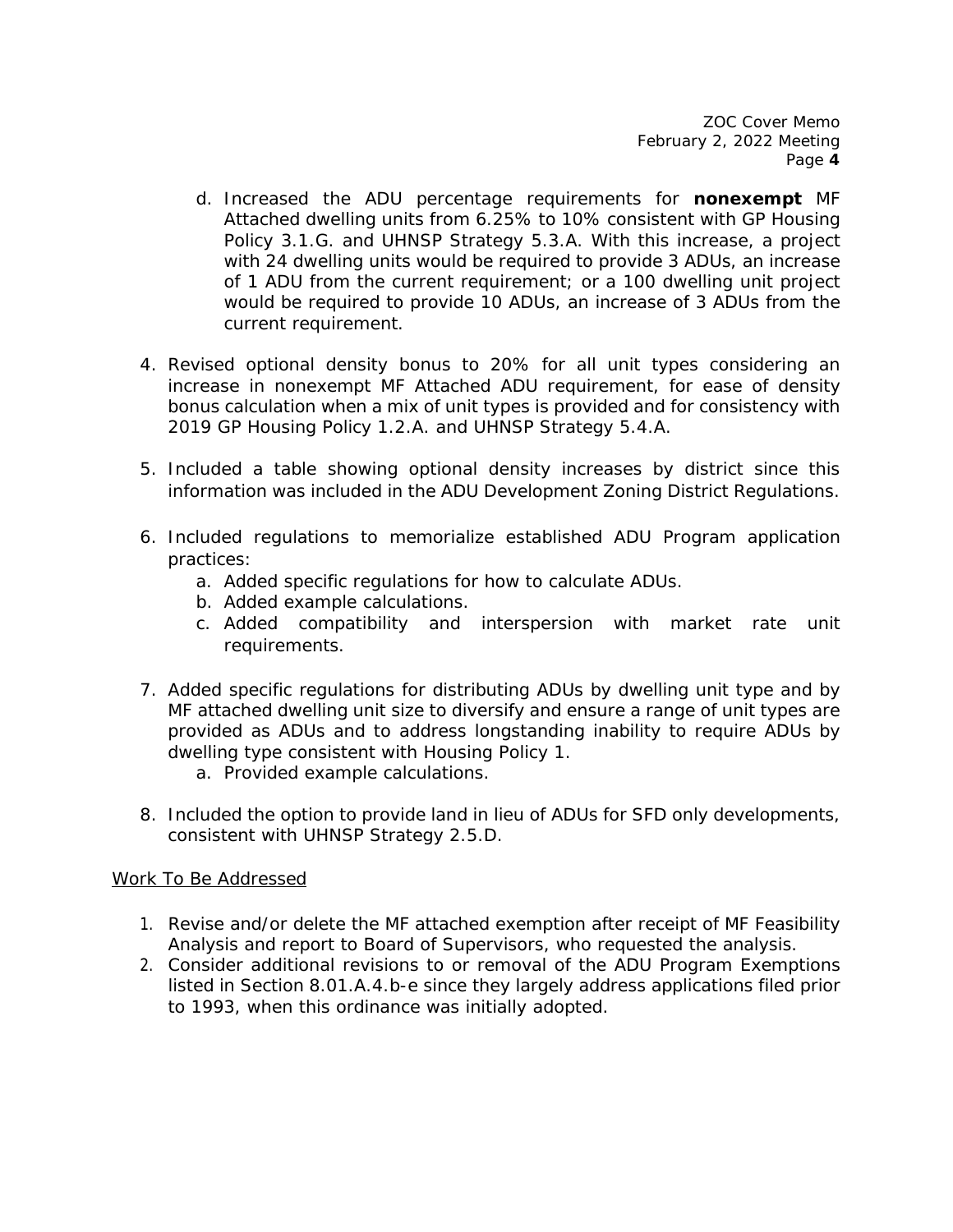### **Summary of Revisions to Section 8.02, Unmet Housing Needs Program (UHNU)**

The UHNU Program regulations in Section 8.02 update and consolidate UHNU requirements from the current PD-MUB (Section 4-1357) and Route 28 Corridor Overlay (Section 4-2410) regulations. The following are the basic parameters detailing what has changed in the draft zoning ordinance text pertaining to the UHNU regulations.

- 1. Consolidated all UHNU regulations in one location. The UHNU Program will be used to:
	- a. Implement the adjusted FAR in the Urban Mixed Use (UM) and Suburban Mixed Use (SM) zoning districts;
	- b. To meet the Alternative Location Criteria for locating the SCN district in the Suburban Neighborhood or Suburban Mixed Use Place Types of the 2019 GP;
	- c. Regulate UHNUs if provided as an adaptive reuse project; and
	- d. Regulate UHNUs provided if the PD-MUB density exceeds 20 dwelling units per acre.
- 2. Developed affordability requirements based on 2019 GP Housing Policies, UHNSP Policies, and in consultation with the Office of Housing. The UHNU affordability requirements address the provision of affordable housing not addressed by the ADU Program and include housing attainable for households with incomes between 0% and 30% AMI (rental only) and between 70% and 100% AMI (for sale only).
- 3. Retained UHNU requirements for the PD-MUB zoning district as applicable and edited for clarity and ease of implementation. PD-MUB will be retained as a legacy district; therefore, the UHNU requirements specific to this district are being retained to administer any UHNUs currently required or potentially required if an existing PD-MUB district amends their concept plan to increase the density to greater than 20 dwelling units per acre.

### *Work To Be Addressed*

1. Update PD-MUB section references once determined.

### **Additional Revisions Associated with Chapter 8., Attainable Housing**

1. Added a definition for area median income (AMI) in Chapter 11, Definitions. This definition replaces the use of "median income for the Washington Metropolitan Statistical Area (MSA)" and "Area Median Income (AMI)" and aligns with methodology used by HUD.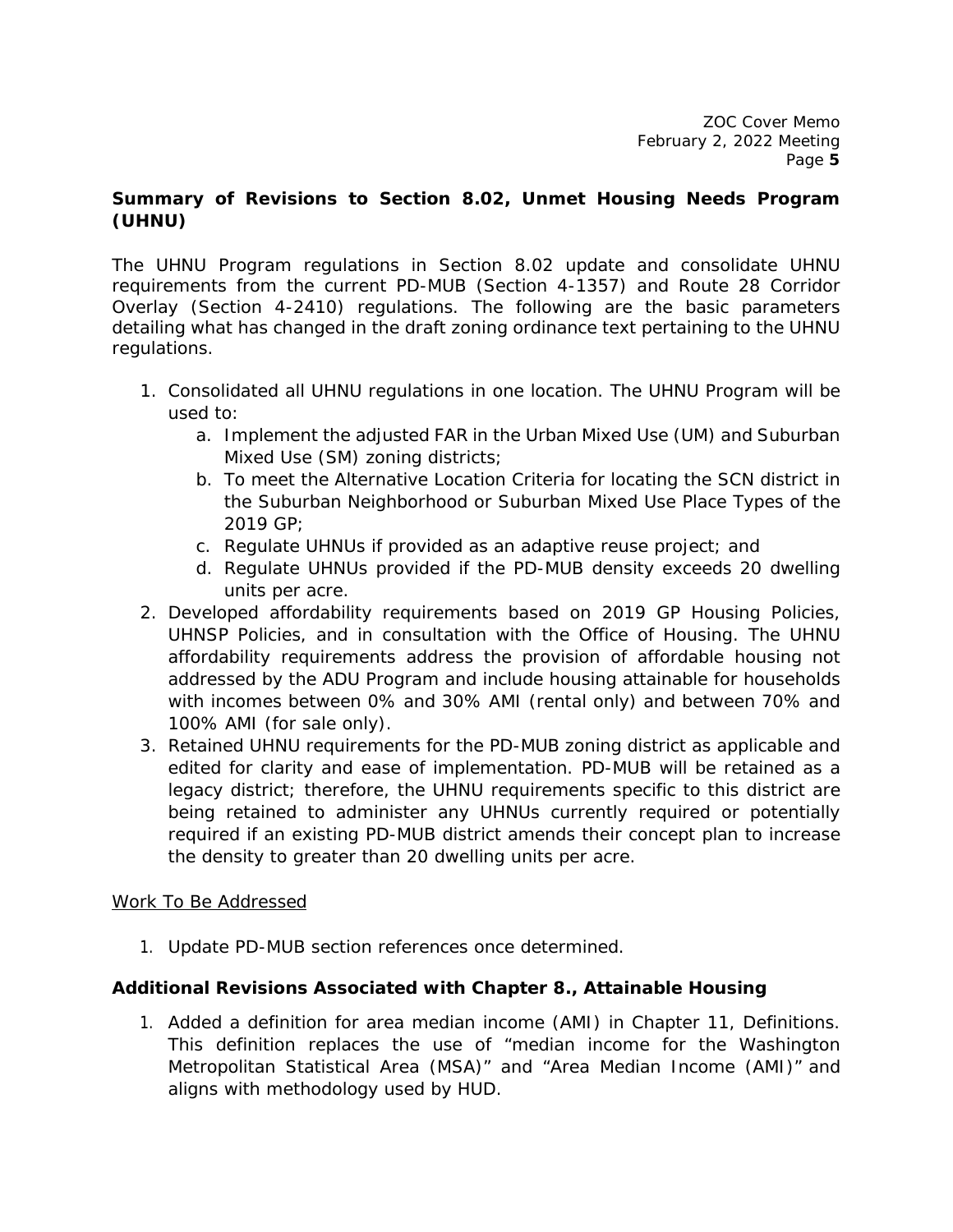- 2. Added a definition of UHNU in Chapter 11.
- 3. Revised the affordable housing unit (AHU) definition to allow for additional programs to be used to provide AHUs.

### **Next Steps after the February 2nd ZOC Meeting**

An abbreviated version of the remaining ZOC Work Plan is shown below. The January 25, 2022 meeting is the first and only scheduled pre-referral ZOC meeting regarding Chapter 8. If further time is needed, attainable housing could be added to the next meeting on February 16, 2022. Please be advised that the Work Plan schedule is tentative and subject to change.

| <b>Topic</b>                                                                     | <b>Meeting</b><br>Date | Packet<br><b>Distribution</b> |
|----------------------------------------------------------------------------------|------------------------|-------------------------------|
| Attainable Housing                                                               | 2/2/2022               | 1/26/2022                     |
| Standalone ZOAM: Traffic Data Collection and Warrant<br><b>Study Fees</b>        | 2/2/2022               | 1/26/2022                     |
| <b>Historic Overlay District</b>                                                 | 2/16/2022              | 2/9/2022                      |
| Standalone ZOAM: Prime Ag Soils and Cluster Subdivision<br>Regulations - revisit | 2/16/2022              | 2/9/2022                      |
| Neighborhood Transition Standards                                                | 3/2/2022               | 2/23/2022                     |
| Subcommittee Expectations and Outcomes                                           | 3/2/2022               | 2/23/2022                     |
| Nonconformities & Procedures                                                     | <b>TBD</b>             | TBD                           |
| NOTES:                                                                           |                        |                               |

### **Tentative Zoning Ordinance Committee Pre-Referral Work Plan**

1. EnCode changes are planned to be released to the public beginning in April 2022.

2. Draft chapters to be reviewed as part of April 2022 referral package: Ch. 1 Introduction, Ch. 10 Officials, Boards and Commissions, and Ch. 11 Rules of Interpretation.

3. ZOC Work Plan is subject to change.

### **Attachments**:

1. Draft Chapter 8 – Attainable Housing clean and comparison versions

2. 2019 General Plan Policies Supporting Chapter 8 – Attainable Housing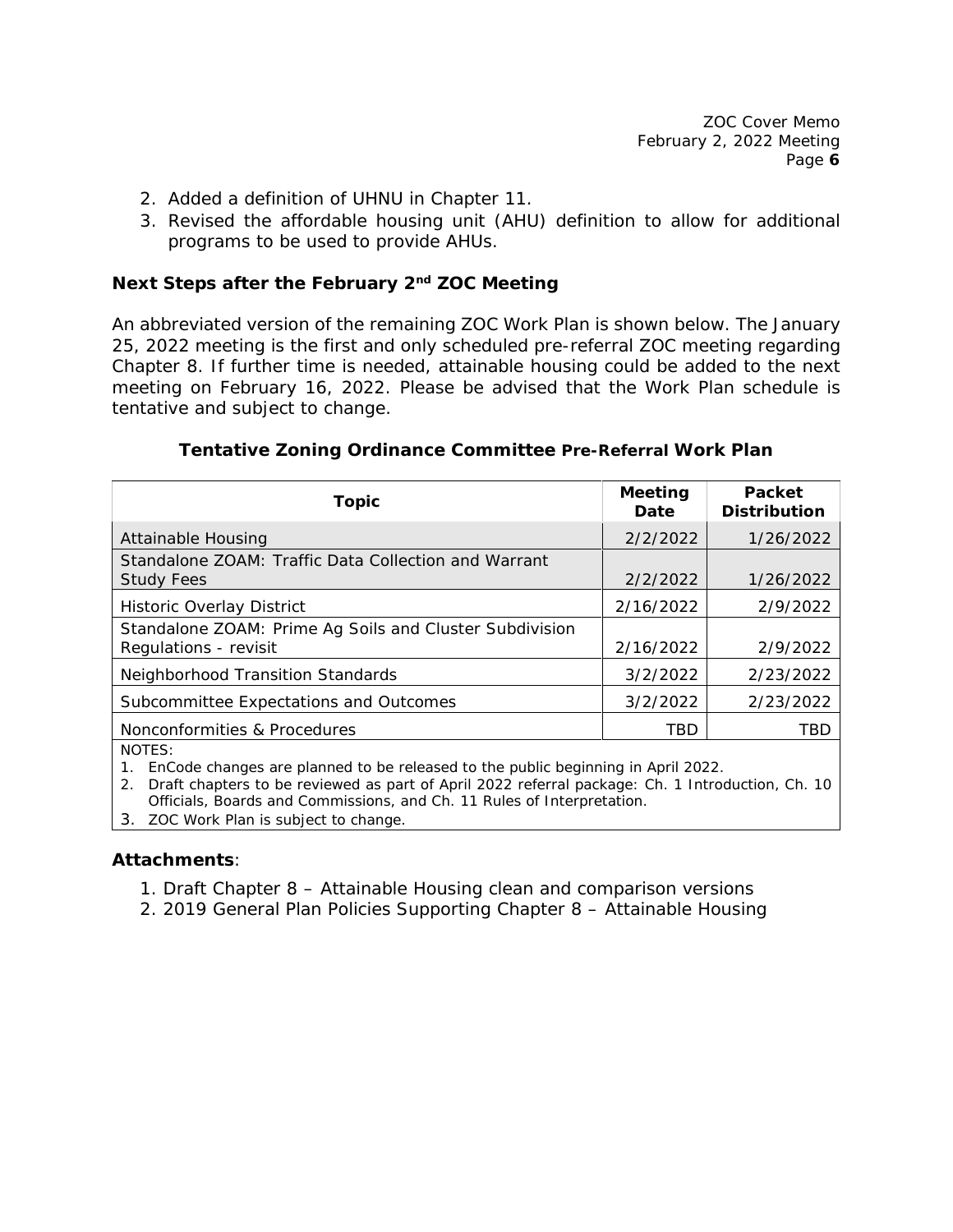### **CHAPTER 8: ATTAINABLE HOUSING**

### **8.01 Affordable Dwelling Unit Program**

*Purpose. The purpose of the Affordable Dwelling Unit (ADU) Program is to:*

- *Administer and regulate an Affordable Dwelling Unit (ADU) Program enabled pursuant to § 15.2-2304 of the Code of Virginia.*
- *Assist in the provision of housing to persons of moderate income.*
- *Promote the development of a full range of housing choices.*
- *Require the construction and continued existence of moderately priced dwelling units.*
- *Provide for optional increases in density to reduce land costs for such moderately priced dwelling units.*
- *Encourage the provision of affordable housing meeting the needs of households with incomes between 30% and 70% of the area median income (AMI) in areas currently served by or planned for mass transit and proximate to major employment centers.*
- *Implement the Housing Policies of the General Plan.*
	- A. **Applicability.** The requirements of the ADU Program apply as follows:
		- 1. To any site, or portion thereof, at one location that is:
			- a. Served by public water and sewer, and
			- b. The subject of a development application for rezoning, special exception, site plan, subdivision, or preliminary subdivision that yields, as submitted by the applicant, 24 or more dwelling units.
			- c. For the purposes of these ADU Program requirements, an application meeting criteria 8.01.A.1.a. and 8.01.A.1.b. above is a "development application" or a "development."
		- 2. "Site, or portion thereof, at one location" includes all adjacent undeveloped land of the property owner and/or applicant, under common ownership and/or control of the owner and/or applicant, including, but not limited to land owned and/or controlled by separate partnerships, land trusts, trusts, or corporations and other such forms of business entities in which the owner and/or applicant is an owner of 1% or more of the stock, partnership, membership, or is the trustee or beneficiary.
			- a. "Owner and/or applicant" includes members of the owner's and/or applicant's immediate family.
			- b. "Immediate family members" include the owner's and/or applicant's spouse, children, parents, and siblings.
			- c. *Exception.* Adjacent parcels of undeveloped land owned by separate members of the same family are exempt from the provisions of this section when the separate ownership has existed for a period of 5 or more years.
			- d. The acquisition of a fee interest by a lending institution, such as pension fund, bank, savings and loan, insurance company, or similar entity due to foreclosure or project participation is considered as ownership in determining applicability.
			- e. The acquisition of an equity interest by a lending institution, such as a pension fund, bank, savings and loan, insurance company, or similar entity solely by virtue of its agreement to provide financing does not constitute ownership and is not considered in determining applicability.
			- f. An owner and/or applicant will not be exempt from the requirements of this Ordinance by submitting phased development applications for a site, or portion thereof, at one location for rezoning, special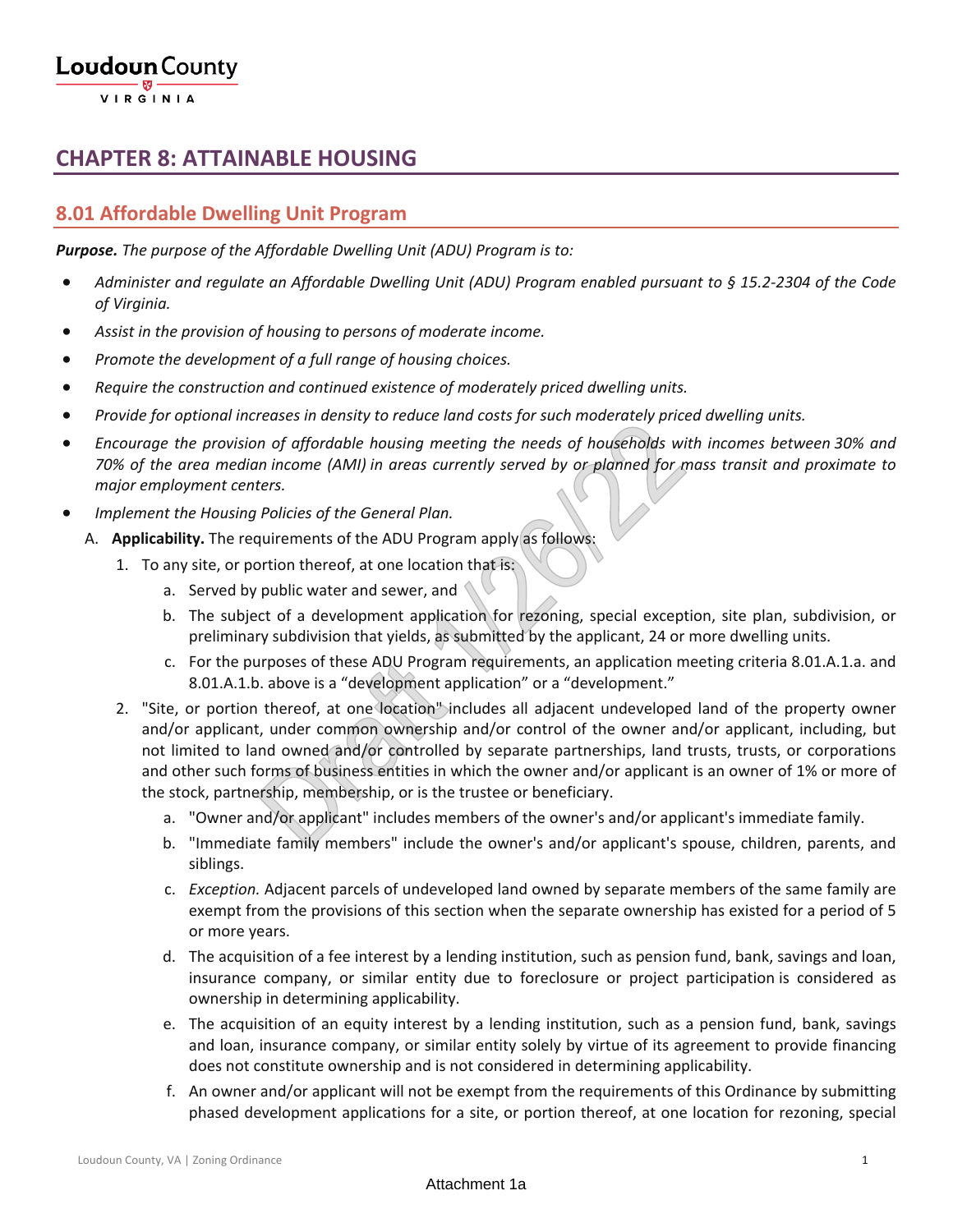

exception, site plan, subdivision, or preliminary subdivision for less than 24 dwelling units at any one time.

- 1. *Exception.* An owner and/or applicant may apply for a rezoning, special exception, site plan, or preliminary subdivision of a site, or portion thereof, at one location for less than 24 dwelling units if the owner and/or applicant agrees, in writing, that any following development application for the site, or portion thereof, at one location must meet the requirements of the ADU Program when the total number of dwelling units in the development application and/or site, or portion thereof, at one location meets or exceeds 24 dwelling units.
- 2. The agreement referenced in Section 8.01.A.2.d.1. must be:
	- a. Included on the approved CDP, rezoning plat, special exception, site plan, or preliminary subdivision plat for the development; and
	- b. Recorded among the Loudoun County Land Records and must be indexed in the names of all owners of the site, or portion thereof, at one location as such terms are defined above.
- 3. Any request for an amendment to an approved Concept Development Plan (CDP) that results in an increase in the total dwelling units to 24 or more. In this case, the application of the ADU Program will be limited to the increase in the total number of dwelling units.
- 4. *Exemptions.* The requirements of the ADU Program do not apply to the following:
	- a. Any multistory structure of which a minimum of 4 stories are composed entirely of multifamily dwellings and/or facilities (excluding parking) restricted for the exclusive use and enjoyment of the residents of such multifamily dwellings, and has an elevator(s) that serves 2 or more dwelling units in the structure.
	- b. Special exception, site plan, subdivision, or preliminary subdivision applications filed in accordance with an approved rezoning that has proffered the provision of ADUs or other contributions toward the provision of ADUs prior to June 16, 1993.
	- c. Applications to revise or amend approved proffers, CDPs, site plans, special exceptions, preliminary subdivisions, and/or subdivisions applications filed after June 16, 1993, that do not increase the number of dwelling units to 24 or more.
	- d. Properties subject to proffers accepted prior to June 16, 1993, by the Board of Supervisors, pursuant to § 15.2-2303 of the Code of Virginia.
	- e. Any amendment to an approved CDP, including rezoning land for residential uses in an approved planned development district, and/or a rezoning amendment approved prior to June 16, 1993 or already subject to the ADU Program that requests to redistribute previously approved dwelling units to the newly zoned property within the same development, but that does not result in an increase in the total number of dwelling units.
- 5. At the applicant's discretion, the provisions of the ADU Program may be applied to developments that are exempt from these provisions as stated in Section 8.01.A.4. If an applicant proposes to provide ADUs in a development that is otherwise exempt, the County will:
	- a. Waive any application fee associated with a CDP amendment proposing to revise the CDP only to provide ADUs; and
	- b. Provide review of CDP amendment applications not to exceed 180 days if the following criteria are met:
		- 1. The CDP amendment only includes committing to the provision of ADUs and/or an increase in the number of dwelling units proposed based on the optional density increase permitted pursuant to Section 8.01.D.8.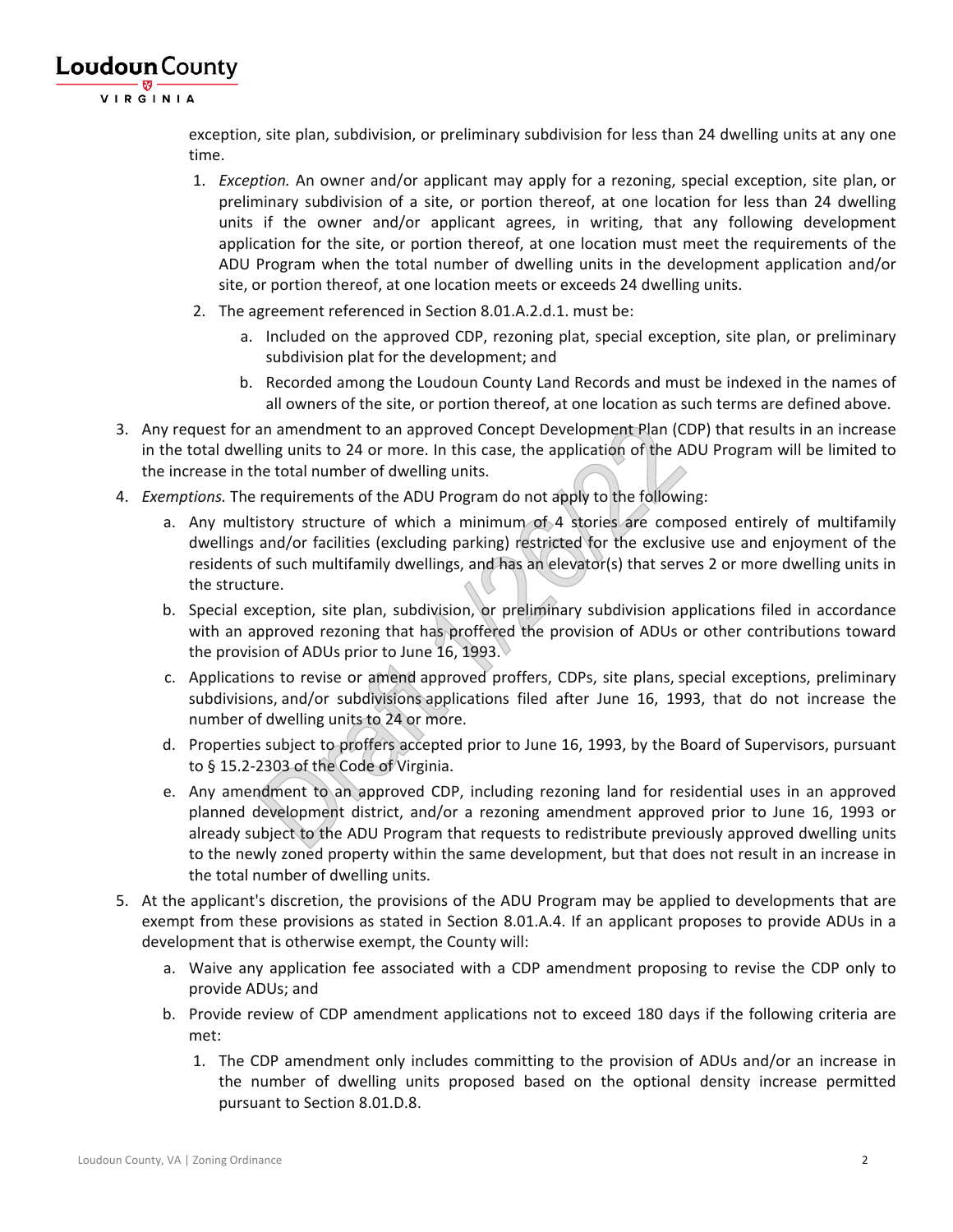VIRGINIA

- 2. The CDP amendment does not include revisions to the approved site design, such as but not limited to the relocation of roads, buildings, building envelopes, or site entrances to accommodate the requirements of or optional density increase allowed by the ADU Program.
- c. The calculation of the review period includes only that time the CDP amendment is under County review and will not include time that may be necessary for revisions by the applicant.
- 6. An applicant may provide affordable housing units (AHU) in lieu of the ADUs required by this Ordinance in accordance with Section 8.01.J.
- B. **Administration, Enforcement, and Regulation.** The administration, enforcement, and regulation of the ADU Program is as follows:
	- 1. The Zoning Administrator administers and enforces the provisions of the ADU Program.
	- 2. In addition to the provisions of this Ordinance, all ADUs must comply with Chapter 1450 of the Codified Ordinance of Loudoun County (Codified Ordinances).
	- 3. The administration and regulation, establishment of unit prices, price controls, eligibility requirements, and the structure and operation of the Affordable Dwelling Unit Advisory Board (ADUAB) are governed by the Codified Ordinances.
- C. **Affordability Requirements.** The ADU Program must provide ADUs that are affordable as follows:
	- 1. For purchase by households whose income is greater than 30% and less than 70% of the area median income (AMI); and
	- 2. For rental by households whose income is greater than 30% and less than 50% of the AMI.
	- 3. AMI is determined at the time the occupancy permits are issued for the ADUs.
- D. **ADU Requirements and Optional Increases in Density.** The ADU requirements and optional increases in density apply as follows:
	- 1. To active rezoning applications that have not complied with Section 7.08.F as of the adoption date of this Ordinance.
	- 2. To rezoning, special exception, site plan, subdivision, and preliminary subdivision applications officially accepted by the County after the adoption date of this Ordinance.
	- 3. When the development applications in Section 8.01.A.1 above request approval of single-family detached dwelling units (SFD), single-family attached dwelling units (SFA), and/or multifamily (MF) stacked dwelling units, a minimum of 15% of the total number of dwelling units approved for the development application must be ADUs.
	- 4. When the development applications in Section 8.01.A.1 above request approval of MF attached dwelling units, a minimum of 10% of the total number of dwelling units approved for the development application must be ADUs.
	- 5. When 15% of the total number of SFD, SFA, and/or MF stacked dwelling units and/or 10% of the MF attached dwelling units approved for the development application are provided as ADUs, the development is permitted an optional 20% maximum density increase as provided in Table 8.01.D-1.
	- 6. *Voluntary Provision of ADUs for an Exempt Site or Application.* In the case where ADUs are provided pursuant to Section 8.01.A.5 above, the following provisions apply:
		- a. The ADU to density increase ratio required by Sections 8.01.D.3 and 4 does not apply. The density increase ratio is as follows:
			- 1. The density of a development application subject to voluntary provision of ADUs which is otherwise exempt may be increased between 10% to 20%.
			- 2. Of any units approved pursuant to the 10% to 20% density increase, not less than a percentage equal to the density increase percentage must be ADUs.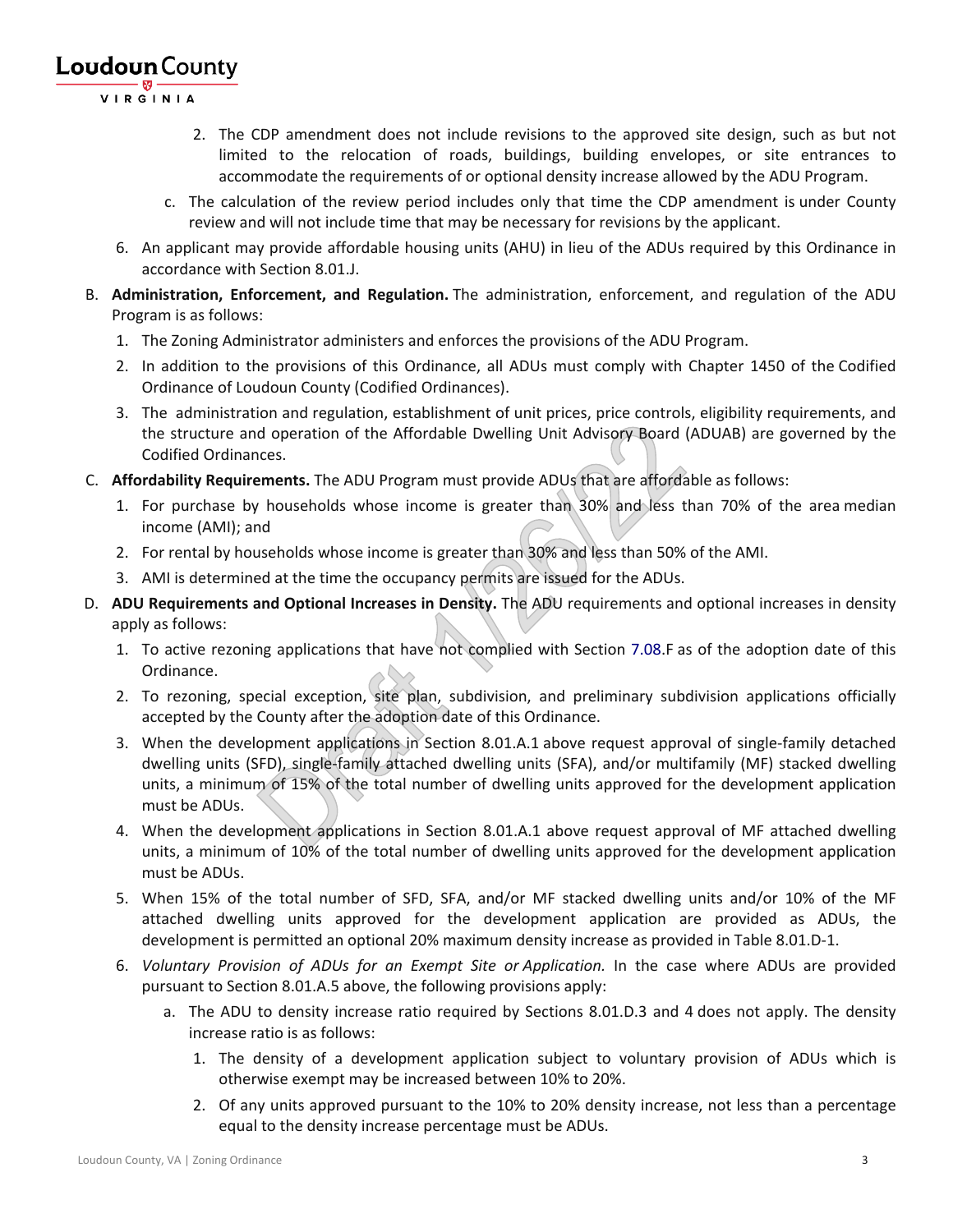VIRGINIA

- b. The applicant is not permitted to request cash in lieu of SFD ADUs pursuant to Section 8.01.I.
- 7. If the optional density increase exceeds the maximum residential density set forth in the General Plan, then the maximum residential density set forth in the General Plan applicable to the development application and/or development will be increased up to 20% pursuant to Table 8.01.D-1 for the purposes of calculating the potential density that may be approved by the Board of Supervisors.

| Table 8.01.D-1. Maximum Optional Density Increase by Zoning District            |                                          |                                                                                                               |                                                                                               |  |
|---------------------------------------------------------------------------------|------------------------------------------|---------------------------------------------------------------------------------------------------------------|-----------------------------------------------------------------------------------------------|--|
| <b>Zoning</b><br><b>District</b>                                                | <b>Permitted</b><br>Density <sup>1</sup> | <b>Maximum Permitted Density1</b><br>20% Density Increase with 15% SFD, SFA, and/or MF<br><b>Stacked ADUs</b> | <b>Maximum Permitted Density1</b><br>20% Density Increase with 10% MF<br><b>Attached ADUs</b> |  |
| UT/UM                                                                           | UT: No Maximum<br><b>UM: 1.5 FAR</b>     | UT: No Maximum<br><b>UM: 1.8 FAR</b>                                                                          | UT: No Maximum<br><b>UM: 1.8 FAR</b>                                                          |  |
| $SN-4$                                                                          | 4                                        | 4.8                                                                                                           | N/A                                                                                           |  |
| $SN-6$                                                                          | 6                                        | 7.2                                                                                                           | N/A                                                                                           |  |
| SCN-8                                                                           | 8                                        | 9.6                                                                                                           | N/A                                                                                           |  |
| <b>SCN-16</b>                                                                   | 16                                       | 19.2                                                                                                          | 19.2                                                                                          |  |
| <b>SCN-24</b>                                                                   | 24                                       | 28.8                                                                                                          | 28.8                                                                                          |  |
| <b>SM</b>                                                                       | <b>1.0 FAR</b>                           | <b>1.2 FAR</b>                                                                                                | <b>1.2 FAR</b>                                                                                |  |
| $TLN-1$                                                                         | 1                                        | 1.2                                                                                                           | N/A                                                                                           |  |
| <b>TSN</b>                                                                      | 4                                        | 4.8                                                                                                           | N/A                                                                                           |  |
| <b>TCN</b>                                                                      | 5                                        | ▽<br>6                                                                                                        | N/A                                                                                           |  |
| $VR-1$                                                                          | $\mathbf{1}$                             | 1.2                                                                                                           | N/A                                                                                           |  |
| $VR-2$                                                                          | $\overline{2}$                           | 2.4                                                                                                           | N/A                                                                                           |  |
| $VR-3$                                                                          | 3                                        | 3.6                                                                                                           | N/A                                                                                           |  |
| $VR-4$                                                                          | 4                                        | 4.8                                                                                                           | N/A                                                                                           |  |
| JLMA-1                                                                          | 1                                        | 1.2                                                                                                           | N/A                                                                                           |  |
| JLMA-LN                                                                         | 4                                        | 4.8                                                                                                           | N/A                                                                                           |  |
| S<br><sup>1</sup> Density is in dwelling units per acre unless otherwise noted. |                                          |                                                                                                               |                                                                                               |  |

- E. **Standards for ADU Calculations.** Each development application subject to the ADU Program must calculate required ADUs and optional density increase, as well as demonstrate the calculations, as follows:
	- 1. Determine the maximum number of dwelling units proposed, including any dwelling units permitted by the optional density increase.
	- 2. Calculate the ADUs required pursuant to Section 8.01.D.3 and/or 8.01.D.4, whichever is applicable, using the total number of dwelling units proposed.
		- a. When the calculation of required ADUs results in a requirement of a fractional ADU, any fraction is interpreted as 1 whole ADU.
		- b. The required number of ADUs may be modified pursuant to the provisions of Section 8.01.I.
		- c. The applicant may provide land or cash in lieu of providing required SFD ADUs pursuant to Section 8.01.I.6.c.
	- 3. Demonstrate the optional density increase, total number of dwelling units proposed, and total number of ADUs required on each rezoning, special exception, site plan, subdivision, and/or preliminary subdivision application.

### *Sample ADU Calculation for 22.5-Acre Parcel in the SN District.*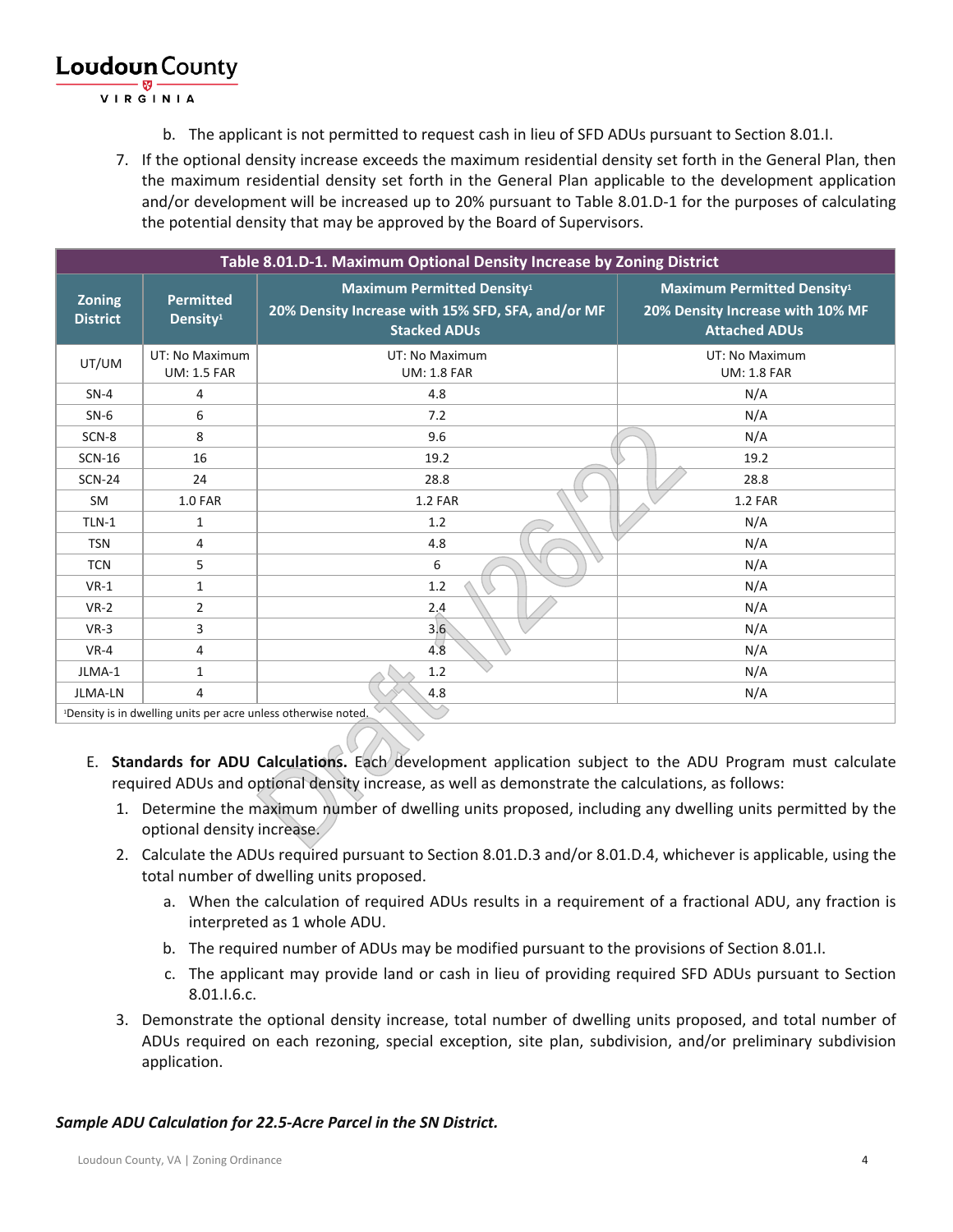VIRGINIA

| <b>Permitted Density:</b>             | 4 Dwelling Units per Acre                                                            |
|---------------------------------------|--------------------------------------------------------------------------------------|
| <b>Dwelling Units Permitted:</b>      | 22.5 x 4 = 90 SFD, SFA, and/or MF Stacked Dwelling Units                             |
| ADUs Required:                        | 15% of Total Dwelling Units                                                          |
|                                       | No Optional 20% Density Increase: 90 x 15% = 14 ADUs Required (Rounded Up from 13.5) |
| <b>Optional 20% Density Increase:</b> | $90 \times 20\% = 108$ Total Dwelling Units                                          |
| <b>Permitted Density:</b>             | $108/22.5$ = 4.8 Dwelling Units per Acre                                             |
| Total ADUs Required:                  | 108 x 15% = 17 ADUs Required (Rounded Up from 16.2)                                  |

- F. **Calculating Required ADUs by Unit Type.** Each development application subject to the ADU Program must provide required ADUs by dwelling unit type, as well as demonstrate the calculations, as follows:
	- 1. When a development application includes a mix of dwelling unit types, the required ADUs must be provided proportionately to the types of market rate dwelling units proposed in the development application or project.
	- 2. When a development application for a MF stacked building or a MF attached building includes a mix of unit sizes, the required ADUs must be provided proportionately to the sizes of market rate dwelling units proposed in the development application or project. The unit size will be determined by bedroom count.
		- a. "Dwelling unit type" as used in this section also includes "unit size."
	- 3. ADUs are not permitted to be provided in a dwelling unit type that is not also provided as a market rate unit in the development application or project.
	- 4. When the calculation of ADUs by dwelling unit type results in a requirement of a fractional ADU, any fraction up to and including ½ will be disregarded, and fraction over ½ will be interpreted as 1 whole ADU.
		- a. If the total of the ADUs by dwelling unit type is less than the total number of required ADUs, then the applicant must increase the number of ADUs by dwelling unit type to equal the total number of required ADUs.
			- 1. The applicant may elect which dwelling unit type will be increased to provide the remaining required ADUs.
		- b. If the total of the ADUs by dwelling unit type exceeds the total number of required ADUs, then the applicant may decrease the number of ADUs by dwelling unit type to equal the total number of required ADUs
			- 1. The applicant may elect which dwelling unit type will be decreased to achieve the required ADUs.
		- c. Demonstrate the required ADUs by dwelling unit type on each rezoning, special exception, site plan, subdivision, and/or preliminary subdivision application.

### *Sample Calculation of ADUs Provided Proportionately to Dwelling Unit Types Proposed: SFD, SFA, and MF Stacked Dwelling Units.*

| <b>Total Dwelling Units Proposed:</b> | <i>110</i>                                     |
|---------------------------------------|------------------------------------------------|
| <b>Total ADUs Required:</b>           | 17 (Rounded up from 16.5)                      |
| Dwelling Units by Unit Type:          | 10 SFD, 65 SFA, 35 MF Stacked                  |
| Dwelling Unit Type Percent of Total:  | 9% SFD, 59% SFA, 32% MF Stacked                |
| ADUs Required by Type:                | $17 \times 9\% = 2$ SFD (Rounded up from 1.53) |
|                                       |                                                |

Loudoun County, VA | Zoning Ordinance 5 **5**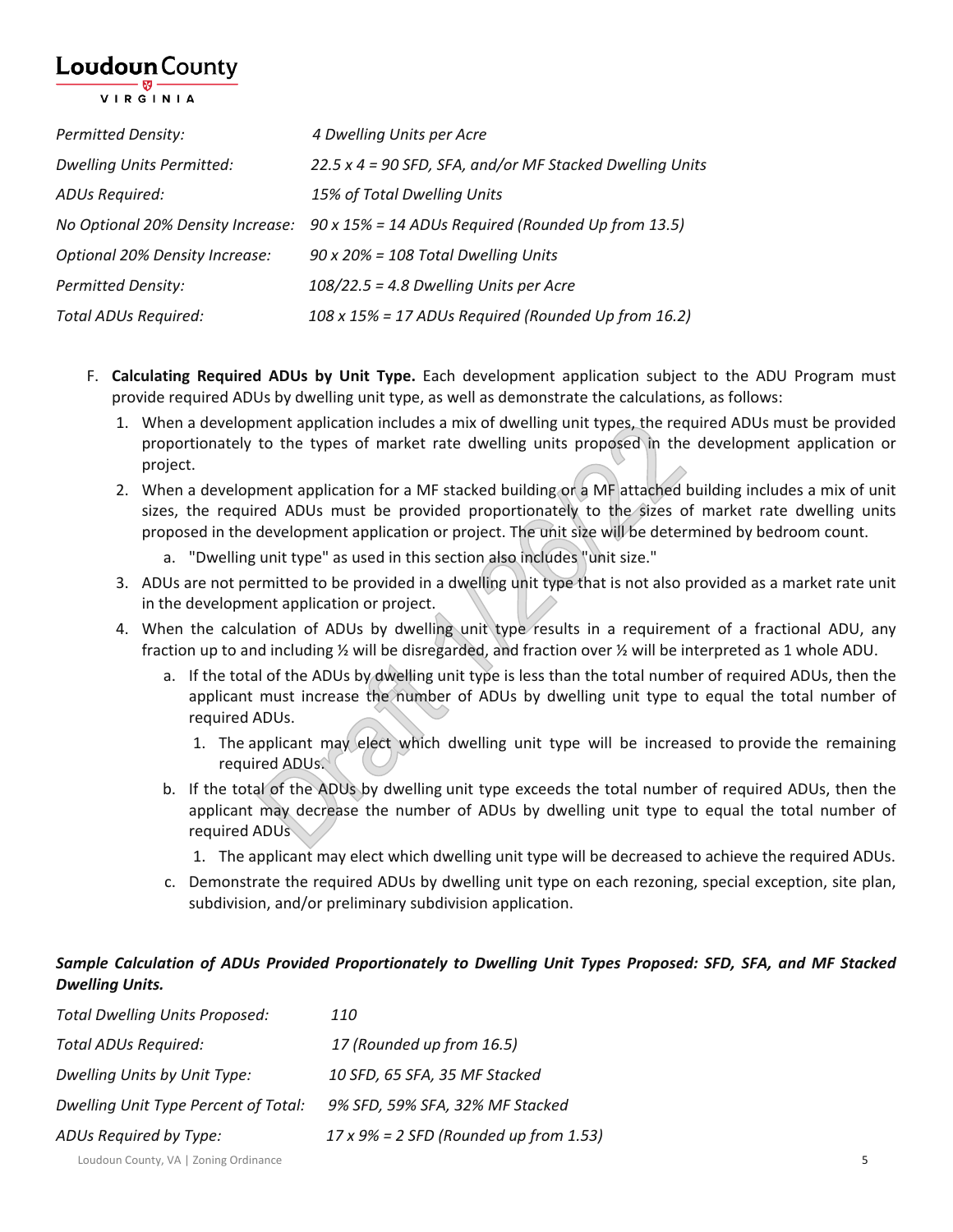**Loudoun** County VIRGINIA

|             | $17 \times 59\% = 10$ SFA (Rounded down from 10.03)      |  |
|-------------|----------------------------------------------------------|--|
|             | $17 \times 32\%$ = 5 MF Stacked (Rounded down from 5.44) |  |
| Total ADUs: | 17 ADUs                                                  |  |

*Sample Calculation of ADUs Provided Proportionately to Unit Sizes Proposed: MF Attached Dwelling Units.*

| <b>Total Dwelling Units Proposed:</b> | <i>300</i>                                          |
|---------------------------------------|-----------------------------------------------------|
| <b>Total ADUs Required:</b>           | 30                                                  |
| Dwelling Units by Unit Size:          | 30 Studio, 110 1-Bedroom (BR), 120 2-BR, 40 3-BR    |
| Dwelling Unit Size Percent of Total:  | 10% Studio, 37% 1- BR, 40% 2-BR, 13% 3-BR           |
| ADUs Required by Unit Size:           | $30 \times 10\% = 3$ Studio                         |
|                                       | $30 \times 37\% = 11$ 1-BR (Rounded down from 11.1) |
|                                       | $30 \times 40\% = 12$ 2-BR                          |
|                                       | $30 \times 13\% = 4$ 3-BR (Rounded up from 3.9)     |
| Total ADUs:                           | 30 ADUs                                             |

- G. **Designation of ADUs on Site Plans or Plats.** ADUs must be designated on site plans or subdivision plats as follows:
	- 1. Approved site plans and/or record subdivision plats must identify the specific number and/or percentage of for-sale dwelling units and for-rent dwelling units that are to be regulated as ADUs pursuant to the ADU Program.
		- a. All site plans and subdivision plats for a development containing for-sale ADUs must identify the specific dwelling units that will be provided as ADUs.
		- b. All site plans and subdivisions for a development containing for-rent ADUs must include a tabulation that demonstrates the percentage of dwelling units and the number of each type of dwelling unit, by bedroom count, that will be maintained as ADUs.
- H. Approved site plans and subdivision plats must demonstrate the following:
	- 1. Specifications indicating that dwelling unit dimensions and the number of bedrooms in all ADUs meet the requirements established by the ADUAB pursuant to the Codified Ordinance.
	- 2. ADUs are of a building type and an architectural style compatible with market rate dwelling units within the development. To be considered compatible, ADUs must:
		- a. Be similar in mass, scale, width, height, depth, design, construction, and exterior features to market rate dwelling units in the development.
		- b. Smaller ADUs may be provided if the same number of market rate dwelling units are provided that are the same size as the smaller ADUs.
		- c. ADUs without certain exterior features, such as decks or one-car garages, may be provided if the same number of market rate units are provided without these exterior features.
	- 3. The interspersion of ADUs among market rate dwelling units in the development. To be considered interspersed, ADUs must not be:
		- a. In the same section or row of SFA or MF stacked dwelling units.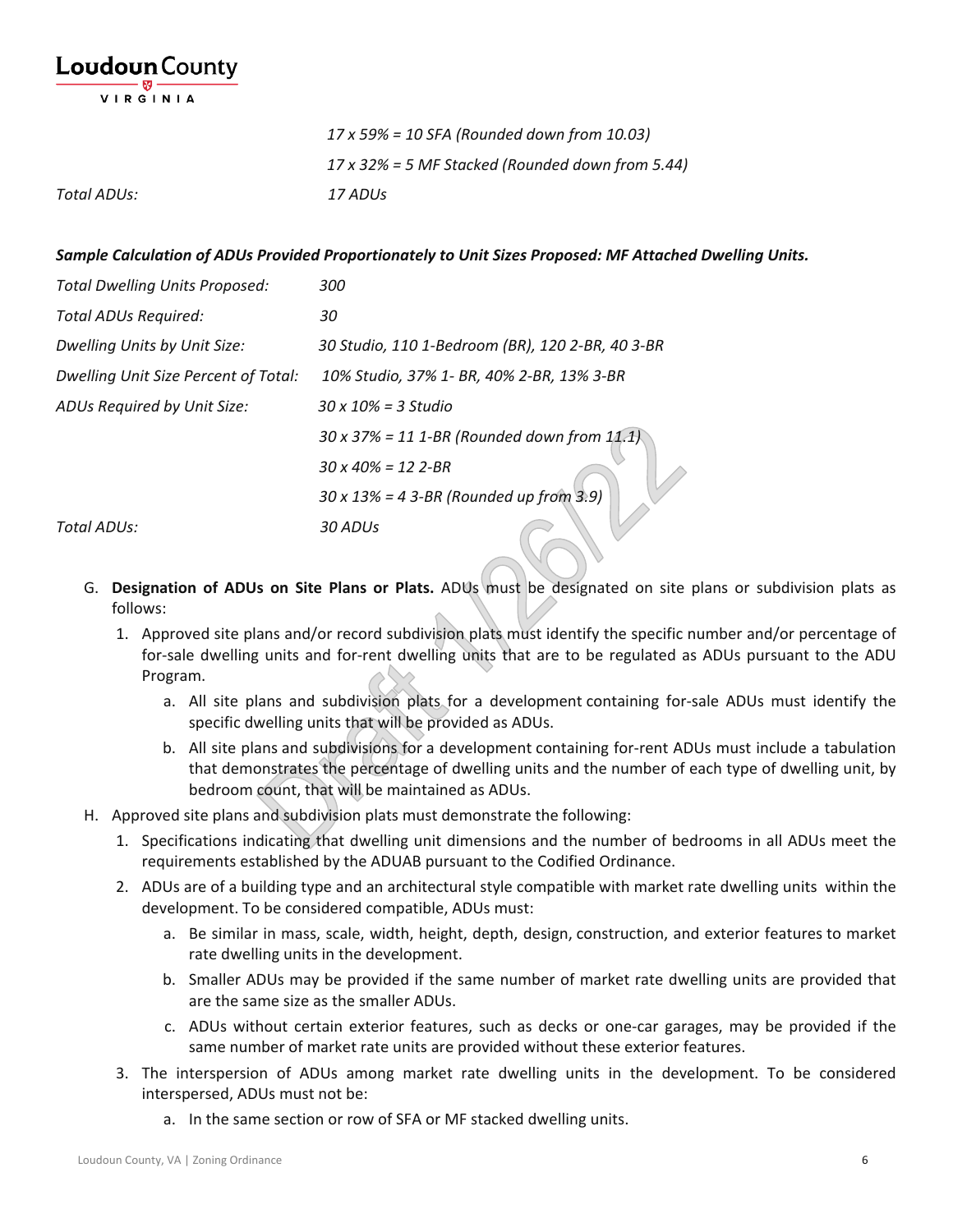VIRGINIA

- b. Adjacent to, directly across from, or diagonal from another ADU.
- c. *Exception.* Deviations of the interspersion requirement may be permitted on a case-by-case basis when the development is reviewed as a whole, and where creative design and alternative dwelling unit types could be determined to meet the intent of the ADU Program by the Zoning Administrator.
- 4. Dwelling dimensions and the number of bedrooms in a MF stacked and MF attached ADUs are the same dimensions and number of bedrooms in equivalent market rate dwelling units in the development.

*Provide example of creative design: 2 ADU townhouses in a row are designed to look like 1 larger townhouse in a row of SFA units.*

*Provide example of creative design: Condominiums provided in a building designed to appear as one SFD unit. This would only be permitted where this unit type is allowed in the district.*

- I. **Timing of Construction/Availability of ADUs.** In a development that contains SFD, SFA, or MF dwelling units, the timing of construction and availability of ADUs must be as follows:
	- 1. Occupancy permits for 50% of the ADUs must be issued prior to issuance of more than 50% of the market rate dwelling units occupancy permits for the development.
	- 2. Occupancy permits for 75% of the ADUs must be issued prior to issuance of more than 75% of the market rate dwelling units occupancy permits for the development.
	- 3. Occupancy permits for 100% of the ADUs must be issued prior to issuance of more than 90% of the market rate dwelling units occupancy permits for the development.
	- 4. The following information must be submitted with each occupancy permit application for a market rate dwelling unit within the development:
		- a. The total number of dwelling units, market rate dwelling units, and ADUs proposed for the development;
		- b. The number of occupancy permits issued for market rate dwelling units within the development;
		- c. The number of occupancy permits issued for ADUs within the development; and
		- d. The lot number or unit number of each ADU for which an occupancy permit has been issued.
- J. **Modifications.** Modifications to the ADU Program requirements are permitted as follows:
	- 1. Only modifications to the requirements of Sections 8.01.D and 8.01.H of the ADU Program are allowed.
	- 2. Requests for modifications, as applied to a given development application or project, must be submitted in conjunction with the application for rezoning, CDP amendment, proffer amendment, special exception, site plan, or preliminary subdivision, as applicable.
	- 3. The ADUAB will review requests for modifications and make its recommendation to the Planning Commission within 60 days of receipt of a complete application.
	- 4. The Board of Supervisors must find, upon recommendation of the Planning Commission, that the proposed alternative will achieve the objective of providing a broad range of housing opportunities throughout Loudoun County.
	- 5. The time limits set forth in § 15.2-2259 and § 15.2-2260 of the Virginia Code will be suspended during the pendency of an application filed pursuant to Section 8.01.I.
	- 6. If a modification to Section 8.01.D is requested: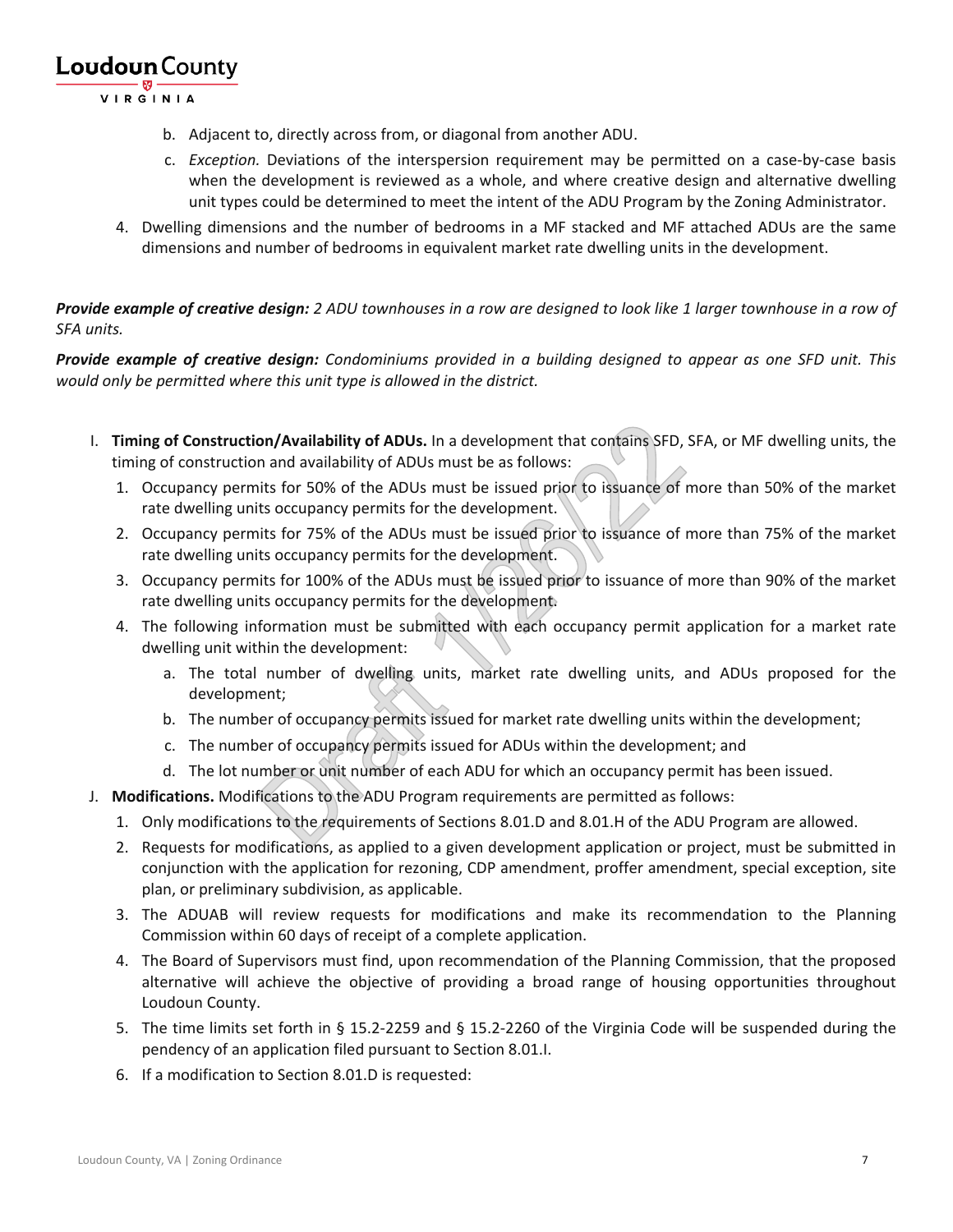VIRGINIA

- a. The ratio of ADUs proposed to the optional density increase approved must be no less than 15%:20% for SFD, SFA, and MF stacked dwelling unit development applications, and 10%:20% for MF attached dwelling unit development applications; and
- b. The total ADUs proposed must be no less than 5% of the total number of dwelling units within the development application.
- c. Notwithstanding Sections 8.01.I.6.a and b. above, any request for rezoning, special exception, site plan, subdivision, or preliminary subdivision that contains only SDF dwelling units, a modification may be requested to provide developable land within the development or cash in lieu of the ADUs. If an applicant requests a modification to make such cash payment or land dedication, the following criteria applies:
	- 1. Cash provided in lieu of SFD ADUs pursuant to Section 8.01.D.3 must be a per unit cash contribution of 100% of the construction cost of a prototypical SFD ADU.
	- 2. The minimum value of land dedicated in lieu of SFD ADUs pursuant to Section 8.01.I.6.c must be based on the value of per unit cash contribution of 100% of the construction cost of a prototypical SFD ADU.
	- 3. The construction cost of a prototypical SFD ADU must be the "vertical cost" of an ADU as established on a semiannual basis by the ADUAB.
		- a. The minimum number of bedrooms of the prototypical SFD ADU used to determine the cash contribution must be equal to the number of bedrooms provided within the predominant market rate SFD dwelling unit in the development as determined by the Zoning Administrator.
	- 4. Notwithstanding Section 8.01.I.6.c.2, documentation demonstrating that the required number of ADUs can be built on the and dedicated in lieu must be provided with the request to dedicate land in lieu of providing ADUs.
	- 5. The decision to dedicate land or provide cash in lieu of ADUs must be made at the time of approval of rezoning, special exception, subdivision, or preliminary subdivision, as applicable.
	- 6. In conjunction with a request to modify Section 8.01.D, the Board of Supervisors may permit an applicant to request a modification that would allow them to provide any combination of ADUs, dedicate land, or provide cash to Loudoun County of equivalent value in lieu of providing the required number of ADUs.
	- 7. All cash provided or land dedicated in lieu of SFD ADUs made pursuant to Sections 8.01.I.6.c must be:
		- a. Of a value calculated in current dollars, adjusted by the CPI, at the time the actual contribution is officially transferred to the County;
		- b. Paid or dedicated prior to the issuance of the first zoning permit for the development unless another time is approved by the Board of Supervisors at the time the modification is approved.
		- c. Deposited in the Loudoun County Housing Trust Fund for cash in lieu and dedicated to the County Economic Development Authority for land until such time as a County land bank is established.
	- 8. The applicant must provide a justification that addresses Section 8.01.I.9.
	- 9. The ADUAB, Planning Commission, and Board of Supervisors must consider the following criteria in reviewing a request for modification to Section 8.01.D:
		- a. Public facilities and services already developed for the overall development capacity to accommodate the maximum density increase permitted for provision of ADUs.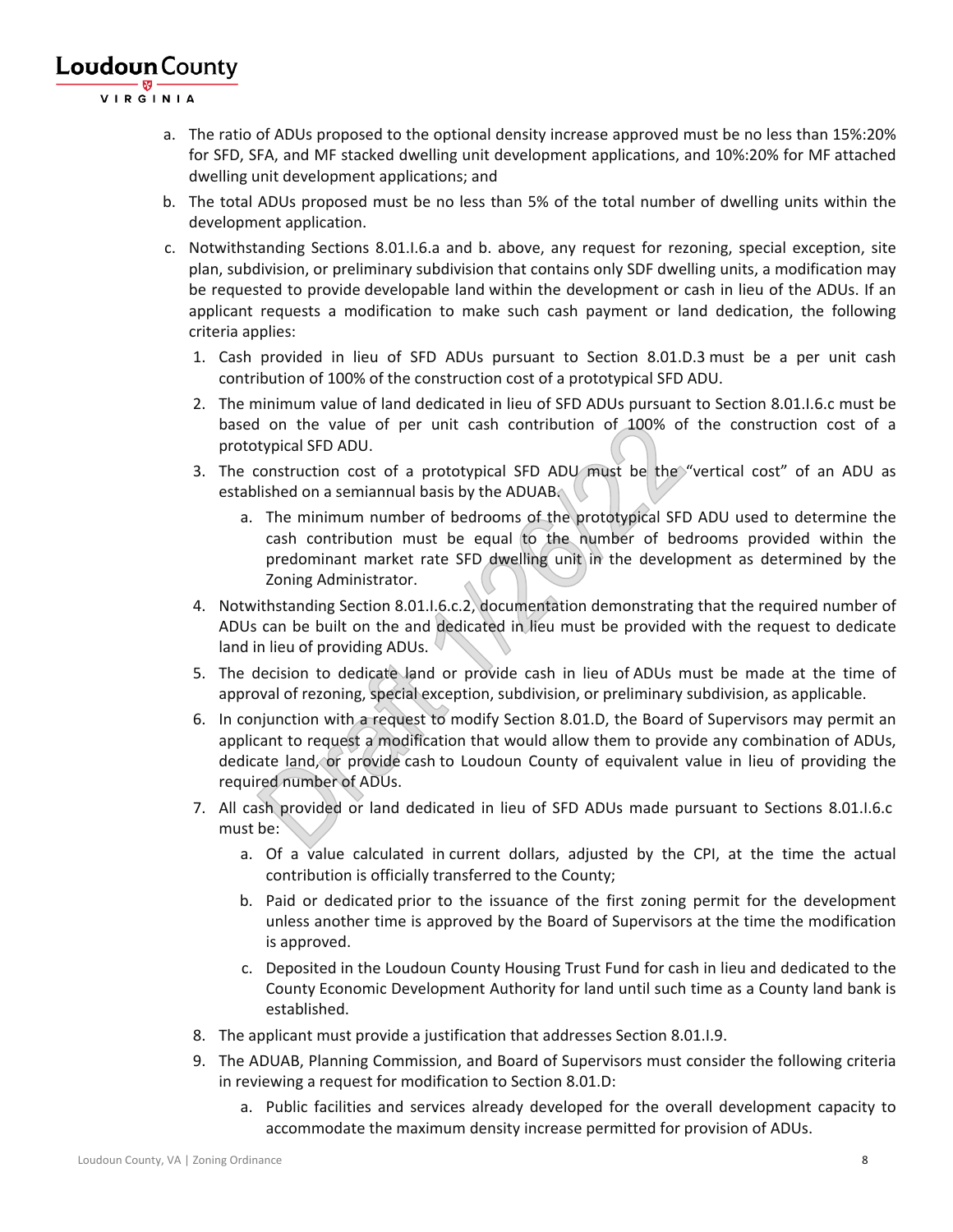**Loudoun** County VIRGINIA

- b. Existing unique or unusual site constraints, including but not limited to potential adverse impacts on environmental resources and features on the subject parcel and adjacent parcels, and difficult soil conditions.
- c. Unusual costs associated with development of the subject property.
- d. Overriding public needs, health issues, public safety issues, or public welfare issues that are better served by not providing the maximum number of ADUs otherwise required.
- e. In the case of a request for a CDP Amendment, consideration must also be given to whether the amendment would result in a reduction in the previously approved rezoning's impact on public facilities and whether the existing proffer commitments for the previously approved rezoning exceed current adopted capital facility guidelines established in the General Plan.
- 7. If a request to modify Section 8.01.H is requested:
	- a. The development application must demonstrate the modified timing of construction and availability of ADUs compared to market rate dwelling units.
	- b. The applicant must provide a justification that addresses the criteria listed under Section 8.01.I.7.c..
	- c. The ADUAB, Planning Commission, and Board of Supervisors must consider the following criteria in reviewing a request for modification to Section 8.01.H:
		- 1. The modified timing of construction and availability of ADUs compared to market rate dwelling units.
		- 2. Existing unique or unusual site constraints, including but not limited to the availability of utilities or infrastructure that require a modified development schedule.
		- 3. Unusual costs associated with development of the subject property due to the development schedule required by Section 8.01.H.
- K. **Affordable Housing Unit (AHU) Programs.** The Applicant may provide AHUs in place of ADUs in accordance with the following requirements:
	- 1. A development that provides the same number or more AHUs as the number of ADUs required under Section 8.01.D.3 and 4 above will satisfy the ADU Program requirements.
	- 2. A development that provides AHUs to satisfy the ADU Program requirements is permitted an optional density increase in accordance with Sections 8.01.D.5, 6, or 7, as applicable.
	- 3. A development that provides a fewer number of AHUs than the number of ADUs required under Section 8.01.D.3 and 4 above must provide additional ADUs necessary to augment the shortage and achieve the total required ADUs.
	- 4. The rents and sales prices for AHUs provided must be in accordance with the rules and regulations governing the AHU funding programs and AHUs must be marketed in accordance with the AHU funding program rules and regulations.
	- 5. The following requirements apply to any development that provides AHUs pursuant to this Section:
		- a. Approved site plans and/or record subdivision plats must:
			- 1. Identify the specific number and location of buildings that are to contain AHUs; and
			- 2. Include a tabulation demonstrating the number of AHUs and ADUs provided satisfies the number of ADUs required by Section 8.01.D.3 and 4 above.
		- b. In a development that contains SFD, SFA or MF dwelling units, the timing of construction and availability of AHUs must be as follows:
			- 1. Occupancy permits for 50% of the AHUs must be issued prior to issuance of more than 50% of the market rate dwelling units occupancy permits for the development.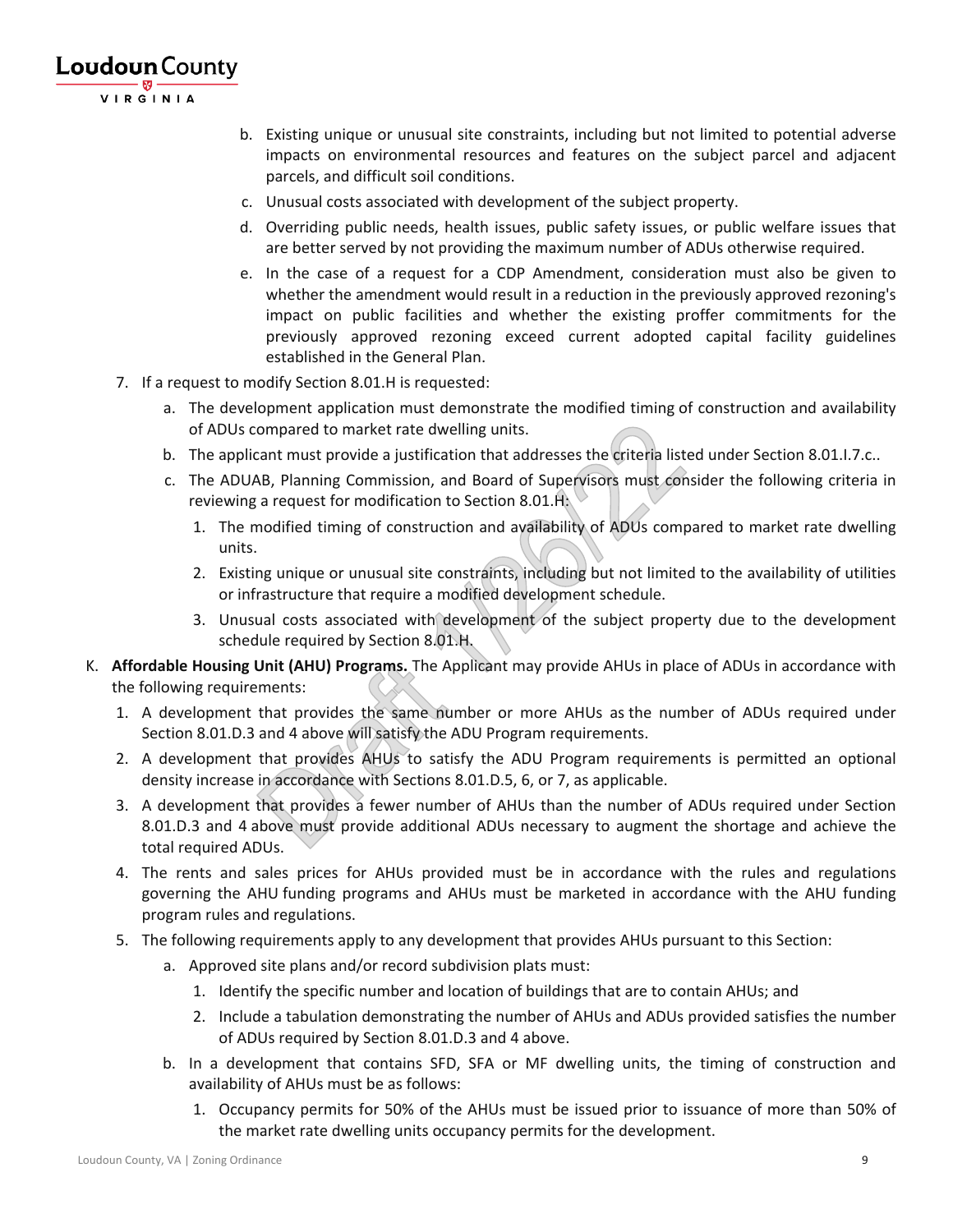VIRGINIA

- 2. Occupancy permits for 75% of the AHUs must be issued prior to issuance of more than 75% of the market rate dwelling units occupancy permits for the development.
- 3. Occupancy permits for 100% of the AHUs must be issued prior to issuance of more than 90% of the market rate dwelling units occupancy permits for the development.
- 4. The following information must be submitted with each occupancy permit application for a market rate dwelling unit within the development:
	- a. The total number of dwelling units, market rate dwelling units, and AHUs proposed for the development;
	- b. The number of occupancy permits issued for market rate dwelling units within the development;
	- c. The number of occupancy permits issued for AHUs within the development; and
	- d. The lot number or unit number of each AHU for which an occupancy permit has been issued.
- c. The applicant must provide written verification to the Zoning Administrator from the applicable affordable housing program of the approval of funding to provide AHUs. Until such written verification is provided by the applicant, only ADUs are permitted to be provided to meet the requirements of the ADU Program.
- d. Buildings containing AHUs must utilize exterior building materials similar to and be of an architectural style compatible with the market rate dwelling units within the development in which they are located.
	- 1. Written documentation and/or plans demonstrating that the AHUs are in conformance with this requirement must be provided to the Zoning Administrator prior to approval of the first site plan, construction plans and profiles, and/or subdivision plan for the AHUs.
- L. **Violations and Penalties.** In addition to enforcement under Section 10.01 et seq., the following apply whenever any person, whether owner, lessee, principal, agent, employee, or otherwise, violates any provision of the ADU Program, or permits any such violation, or fails to comply with any of the requirements hereof:
	- 1. Tenants of ADUs who fail to submit executed affidavits or certifications, as required by the ADU Program, are subject to lease termination and eviction procedures, as provided in the Codified Ordinances.
	- 2. Tenants of ADUs who falsely swear or who execute an affidavit or certification required by the ADU Program knowing the statements contained therein to be false are subject to lease termination and eviction procedures, as provided in the Codified Ordinances.
	- 3. Owners of individual ADUs who falsely swear that they continue to occupy their respective ADU as their primary domicile will be subject to injunction or other suit, action, or proceeding to require such owner to either sell the ADU to someone who meets the eligibility requirements established pursuant to the ADU Program or to occupy such ADU as a domicile.

### M. **Court Appeals.**

- 1. Notwithstanding the provisions of § 15.2-2311 of the Virginia Code, any person aggrieved by a decision of the Zoning Administrator or by the Affordable Dwelling Unit Advisory Board (ADUAB), in the case of a decision made by the latter regarding an appeal of ADU for-sale or rental prices, or by any decision made by an administrative officer in the administration or enforcement of the ADU Program, may appeal such decision to the Loudoun County Board of Zoning Appeals by filing a petition of appeal which specifies the grounds upon which aggrieved within 30 days from the date of the decision.
- 2. Any petition of appeal properly filed pursuant to Paragraph M.1. above will not constitute a de novo proceeding and will be considered by the Circuit Court in a manner similar to petitions filed pursuant to § 15.2-2314 of the Virginia Code.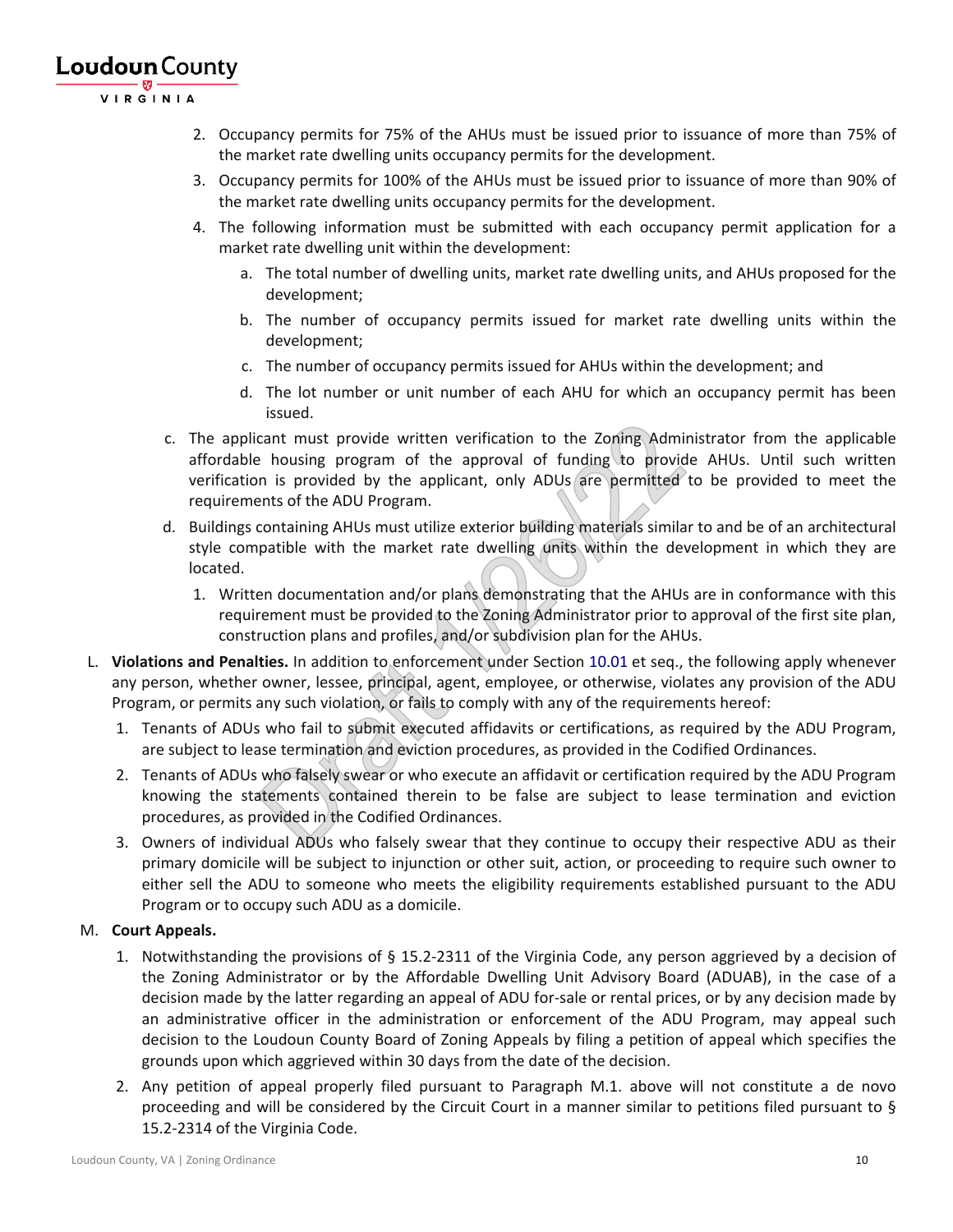VIRGINIA

### **8.02 Unmet Housing Needs Unit Program**

*Purpose. The purpose of the Unmet Housing Needs Unit (UHNU) Program is to:*

- *Complement the Affordable Dwelling Unit (ADU) Program by addressing housing affordable to families with incomes not addressed by the ADU Program to include 0% to 30% of area median income (AMI), which is the area of greatest need, and 70% to 100% of AMI.*
- *Implement the Housing Policies of the General Plan.*
- *Establish regulations for UHNUs provided:*
	- o *As an incentive for an adjusted floor area ratio (FAR) in the UM Subarea of the UT/UM District and SM District.*
	- o *To meet the Suburban Compact Neighborhood (SCN) Alternative Location Criteria.*
	- o *When a building is adaptively reused.*
	- o *To implement the PD-MUB requirement for UHNUs.*
	- A. **Applicability.** This section applies to UHNUs provided:
		- 1. To achieve an adjusted floor area ratio (FAR) in the UM Subarea of the UT/UM District pursuant to Section 2.01.01.E.
		- 2. To achieve an adjusted FAR in the SM District pursuant to and Section 2.02.03.F.
		- 3. To meet the Alternative Location Criteria for locating the SCN District in the Suburban Neighborhood or Suburban Mixed Use Place Types of the General Plan pursuant to Section 2.02.02.K.1.
		- 4. As a permitted adaptive reuse of a building or structure pursuant to Section 5.09.C.
		- 5. As a requirement in the PD-MUB Zoning District pursuant to Section 2.07.x.x.
	- B. **UHNU Income Requirements.** The UHNUs must be provided based on the AMI and type of unit in Table 8.02-2.

| <b>TABLE 8.02-2. UNMET HOUSING NEEDS UNITS INCOME REQUIREMENTS</b> |          |  |
|--------------------------------------------------------------------|----------|--|
| Area Median Income (AMI) Tier<br><b>Type of Unit</b>               |          |  |
| 0% up to 30%                                                       | For Rent |  |
| Above 70% up to 100%<br>For Purchase                               |          |  |

- C. **UHNU Requirements**. All UHNUs must be provided in accordance with the following requirements:
	- 1. Unless otherwise provided for in Section 8.02, UHNUs must be administered pursuant to the ADU Program requirements of Section 8.01 of the Zoning Ordinance.
	- 2. Unless otherwise provided for in Section 8.02, UHNUs must be provided in accordance with the provisions of Chapter 1450 of the Codified Ordinances of Loudoun County.
	- 3. UHNUs must be controlled by covenant that is recorded among the land records of Loudoun County, Virginia, runs with the land, in a form approved by the County and in favor of the County or its designee, and controls affordability for the following periods of time:
		- a. Rents for rental UHNUs must be controlled for a period of at least 30 years from the date of the issuance of the occupancy permit for each rental UHNU.
		- b. Sales prices for UHNUs for purchase must be controlled for a period of at least 20 years from the initial sale transaction for the respective UHNU.
	- 4. At the time of rezoning, the Board of Supervisors may adjust the following:
		- a. The percentage of UHNUs required by Sections 2.01.0.E, 2.02.03.F, or 2.02.02.K.1 when a higher proportion of UHNUs in the lowest AMI tier are provided; and/or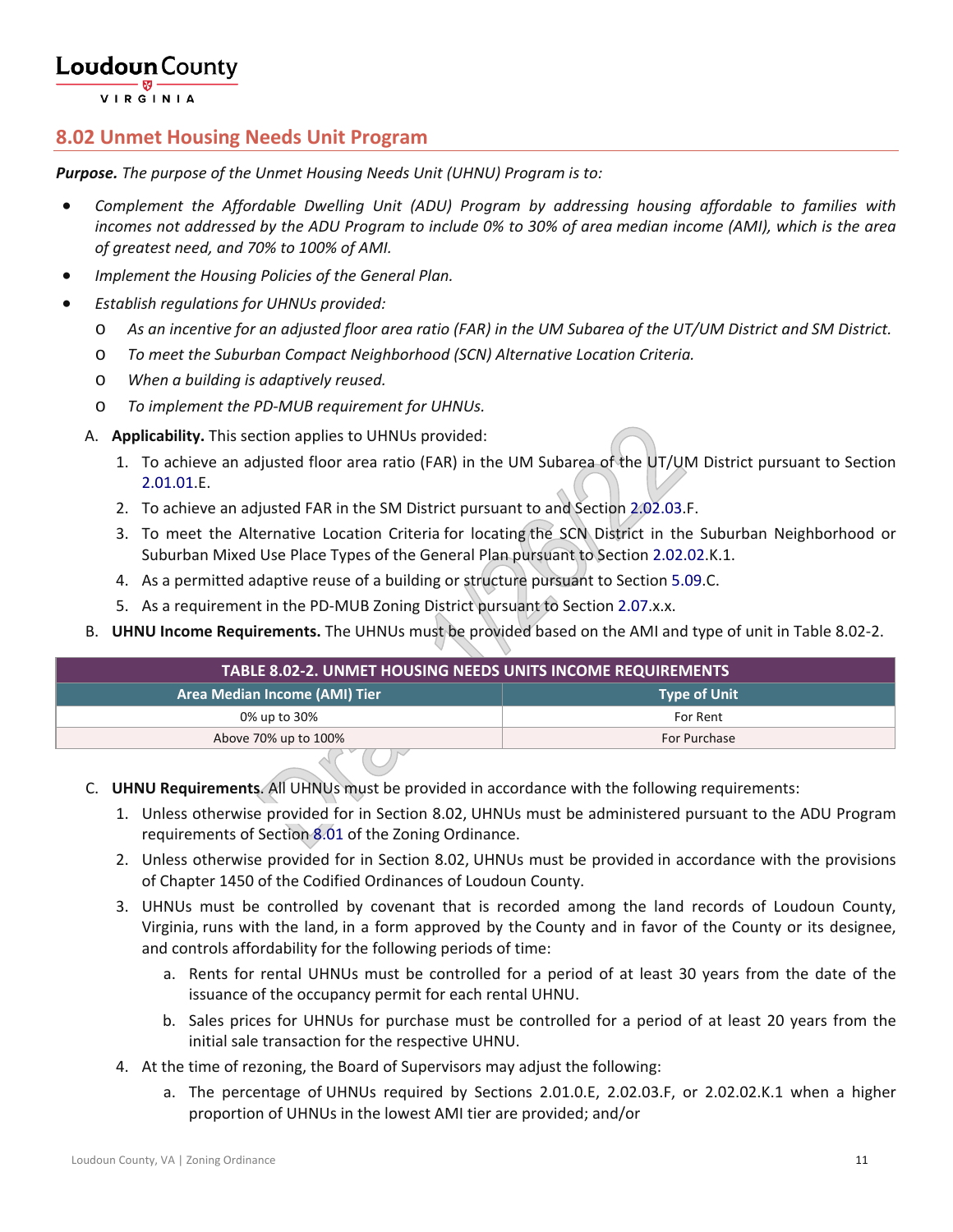VIRGINIA

- b. The AMI tiers in Table 8.02-1 when higher percentage of UHNUs than required are provided as accessible units.
- D. **Unmet Housing Needs Units (UHNUs) in the PD-MUB Zoning District.** UHNUs required pursuant to Section 2.07 in the PD-MUB district must be provided as follows:
	- 1. Notwithstanding Table 8.02-1, the UHNUs in a PD-MUB district must be affordable in accordance with Table 8.02-2.

| <b>Area Median Income (AMI)</b><br><b>Type of Unit</b> |              |  |
|--------------------------------------------------------|--------------|--|
| 0% up to 60%                                           | For Rent     |  |
| Above 30% up to 100%                                   | For Purchase |  |

- 2. If for rent UHNUs are provided, a minimum of 1/3 of the rental UHNUs must be affordable to households earning 30% or less of the AMI.
- 3. If for purchase UHNUs are provided, a minimum of 1/3 of the for purchase UHNUs must be affordable to each of the following:
	- a. Households earning greater than 30% but less than 70% of the AMI; and
	- b. Households earning 70% or greater but no more than 100% of the AMI.

| TABLE 8.02-3. PD-MUB UNMET HOUSING NEEDS UNITS (UHNU) REQUIREMENTS                                |                                                        |                                                                                          |                                                                                                                                                                              |  |
|---------------------------------------------------------------------------------------------------|--------------------------------------------------------|------------------------------------------------------------------------------------------|------------------------------------------------------------------------------------------------------------------------------------------------------------------------------|--|
| Column A                                                                                          | Column B<br>Column <sub>C</sub><br>Column <sub>D</sub> |                                                                                          |                                                                                                                                                                              |  |
| <b>Dwelling Unit Type</b>                                                                         | <b>Density Bonus</b>                                   | <b>Required Percentage of</b><br><b>Dwelling Units to be</b><br><b>Provided as UHNUs</b> | <b>Additional Regulatory Adjustment</b>                                                                                                                                      |  |
| Multifamily<br><b>Attached Dwellings</b>                                                          | 20%                                                    | 6.25%                                                                                    | Increase maximum FAR permitted by 0.2                                                                                                                                        |  |
| <b>Multifamily</b><br><b>Stacked Dwellings</b>                                                    | 10%                                                    | 6.25%                                                                                    | Increase maximum FAR permitted by 0.1                                                                                                                                        |  |
| <b>Single-Family Attached</b><br><b>Dwellings and Single-</b><br><b>Family Detached Dwellings</b> | 10%                                                    | 6.25%                                                                                    | Increase maximum land area permitted for Single-<br>Family Attached Dwellings and Single-Family Detached<br>Dwellings under Section 2.07.x.x by 2% of total district<br>size |  |

- 5. **Density Bonus/Additional Regulatory Adjustment.** When UHNUs required pursuant to Section 2.07.x.x. are provided, the development is permitted a density bonus pursuant to Table 8.02-3, Column B and Additional Regulatory Adjustment pursuant to Table 8.02-3, Column D.
	- a. The rezoning or zoning concept plan amendment materials submitted in association with the application for the density bonus must designate which dwelling unit type(s) will receive the density bonus and Additional Regulatory Adjustment.
- 6. **Calculation of Density Bonus.** Multiply the number of each type of dwelling unit (Column A of Table 8.02-3) proposed for the PD-MUB district prior to compliance with Section 8.01 times the corresponding Density Bonus (Column B of Table 8.02-3) for that dwelling unit type. The resulting number is the total number of bonus dwelling units permitted for that dwelling unit type.
	- a. Bonus dwelling units are only permitted to be provided as the dwelling unit type for which the density bonus percentage was calculated.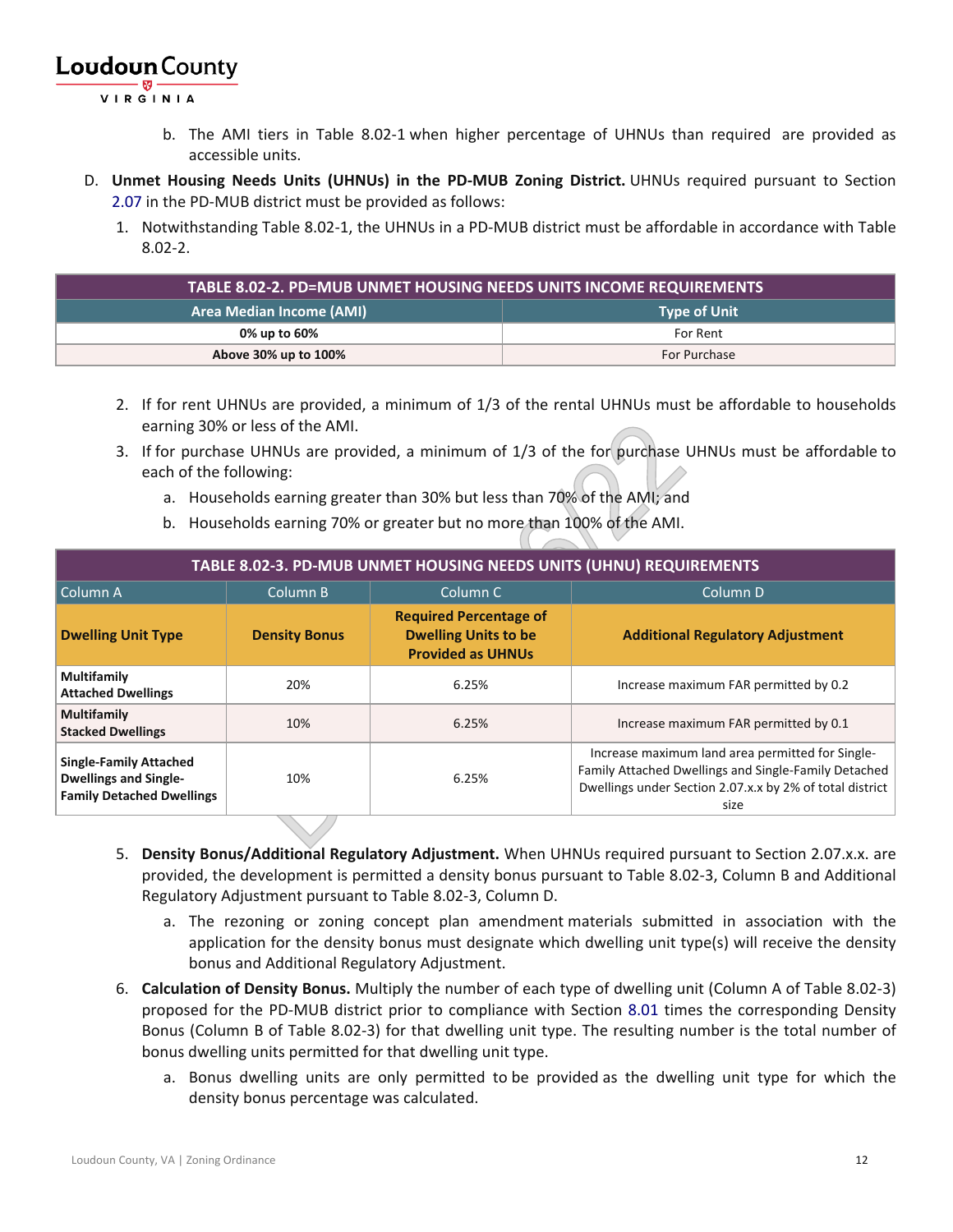VIR GINIA

- b. In no event are the bonus dwelling units permitted to cause the residential density to exceed 54 dwelling units per acre (including any density bonuses that may be provided pursuant to Section 2.07.x and/or Section 8.01).
- 7. **Calculation of Required UHNUs.** Multiply the number of each type of dwelling unit (Column A of Table 8.02- 3) proposed for the PD-MUB district prior to compliance with Section 8.01 times the Required Percentage of Dwelling Units to be Provided as UHNUs (Column C of Table 8.02-3). The resulting number is the number of dwelling units that must be provided as UHNUs for that dwelling unit type.
- 8. In the event that bonus dwelling units cause an application to exceed the upper density limit set forth in the General Plan, then the upper density limit set forth in the General Plan applicable to the area subject to the rezoning application will be increased by the total number of bonus dwelling units calculated pursuant to Section 8.02.D.5.
- 9. Nothing in this Section will be construed to prohibit an applicant's voluntary participation with Section 8.01, to include providing additional units and receiving density increases, or to prohibit an application from providing more than the required number of units addressing the income ranges specified in this section provided the application is in conformance with Section 2.07.x (PD-MUB regs) and Section 8.01, and the maximum density of the district does not exceed 54 dwelling units per acre.
- 10. **Use of Affordable Housing Units (AHUs) to Meet UHNU Requirements.** In the PD-MUB district, AHUs provided pursuant to Section 8.01.K may be provided in lieu of required UHNUs provided that the UHNUs meet the affordability requirement of Section 8.02.D. above.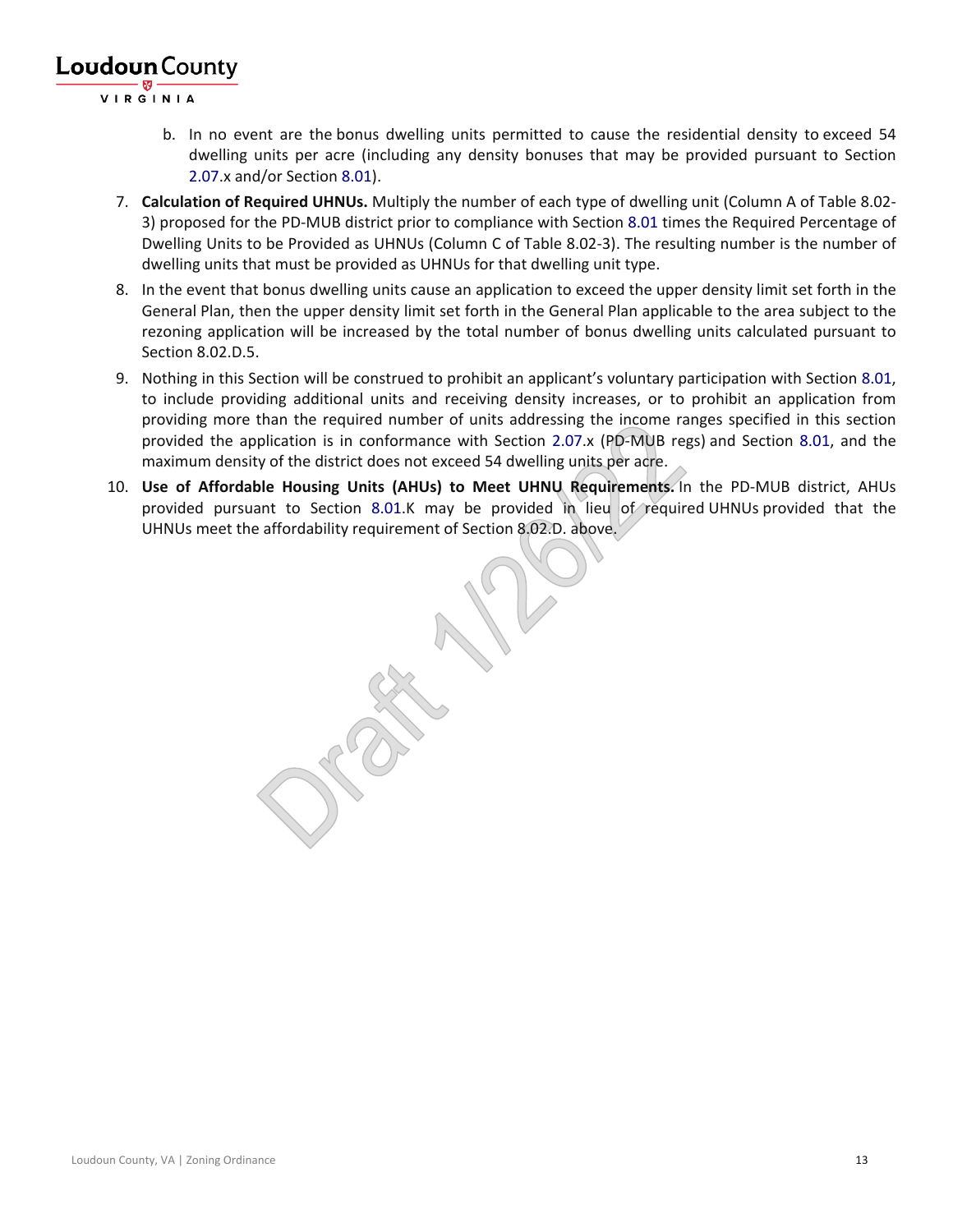### **Section 7-100 Affordable Dwelling Unit Developments.**

### **7-101 CHAPTER 8: ATTAINABLE HOUSING**

### **8.01***Purpose.*

### **The Affordable Dwelling Unit Program**

*Purpose. The purpose of the Affordable Dwelling Unit (ADU) Program is* established *to* assist*:*

- *Administer and regulate an Affordable Dwelling Unit (ADU) Program enabled pursuant to § 15.2-2304 of the Code of Virginia.*
- **•** Assist in the provision of housing to persons of moderate income-by (a) promoting.
- *Promote the development of a full range of housing choices*, and (b) requiring*.*
- Require the construction and continued existence of moderately priced dwelling units which are *.*
- *Provide for optional increases in density to reduce land costs for such moderately priced dwelling units.*
- *Encourage the provision of affordable* for purchase by *housing meeting the needs of households* whose income is greater than thirty percent (*with incomes between 30*%)*% and* less than seventy percent (*70*%) and affordable for rental by households whose income is greater than thirty percent (30%) and less than fifty percent (50%) of the*% of the area median* income *income (AMI) in areas currently served by or planned for* the Washington Primary Metropolitan Statistical Area (PMSA). All affordable dwelling units shall comply with the following provisions and the urban residential district regulations for Affordable Dwelling Unit Developments contained in Sections 7-200 through 7-1100 of this Ordinance and Chapter 1450 of the Loudoun County Codified Ordinance*mass transit and proximate to major employment centers.*
- 7-102 *Implement the Housing Policies of the General Plan.*

### **Applicability.**

- A. The requirements of the Affordable Dwelling UnitADU Program-shall apply toas follows:
	- 1. To any site, or portion thereof, at one location which that is  $(a)$  served:
		- a. Served by public water and sewer, and  $(b)$  the
		- Α.b. The subject of ana development application for rezoning, special exception, site plan, subdivision, or preliminary subdivision which that yields, as submitted by the applicant, twenty-four (24) or more dwelling units at an equivalent density greater than one unit per forty thousand (40,000) square feet.
			- c. For the purposes of this Ordinance, "sitethese ADU Program requirements, an application meeting criteria 8.01.A.1.a. and 8.01.A.1.b. above is a "development application" or a "development."
	- $\pm$ ,  $2.$  "Site, or portion thereof, at one location" shall includeincludes all adjacent undeveloped land of the property owner and/or applicant, under common ownership and/or control of the owner and/or applicant, including, but not limited to<sub>z</sub> land owned and/or controlled by separate partnerships, land trusts, trusts, or corporations and other such forms of business entities in which the owner and/or applicant (to include members of the owner's and/or applicant's immediate family) is an owner of one (1) percent% or more of the stock, and other such forms of business entities. Adjacent parcels of undeveloped land owned by separate members of the same family shall be exempt from the provisions of this section when such separate ownership has existed for a period of no less than five (5) yearspartnership, membership, or is the trustee or beneficiary.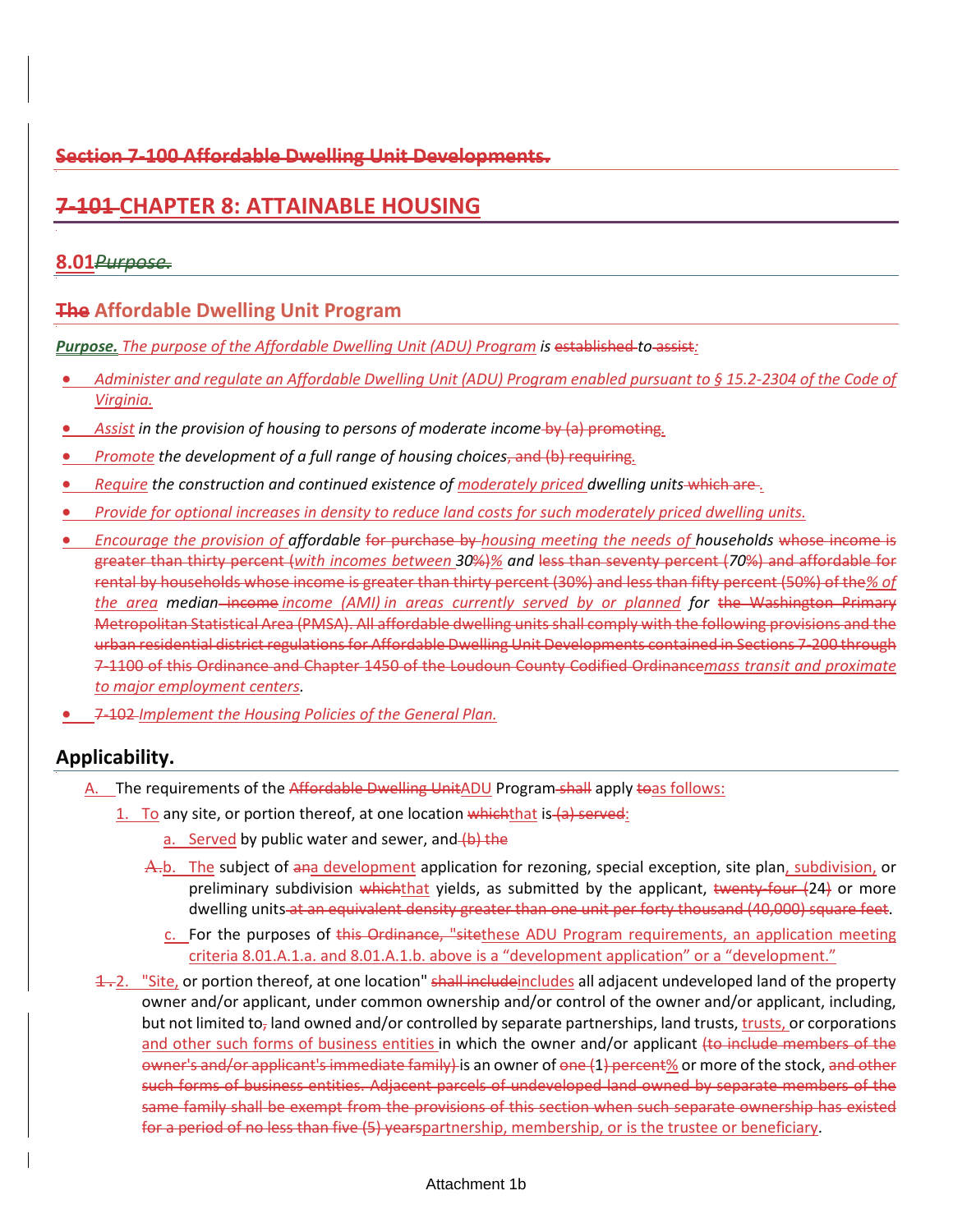VIRGINIA

- a. "Owner and/or applicant" includes members of the owner's and/or applicant's immediate family.
- $\frac{2-b}{2}$ . "Immediate family members-shall" include the owner's and/or applicant's spouse, children, parents, and siblings.
	- c. In instances where *Exception.* Adjacent parcels of undeveloped land owned by separate members of the same family are exempt from the provisions of this section when the separate ownership has existed for a period of 5 or more years.
	- d. The acquisition of a fee interest by a lending institution, such as pension fund, bank, savings and loan, insurance company, or similar entity has acquired, or acquires, an equity interest solely by virtue of its agreement to provide financing, such equity interest shall not constitute ownership and shall not be considered in making determinations of applicability. However, the acquisition of a fee interest by such lending institution due to foreclosure or project participation shall be is considered as ownership in making determinations ofdetermining applicability.
- 3.e. The acquisition of an equity interest by a lending institution, such as a pension fund, bank, savings and loan, insurance company, or similar entity solely by virtue of its agreement to provide financing does not constitute ownership and is not considered in determining applicability.

• Any request for a Concept Development Plan (CDP) Amendment involving the rezoning of land within a mixed use planned development district, or zoning amendment which requires a rezoning plat, that results in an increase in the total number of residential units shall be subject to this Ordinance. However, application of the provisions of this Article shall be limited to the increase in the total number of residential units, provided that the overall density of the project results in twenty-four (24) or more units at a density of greater than one (1) unit per acre.

- f. An owner and/or applicant shallwill not be exempt from the requirements of this Ordinance by submitting phased development applications for a site, or portion thereof, at one location for rezoning, special exception, site plan or preliminary, subdivision for less than twenty-four (24) dwelling units at any one time. An owner and/or applicant may submit an application for rezoning, special exception, or preliminary subdivision for less than twenty-four (24) dwelling units at any one time.
	- 1. *Exception.* An owner and/or applicant may apply for a rezoning, special exception, site plan, or preliminary subdivision of a site, or portion thereof, at one location for less than 24 dwelling units if the owner and/or applicant agrees, in writing, that the nextany following development application or submission for the subject site, or portion thereof, shallat one location must meet the requirements of this Ordinancethe ADU Program when the total number of dwelling units in the subject development has reached twenty-four (application and/or site, or portion thereof, at one location meets or exceeds 24) dwelling units or more. This statement shall.
	- 2. The agreement referenced in Section 8.01.A.2.d.1. must be included:
		- a. Included on the approved concept development planCDP, rezoning plat, special exception, site plan, or preliminary subdivision plat. Such statement shall be recorded for the development; and
		- Χ.b. Recorded among the Loudoun County land recordsLand Records and shallmust be indexed in the names of all owners of the site, or portion thereof, at one location as such terms are defined above.
- 3. Any request for an amendment to an approved Concept Development Plan (CDP) that results in an increase in the total dwelling units to 24 or more. In this case, the application of the ADU Program will be limited to the increase in the total number of dwelling units.
- ∆.4. *Exemptions.* The requirements of this Article shallthe ADU Program do not apply to the following:
	- 1. Any multistory structure of which a minimum of four (4) stories are composed entirely of multifamilymultifamily dwellings and/or facilities (excluding parking) restricted for the exclusive use and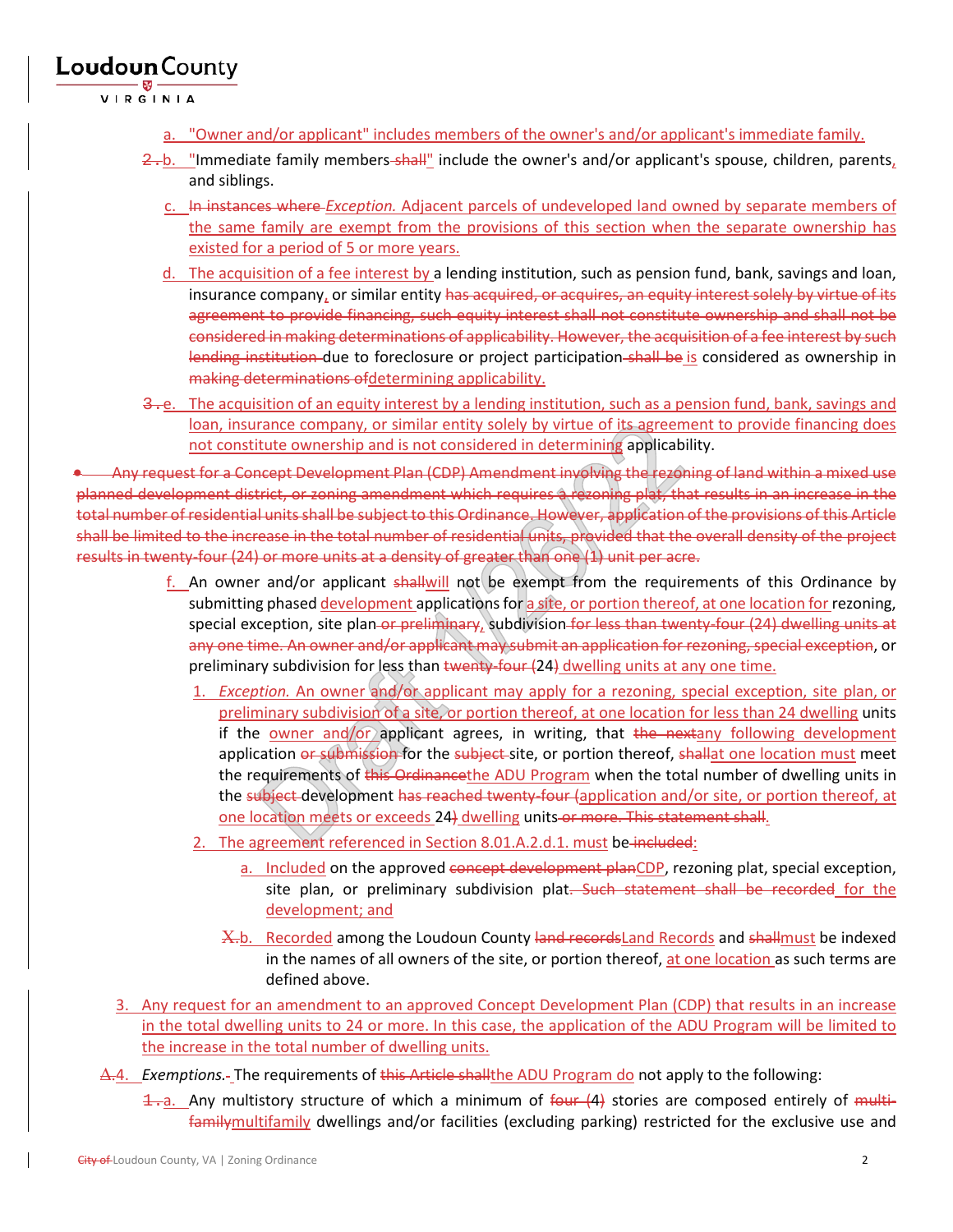VIRGINIA

Loudoun County

enjoyment of the residents of such multi-family multifamily dwellings, and has an elevator(s) that serves two2 or more dwelling units in the structure.

 $\Theta$ -Special exception, site plan, subdivision, or preliminary subdivision applications filed in accordance with an approved Rezoning which rezoning that has proffered the provision of affordable dwelling units ADUs or other contributions toward the provision of affordable dwelling units prior to the effective date of this Ordinance.

o Proffer amendment, concept development plan amendment, preliminary subdivision amendment, site plan amendment and special exception amendment applications filed after the effective date of this Ordinance which deal exclusively with issues of building relocation, site access, stormwater drainage, or other engineering or public facility issues, or the preservation of historic structures, wetlands, child care facilities, or changes in the size of units, a reduction in the number of units, or which request the addition of a non-residential special exception use.

- 4.b. Properties subject to proffers accepted by the Board of Supervisors, pursuant to Section 15.2-2303 of the Code of Virginia,ADUs prior to June 16, 1993.
	- c. Any request for a Concept Development Plan (CDP) AmendmentApplications to revise or zoningamend approved proffers, CDPs, site plans, special exceptions, preliminary subdivisions, and/or subdivisions applications filed after June 16, 1993, that do not increase the number of dwelling units to 24 or more.
	- d. Properties subject to proffers accepted prior to June 16, 1993, by the Board of Supervisors, pursuant to § 15.2-2303 of the Code of Virginia.

 $\theta$ -Any amendment which involves the to an approved CDP, including rezoning of land within a mixed usefor residential uses in an approved planned development district in order, and/or a rezoning amendment approved prior to June 16, 1993 or already subject to the ADU Program that requests to redistribute existingpreviously approved dwelling units to the newly zoned property within the same development, but which does not result in an increase in the total number of residential units.

- 6.e. Any request for a rezoning plat amendment of zoning amendment which involves the rezoning of land within a non-planned development district in order to redistribute existing units to the newly zoned property within the same development, but whichthat does not result in an increase in the total number of residentialdwelling units.
- o Land zoned R-1, CR-1, TR-1, and JLMA-1.
	- 5. At the applicant's discretion, the provisions of this Article and individual district regulations for affordable dwelling unit developmentsthe ADU Program may be applied to developments which that are exempt from these provisions, as stated in Section  $7-102(D)$ . In the event that 8.01.A.4. If an applicant proposes to provide affordable dwelling unitsADUs in a development whichthat is otherwise exempt, the County shall waivewill:
		- Waive any application fee associated with a Concept Development Plan AmendmentCDP amendment proposing to changerevise the Concept Development PlanCDP only in order to provide affordable dwelling units. CountyADUs; and
		- Ε.b. Provide review of such CDP amendment applications shall not to exceed 180 days. if the following criteria are met:

An applicant may provide affordable housing units The CDP amendment only includes committing to the provision of ADUs and/or an increase in lieuthe number of the affordable dwelling units required by this Ordinance in accordance with Section 7-109.

### **7-103 Affordable Dwelling Unit Density Adjustments.**

#### A. **Single Family Detached and Single Family Attached Units.**

1. For active rezoning applications that have not yet complied with Section 6-1204(D)(1) of this Ordinance as of December 16, 2003, and for rezoning, special exception, site plan and preliminary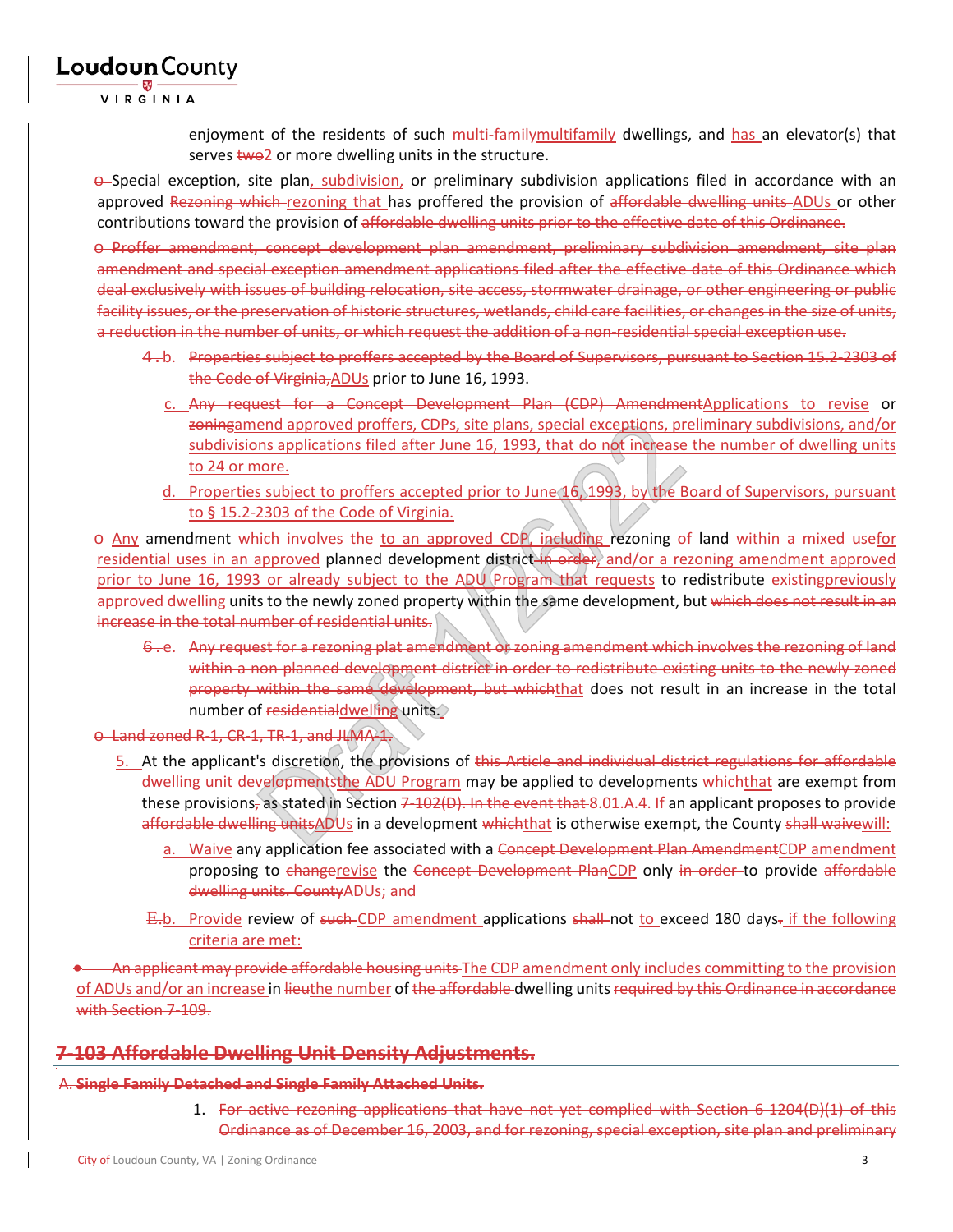VIRGINIA

subdivision applications officially accepted after December 16, 2003 which request approval of single family detached dwelling units or single family attached dwelling units, the proposed based on the optional density shall reflect an increase of twenty percent (20%), including the required number of affordable dwelling units, unless such figure is modified pursuant to the provisions of Section 7-108 or the applicant provides cash in lieu of providing the single family detached dwelling units-increase permitted pursuant to Section 7-108(B)(3). In the event such increase exceeds the upper density limit set forth in the Comprehensive Plan, then the upper density limit set forth in the Comprehensive Plan applicable to the subject property shall be increased up to twenty percent (20%) for the purposes of calculating the potential density which may be approved by the Board of Supervisors8.01.D.8.

2. In the event that a twenty percent (20%) density increase is approved pursuant to Section 7-103(A)(1) above, not less than twelve and one half percent (12.5%) of the total number of dwelling units approved for the subject development shall be affordable dwelling units, for which the rental and/or sales price will be controlled pursuant to this Article.

#### B. **Multi-Family Units.**

- 1. For rezoning, special exception, site plan and preliminary subdivision applications officially accepted after June 16, 1993, which request approval of non-elevator, multi-family dwelling unit structures, the proposed density shall reflect an increase of ten percent (10%), including the required number of affordable units, unless such figure is modified pursuant to the provisions of Section 7-108. In the event such increase exceeds the upper density limit set forth in the Comprehensive Plan, then the upper density limit set forth in the Comprehensive Plan applicable to the subject property shall be increased up to ten percent (10%) for the purposes of calculating the potential density which may be approved by the Board of Supervisors.
- 2. In the event that a ten percent (10%) density increase is approved pursuant to Section 7-103(B)(1) above, not less than six and one-quarter percent (6.25%) of the total number of dwelling units approved for the subject development shall be affordable dwelling units, for which the rental and/or sales price will be controlled pursuant to this Article.
- 3. An applicant may, at his discretion, request approval from the Board of Supervisors, or its designee, of a twenty percent (20%) increase in the density on a subject parcel, provided that at least twelve and one half percent (12.5%) of the total number of units approved are affordable dwelling units, for which the rental and/or sales price is controlled pursuant to the provisions of this Article.
- C. In the case where affordable dwelling units are provided pursuant to Section 7-102(E) above, the affordable dwelling unit to density increase ratio required by Sections 7-103(A) and (B) shall not apply. The density of a development subject to voluntary provision of affordable dwelling units which is otherwise exempt, may be increased between ten percent (10%) to twenty percent (20%). Of any units approved pursuant to such a density increase, not less than a percentage equal to the density increase percentage shall be affordable dwelling units, for which the rental and/or sales price shall be controlled pursuant to this Article.

### **7-104 Designation of Affordable Units on Plats.**

- Approved site plans and/or record subdivision plats shall identify the specific number of for-sale units and/or percentage of units for rent which are to be regulated as affordable units pursuant to this Article.
	- o All plans or plats for developments containing affordable dwelling units shall identify specific units which are for sale or the percentage of units for rent under the affordable guidelines in this Article.
	- o All site plans for developments containing affordable dwelling rental units shall include information concerning the number of each type of unit, by bedroom count, which shall be maintained as affordable.
- Specifications regarding dwelling dimensions and the number of bedrooms in all affordable units shall meet the requirements established by the Affordable Dwelling Unit Advisory Board pursuant to the Codified Ordinance. In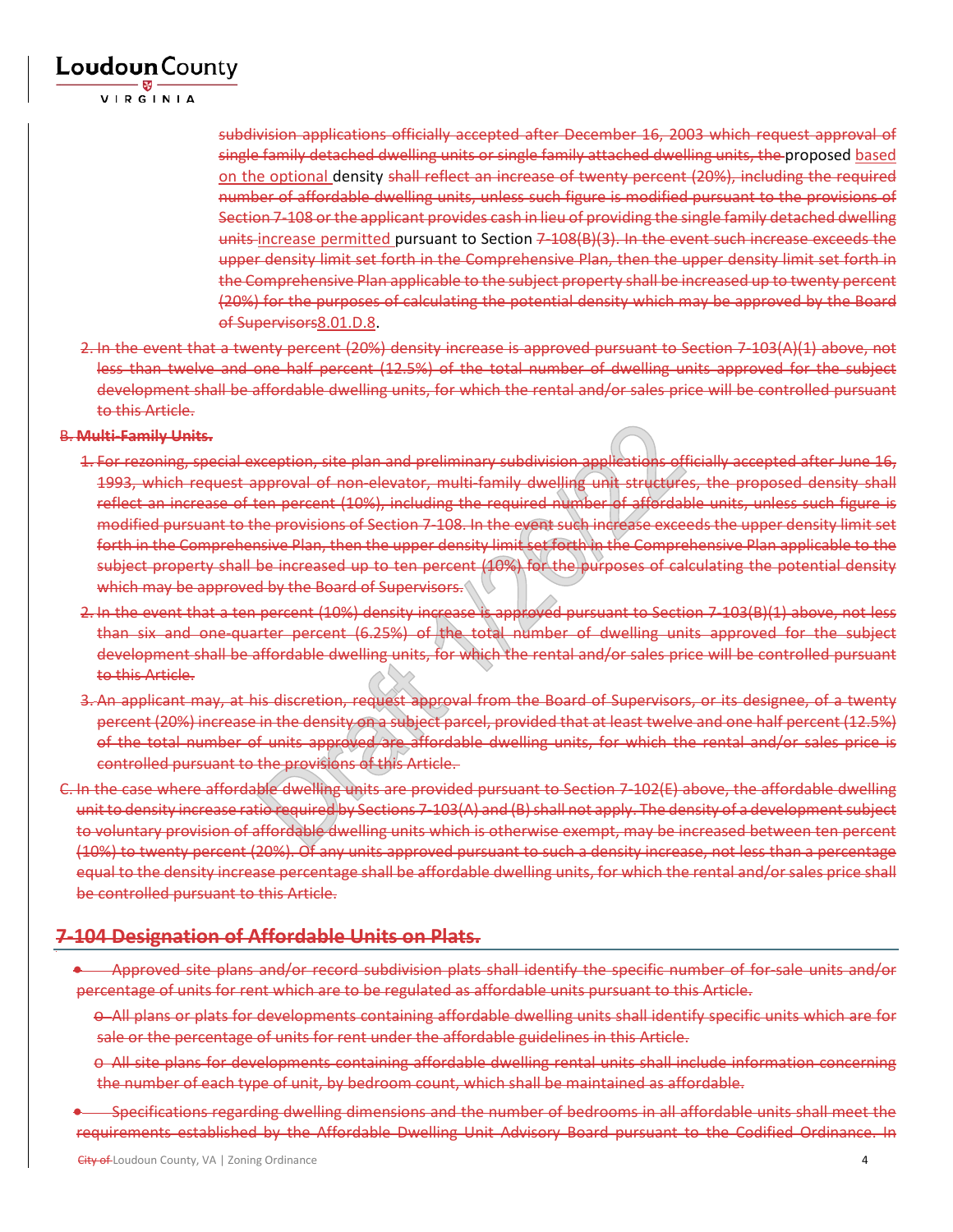VIRGINIA

general, dwelling dimensions and the number of bedrooms in an affordable multi-family unit shall be comparable to equivalent market rate units on the subject parcel.

• Affordable dwelling units shall be of a building type and of an architectural style compatible with residential units permitted within the zoning district in which they are located and interspersed among market rate units in the proposed development.

### **7-105 Review of site or subdivision plans within 90 days.**

- 2. The County shall process final site plans, preliminary subdivisions or record subdivision plats proposing the development or construction of affordable dwelling units within ninety (90) days from the receipt thereof, provided that such plans and plats substantially comply with all ordinance requirements when submitted. CDP amendment does not include revisions to the approved site design, such as but not limited to the relocation of roads, buildings, building envelopes, or site entrances to accommodate the requirements of or optional density increase allowed by the ADU Program.
- c. The calculation of the review period shall include includes only that time the plans or plats are CDP amendment is under County review and shallwill not include such time asthat may be requirednecessary for revisions or modifications in order to comply with ordinance requirements by the applicant.

### **7-106 Timing of Construction/Availability of Affordable Units.**

In a development which contains single family detached, single family attached, or multi-family lots or units, occupancy permits for no more than fifty percent (50%) of the market rate dwelling units shall be issued prior to the issuance of occupancy permits for fifty percent (50%) of the affordable dwelling units. Occupancy permits for no more than seventyfive percent (75%) of the market rate dwelling units shall be issued until occupancy permits have been issued for seventyfive percent (75%) of the affordable dwelling units for the development. Occupancy permits for no more than ninety percent (90%) of the market rate dwelling units shall be issued until occupancy permits have been issued for one hundred percent (100%) of the affordable dwelling units for the development. The following information shall be submitted with each occupancy permit application for a market rate dwelling unit within the development; the total number of dwelling units, market rate dwelling units, and affordable dwelling units proposed for the development; the number of occupancy permits issued for market rate dwelling units within the development; the number of occupancy permits issued for affordable dwelling units within the development; and the lot number or unit number of each affordable dwelling unit for which an occupancy permit has been issued.

- 6. 7-107 An applicant may provide affordable housing units (AHU) in lieu of the ADUs required by this Ordinance in accordance with Section 8.01.J.
- B. **Administration, Enforcement, and Regulation.** The administration, enforcement, and regulation of the ADU Program is as follows:
	- 1. TheThe Zoning Administrator administers and enforces the provisions of the ADU Program.
	- 2. In addition to the provisions of this Ordinance, all ADUs must comply with Chapter 1450 of the Codified Ordinance of Loudoun County (Codified Ordinances).
	- 3. The administration and regulation, establishment of unit prices, price controls, eligibility requirements, and the structure and operation of the Affordable Dwelling Unit Advisory Board (ADUAB) are governed by the Codified Ordinance of Loudoun CountyOrdinances.
- C. 7-108 **Affordability Requirements.** The ADU Program must provide ADUs that are affordable as follows:
	- 1. For purchase by households whose income is greater than 30% and less than 70% of the area median income (AMI); and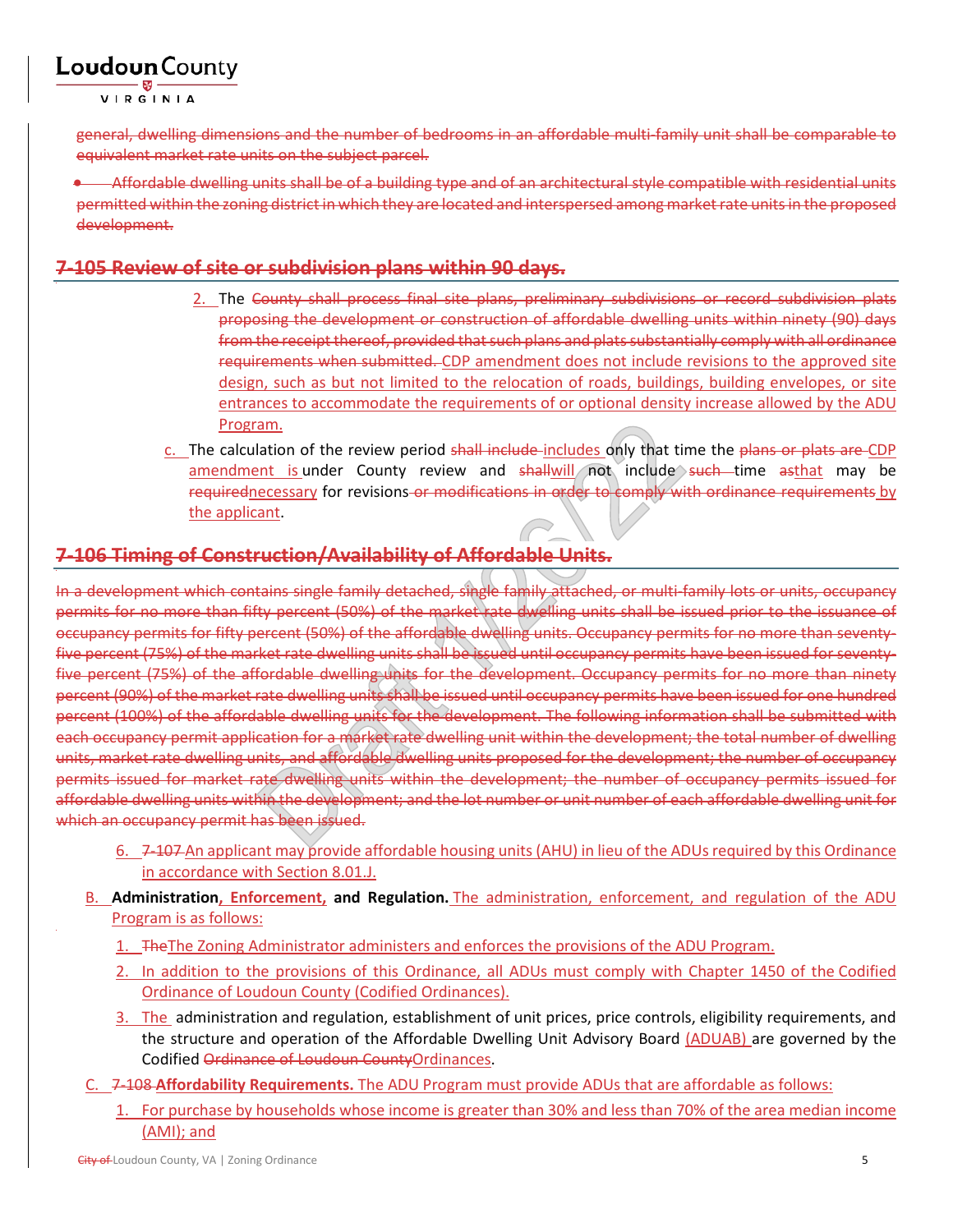VIRGINIA

- 2. For rental by households whose income is greater than 30% and less than 50% of the AMI.
- 3. AMI is determined at the time the occupancy permits are issued for the ADUs.

### **ADU Requirements and Optional Increases in Density. The ADU Modifications.**

- D. Modifications to the requirements of Sections 7-103 and 7-106 of the Affordable Dwelling Unit Program shall be allowed concurrently with and optional increases in density apply as follows:
	- 1. To active rezoning applications for athat have not complied with Section 7.08.F as of the adoption date of this Ordinance.
	- 2. To rezoning, special exception, site plan–or–, subdivision, and preliminary subdivision, upon applications officially accepted by the County after the adoption date of this Ordinance.
	- 3. When the development applications in Section 8.01.A.1 above request approval of single-family detached dwelling units (SFD), single-family attached dwelling units (SFA), and/or multifamily (MF) stacked dwelling units, a minimum of 15% of the total number of dwelling units approved for the development application must be ADUs.
	- 4. When the development applications in Section 8.01.A.1 above request approval of MF attached dwelling units, a findingminimum of 10% of the total number of dwelling units approved for the development application must be ADUs.
	- 5. When 15% of the total number of SFD, SFA, and/or MF stacked dwelling units and/or 10% of the MF attached dwelling units approved for the development application are provided as ADUs, the development is permitted an optional 20% maximum density increase as provided in Table 8.01.D-1.
	- 6. *Voluntary Provision of ADUs for an Exempt Site or Application.* In the case where ADUs are provided pursuant to Section 8.01.A.5 above, the following provisions apply:
		- a. The ADU to density increase ratio required by Sections 8.01.D.3 and 4 does not apply. The density increase ratio is as follows:
			- 1. The density of a development application subject to voluntary provision of ADUs which is otherwise exempt may be increased between 10% to 20%.
			- 2. Of any units approved pursuant to the 10% to 20% density increase, not less than a percentage equal to the density increase percentage must be ADUs.
		- b. The applicant is not permitted to request cash in lieu of SFD ADUs pursuant to Section 8.01.I.

7. If the optional density increase exceeds the maximum residential density set forth in the General Plan, then the maximum residential density set forth in the General Plan applicable to the development application and/or development will be increased up to 20% pursuant to Table 8.01.D-1 for the purposes of calculating the potential density that may be approved by the Board of Supervisors.

| Iavimum Antional Dancity Increase by Zoning District |                                          |                                                                                                               |                                                                                               |
|------------------------------------------------------|------------------------------------------|---------------------------------------------------------------------------------------------------------------|-----------------------------------------------------------------------------------------------|
| <b>Zoning</b><br><b>District</b>                     | <b>Permitted</b><br>Density <sup>1</sup> | <b>Maximum Permitted Density1</b><br>20% Density Increase with 15% SFD, SFA, and/or<br><b>MF Stacked ADUs</b> | <b>Maximum Permitted Density1</b><br>20% Density Increase with 10% MF<br><b>Attached ADUs</b> |
| UT/UM                                                | UT: No Maximum<br><b>UM: 1.5 FAR</b>     | UT: No Maximum<br><b>UM: 1.8 FAR</b>                                                                          | UT: No Maximum<br><b>UM: 1.8 FAR</b>                                                          |
| $SN-4$                                               | 4                                        | 4.8                                                                                                           | N/A                                                                                           |
| $SN-6$                                               | $\underline{6}$                          | 7.2                                                                                                           | N/A                                                                                           |
| <b>SCN-8</b>                                         | 8                                        | 9.6                                                                                                           | N/A                                                                                           |
| <b>SCN-16</b>                                        | <u>16</u>                                | 19.2                                                                                                          | 19.2                                                                                          |
| <b>SCN-24</b>                                        | $\overline{24}$                          | 28.8                                                                                                          | 28.8                                                                                          |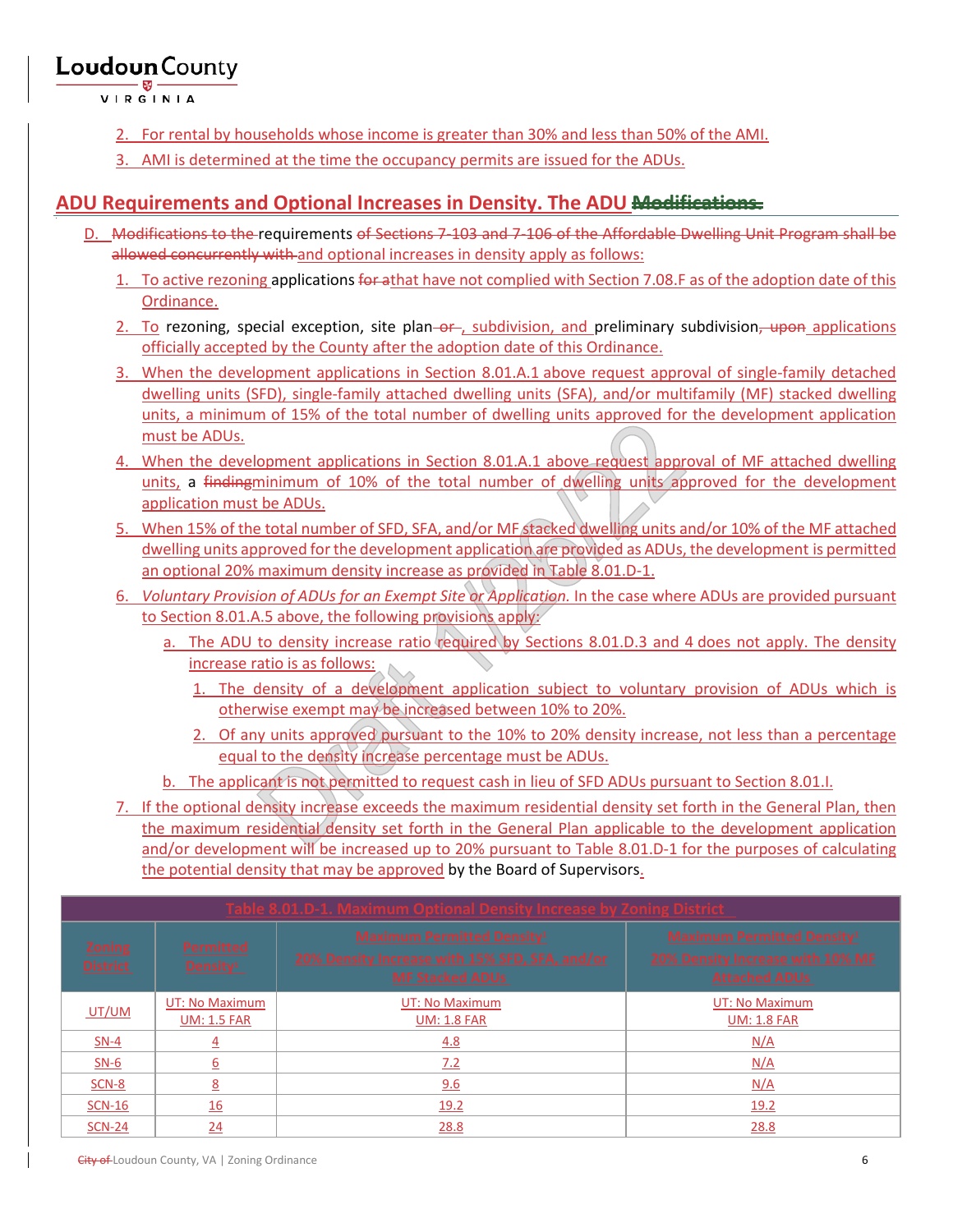VIRGINIA

| Table 8.01.D-1. Maximum Optional Density Increase by Zoning District       |                                          |                                                                                                               |                                                                                               |
|----------------------------------------------------------------------------|------------------------------------------|---------------------------------------------------------------------------------------------------------------|-----------------------------------------------------------------------------------------------|
| <b>Zoning</b><br><b>District</b>                                           | <b>Permitted</b><br>Density <sup>1</sup> | <b>Maximum Permitted Density1</b><br>20% Density Increase with 15% SFD, SFA, and/or<br><b>MF Stacked ADUs</b> | <b>Maximum Permitted Density1</b><br>20% Density Increase with 10% MF<br><b>Attached ADUs</b> |
| $SM$                                                                       | <b>1.0 FAR</b>                           | <b>1.2 FAR</b>                                                                                                | <b>1.2 FAR</b>                                                                                |
| $TLN-1$                                                                    | 1                                        | 1.2                                                                                                           | N/A                                                                                           |
| <b>TSN</b>                                                                 | $\overline{4}$                           | 4.8                                                                                                           | N/A                                                                                           |
| <b>TCN</b>                                                                 | $\overline{5}$                           | $\underline{6}$                                                                                               | N/A                                                                                           |
| $VR-1$                                                                     | $\overline{\mathbf{1}}$                  | 1.2                                                                                                           | N/A                                                                                           |
| $VR-2$                                                                     | $\overline{2}$                           | 2.4                                                                                                           | N/A                                                                                           |
| $VR-3$                                                                     | $\overline{3}$                           | 3.6                                                                                                           | N/A                                                                                           |
| $VR-4$                                                                     | $\overline{4}$                           | 4.8                                                                                                           | N/A                                                                                           |
| JLMA-1                                                                     | $\overline{1}$                           | 1.2                                                                                                           | N/A                                                                                           |
| <b>JLMA-LN</b>                                                             | $\overline{4}$                           | 4.8                                                                                                           | N/A                                                                                           |
| <sup>1</sup> Density is in dwelling units per acre unless otherwise noted. |                                          |                                                                                                               |                                                                                               |
|                                                                            |                                          |                                                                                                               |                                                                                               |

- E. **Standards for ADU Calculations.** Each development application subject to the ADU Program must calculate required ADUs and optional density increase, as well as demonstrate the calculations, as follows:
	- 1. Determine the maximum number of dwelling units proposed, including any dwelling units permitted by the optional density increase.
	- 2. Calculate the ADUs required pursuant to Section 8.01.D.3 and/or 8.01.D.4, whichever is applicable, using the total number of dwelling units proposed.
		- a. When the calculation of required ADUs results in a requirement of a fractional ADU, any fraction is interpreted as 1 whole ADU.
		- b. The required number of ADUs may be modified pursuant to the provisions of Section 8.01.
		- c. The applicant may provide land or cash in lieu of providing required SFD ADUs pursuant to Section 8.01.I.6.c.
	- 3. Demonstrate the optional density increase, total number of dwelling units proposed, and total number of ADUs required on each rezoning, special exception, site plan, subdivision, and/or preliminary subdivision application.

### *Sample ADU Calculation for 22.5-Acre Parcel in the SN District.*

| <b>Permitted Density:</b>             | 4 Dwelling Units per Acre                                                            |
|---------------------------------------|--------------------------------------------------------------------------------------|
| <b>Dwelling Units Permitted:</b>      | 22.5 x 4 = 90 SFD, SFA, and/or MF Stacked Dwelling Units                             |
| <b>ADUs Required:</b>                 | 15% of Total Dwelling Units                                                          |
|                                       | No Optional 20% Density Increase: 90 x 15% = 14 ADUs Required (Rounded Up from 13.5) |
| <b>Optional 20% Density Increase:</b> | $90 \times 20\% = 108$ Total Dwelling Units                                          |
| <b>Permitted Density:</b>             | $108/22.5$ = 4.8 Dwelling Units per Acre                                             |
| <b>Total ADUs Required:</b>           | 108 x 15% = 17 ADUs Required (Rounded Up from 16.2)                                  |

L

L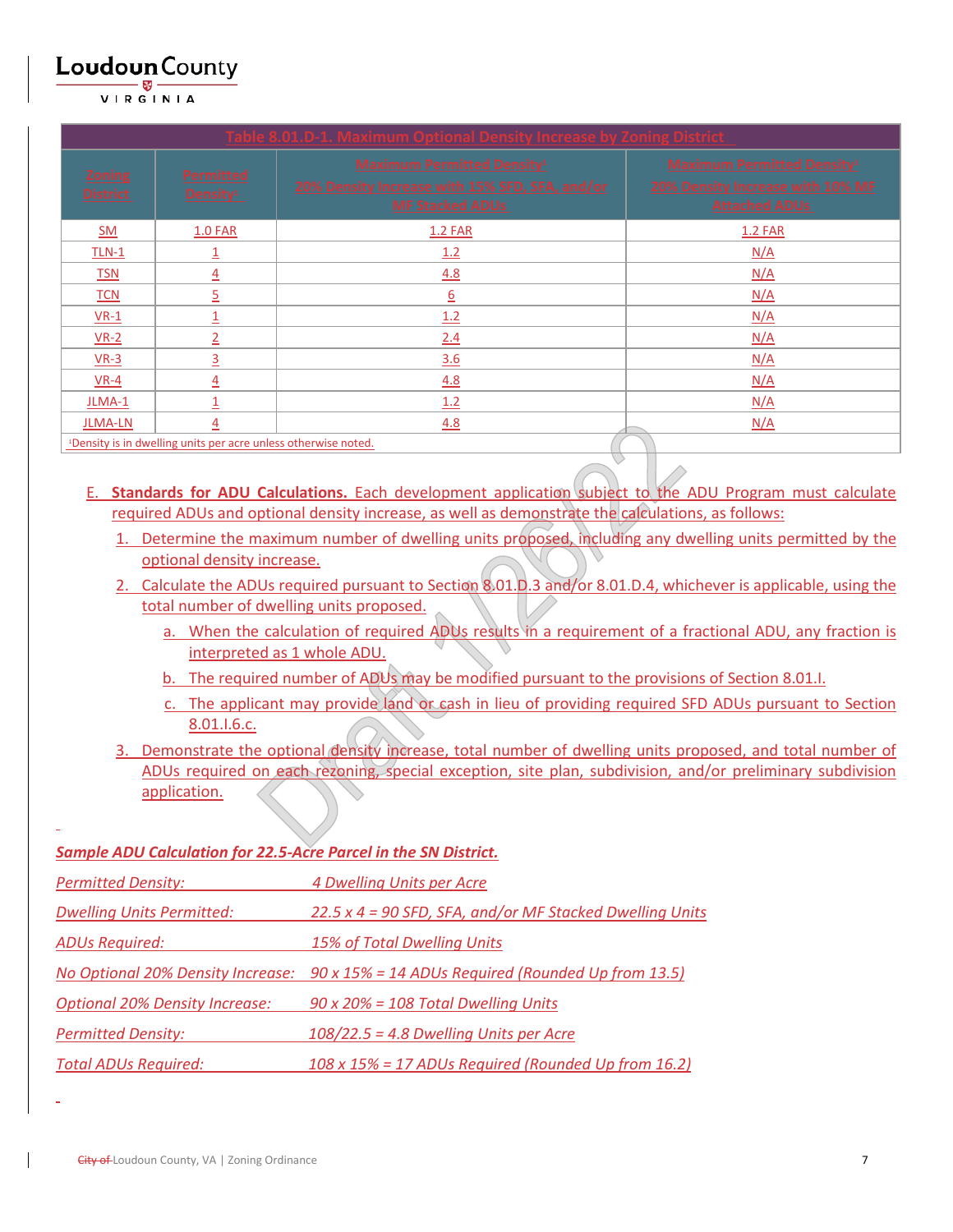VIRGINIA

L

- F. **Calculating Required ADUs by Unit Type.** Each development application subject to the ADU Program must provide required ADUs by dwelling unit type, as well as demonstrate the calculations, as follows:
	- 1. When a development application includes a mix of dwelling unit types, the required ADUs must be provided proportionately to the types of market rate dwelling units proposed in the development application or project.
	- 2. When a development application for a MF stacked building or a MF attached building includes a mix of unit sizes, the required ADUs must be provided proportionately to the sizes of market rate dwelling units proposed in the development application or project. The unit size will be determined by bedroom count.
		- a. "Dwelling unit type" as used in this section also includes "unit size."
	- 3. ADUs are not permitted to be provided in a dwelling unit type that is not also provided as a market rate unit in the development application or project.
	- 4. When the calculation of ADUs by dwelling unit type results in a requirement of a fractional ADU, any fraction up to and including ½ will be disregarded, and fraction over ½ will be interpreted as 1 whole ADU.
		- a. If the total of the ADUs by dwelling unit type is less than the total number of required ADUs, then the applicant must increase the number of ADUs by dwelling unit type to equal the total number of required ADUs.
			- 1. The applicant may elect which dwelling unit type will be increased to provide the remaining required ADUs.
		- b. If the total of the ADUs by dwelling unit type exceeds the total number of required ADUs, then the applicant may decrease the number of ADUs by dwelling unit type to equal the total number of required ADUs
			- 1. The applicant may elect which dwelling unit type will be decreased to achieve the required ADUs.
		- c. Demonstrate the required ADUs by dwelling unit type on each rezoning, special exception, site plan, subdivision, and/or preliminary subdivision application.

#### *Sample Calculation of ADUs Provided Proportionately to Dwelling Unit Types Proposed: SFD, SFA, and MF Stacked Dwelling Units.*  $\sim$

| <b>Total Dwelling Units Proposed:</b> | 110                                                                                                     |
|---------------------------------------|---------------------------------------------------------------------------------------------------------|
| <b>Total ADUs Required:</b>           | 17 (Rounded up from 16.5)                                                                               |
| <b>Dwelling Units by Unit Type:</b>   | 10 SFD, 65 SFA, 35 MF Stacked                                                                           |
| Dwelling Unit Type Percent of Total:  | 9% SFD, 59% SFA, 32% MF Stacked                                                                         |
| ADUs Required by Type:                | $17 \times 9\% = 2$ SFD (Rounded up from 1.53)                                                          |
|                                       | 17 x 59% = 10 SFA (Rounded down from 10.03)                                                             |
|                                       | 17 x 32% = 5 MF Stacked (Rounded down from 5.44)                                                        |
| <b>Total ADUs:</b>                    | 17 ADUs                                                                                                 |
|                                       |                                                                                                         |
|                                       | Sample Calculation of ADUs Provided Proportionately to Unit Sizes Proposed: MF Attached Dwelling Units. |
| <b>Total Dwelling Units Proposed:</b> | 300                                                                                                     |
| Total ADUs Required:                  | 30                                                                                                      |

*Dwelling Units by Unit Size: 30 Studio, 110 1-Bedroom (BR), 120 2-BR, 40 3-BR*

**City of** Loudoun County, VA | Zoning Ordinance 8 **8**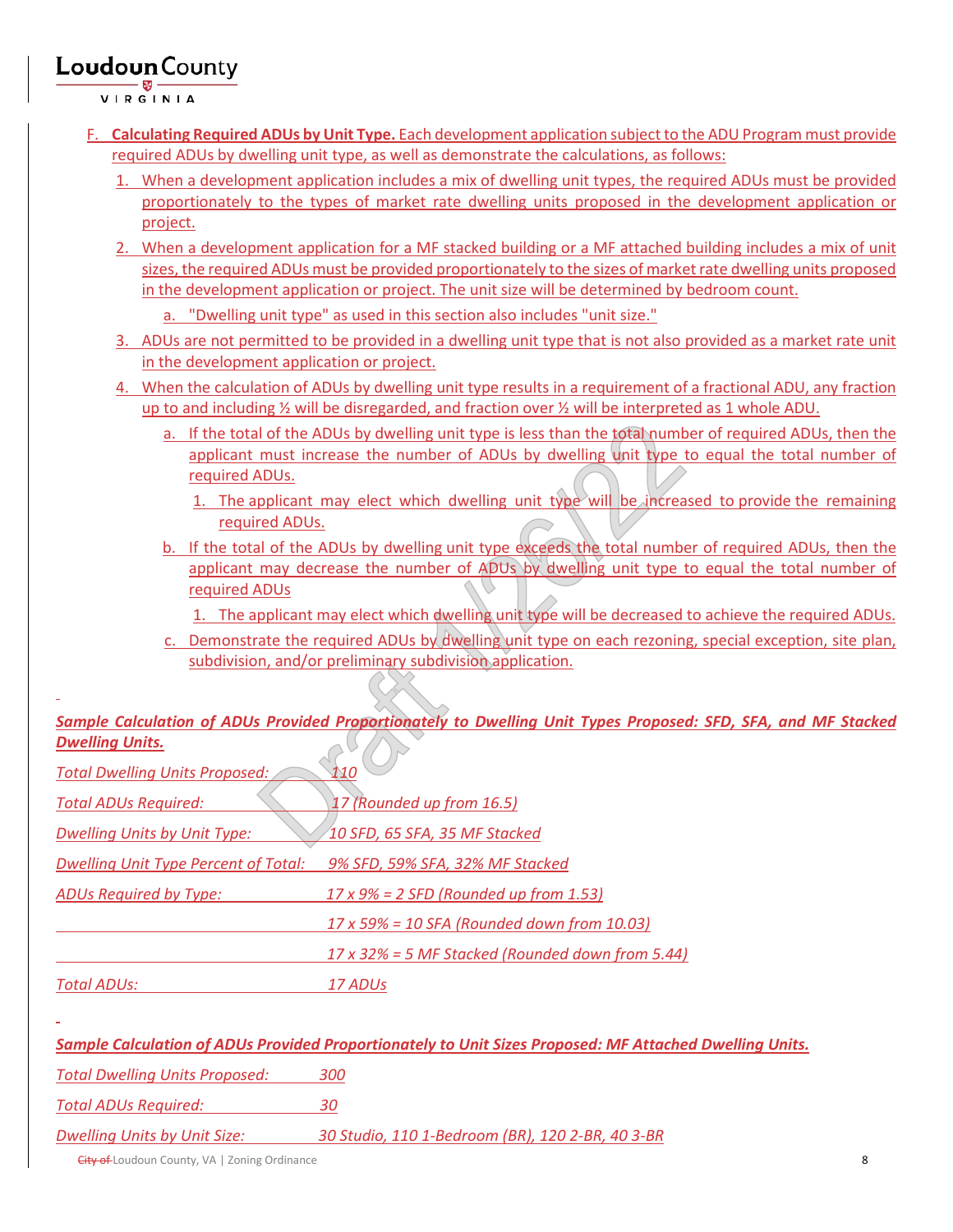VIRGINIA

L

L

| <b>Dwelling Unit Size Percent of Total:</b> | 10% Studio, 37% 1- BR, 40% 2-BR, 13% 3-BR           |
|---------------------------------------------|-----------------------------------------------------|
| ADUs Required by Unit Size:                 | $30 \times 10\% = 3$ Studio                         |
|                                             | $30 \times 37\% = 11$ 1-BR (Rounded down from 11.1) |
|                                             | $30 \times 40\% = 12$ 2-BR                          |
|                                             | $30 \times 13\% = 4$ 3-BR (Rounded up from 3.9)     |
| Total ADUs:                                 | 30 ADUs                                             |

- G. **Designation of ADUs on Site Plans or Plats.** ADUs must be designated on site plans or subdivision plats as follows:
	- 1. Approved site plans and/or record subdivision plats must identify the specific number and/or percentage of for-sale dwelling units and for-rent dwelling units that are to be regulated as ADUs pursuant to the ADU Program.
		- a. All site plans and subdivision plats for a development containing for-sale ADUs must identify the specific dwelling units that will be provided as ADUs.
		- b. All site plans and subdivisions for a development containing for-rent ADUs must include a tabulation that demonstrates the percentage of dwelling units and the number of each type of dwelling unit, by bedroom count, that will be maintained as ADUs.
- H. Approved site plans and subdivision plats must demonstrate the following:
	- 1. Specifications indicating that dwelling unit dimensions and the number of bedrooms in all ADUs meet the requirements established by the ADUAB pursuant to the Codified Ordinance.
	- 2. ADUs are of a building type and an architectural style compatible with market rate dwelling units within the development. To be considered compatible, ADUs must:
		- a. Be similar in mass, scale, width, height, depth, design, construction, and exterior features to market rate dwelling units in the development.
		- b. Smaller ADUs may be provided if the same number of market rate dwelling units are provided that are the same size as the smaller ADUs.
		- c. ADUs without certain exterior features, such as decks or one-car garages, may be provided if the same number of market rate units are provided without these exterior features.
	- 3. The interspersion of ADUs among market rate dwelling units in the development. To be considered interspersed, ADUs must not be:
		- a. In the same section or row of SFA or MF stacked dwelling units.
		- b. Adjacent to, directly across from, or diagonal from another ADU.
		- c. *Exception.* Deviations of the interspersion requirement may be permitted on a case-by-case basis when the development is reviewed as a whole, and where creative design and alternative dwelling unit types could be determined to meet the intent of the ADU Program by the Zoning Administrator.
	- 4. Dwelling dimensions and the number of bedrooms in a MF stacked and MF attached ADUs are the same dimensions and number of bedrooms in equivalent market rate dwelling units in the development.

*Provide example of creative design: 2 ADU townhouses in a row are designed to look like 1 larger townhouse in a row of SFA units.*

*Provide example of creative design: Condominiums provided in a building designed to appear as one SFD unit. This would only be permitted where this unit type is allowed in the district.*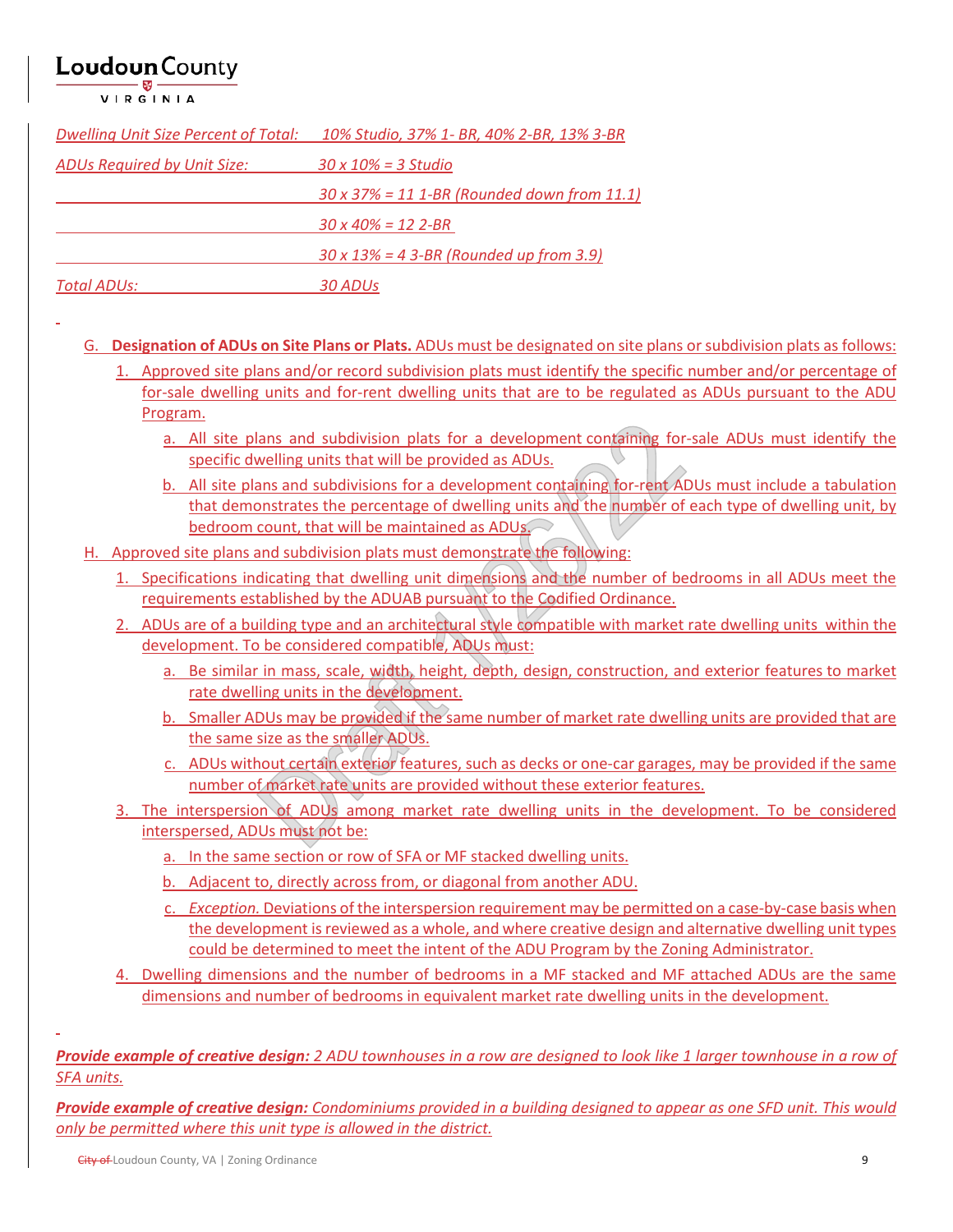- I. **Timing of Construction/Availability of ADUs.** In a development that contains SFD, SFA, or MF dwelling units, the timing of construction and availability of ADUs must be as follows:
	- 1. Occupancy permits for 50% of the ADUs must be issued prior to issuance of more than 50% of the market rate dwelling units occupancy permits for the development.
	- 2. Occupancy permits for 75% of the ADUs must be issued prior to issuance of more than 75% of the market rate dwelling units occupancy permits for the development.
	- 3. Occupancy permits for 100% of the ADUs must be issued prior to issuance of more than 90% of the market rate dwelling units occupancy permits for the development.
	- 4. The following information must be submitted with each occupancy permit application for a market rate dwelling unit within the development:
		- a. The total number of dwelling units, market rate dwelling units, and ADUs proposed for the development;
		- b. The number of occupancy permits issued for market rate dwelling units within the development;
		- c. The number of occupancy permits issued for ADUs within the development; and
		- d. The lot number or unit number of each ADU for which an occupancy permit has been issued.
- J. **Modifications.** Modifications to the ADU Program requirements are permitted as follows:
	- 1. Only modifications to the requirements of Sections 8.01.D and 8.01.H of the ADU Program are allowed.
	- 2. Requests for modifications, as applied to a given development application or project, must be submitted in conjunction with the application for rezoning, CDP amendment, proffer amendment, special exception, site plan, or preliminary subdivision, as applicable.
	- 3. The ADUAB will review requests for modifications and make its recommendation to the Planning Commission within 60 days of receipt of a complete application.
- Α.4. The Board of Supervisors must find, upon recommendation of the Planning Commission, that the proposed alternative will achieve the objective of providing a broad range of housing opportunities throughout Loudoun County.
	- 5. In the event that The time limits set forth in § 15.2-2259 and § 15.2-2260 of the Virginia Code will be suspended during the pendency of an application filed pursuant to Section 8.01.I.
- Β.6. If a modification to Section 7-1038.01.D is requested:
	- $\pm$ . The ratio of affordable unitsADUs proposed to the totaloptional density increase approved shallmust be no less than  $12.5:15\%$ :20% for single family detached and single family attached developmentsSFD, SFA, and 6.25:10% for multi-familyMF stacked dwelling unit developments;development applications, and 10%:20% for MF attached dwelling unit development applications; and
	- 2.b. The total affordable unitsADUs proposed shallmust be no less than five percent (5%)5% of the total number of residentialdwelling units within the projectdevelopment application.
	- $\frac{3}{2}$ . Notwithstanding paragraphs (1)Sections 8.01.I.6.a and (2)b. above, any request for rezoning, special exception, site plan, subdivision, or preliminary subdivision (by right) which containthat contains only single family detachedSDF dwelling units, a modification may be requested to provide-developable land within the development or cash in lieu of the units. Such cash must be paid prior to the first zoning permit. In the event that ADUs. If an applicant requests a modification to make such cash payment or land dedication, the following criteria shall applyapplies:
	- The amount of the cash payment shall be in accordance with Section 7-108(G).
		- 1. The decision to payCash provided in lieu of SFD ADUs pursuant to Section 8.01.D.3 must be a per unit cash contribution of 100% of the construction cost of a prototypical SFD ADU.

L

Loudoun County

VIRGINIA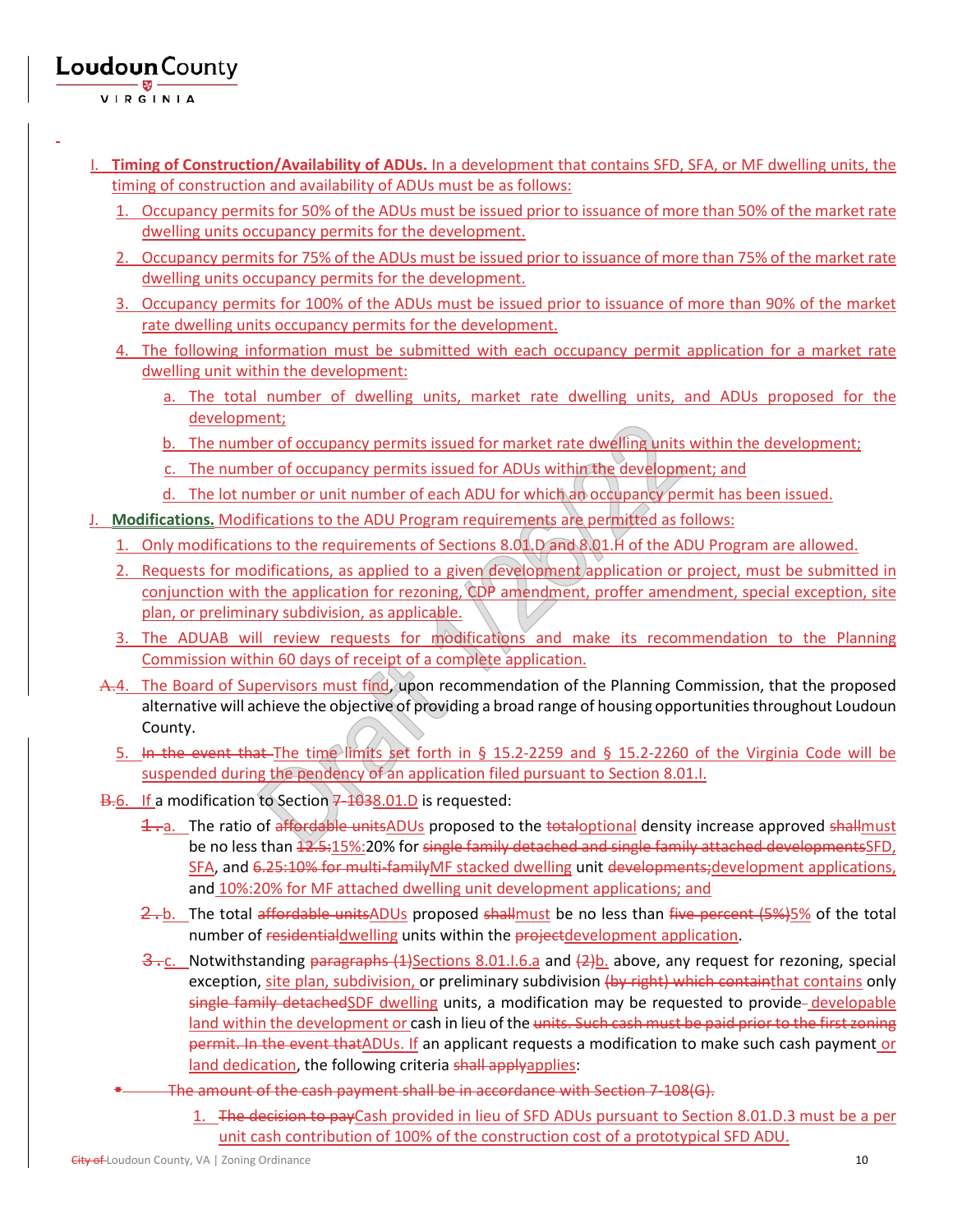VIRGINIA

- 2. The minimum value of land dedicated in lieu of SFD ADUs pursuant to Section 8.01.I.6.c must be based on the value of per unit cash contribution of 100% of the construction cost of a prototypical SFD ADU.
- 3. The construction cost of a prototypical SFD ADU must be the "vertical cost" of an ADU as established on a semiannual basis by the ADUAB.
	- a. The minimum number of bedrooms of the prototypical SFD ADU used to determine the cash contribution must be equal to the number of bedrooms provided within the predominant market rate SFD dwelling unit in the development as determined by the Zoning Administrator.
- 4. Notwithstanding Section 8.01.I.6.c.2, documentation demonstrating that the required number of ADUs can be built on the and dedicated in lieu must be provided with the request to dedicate land in lieu of providing the units has to ADUs.
- $\sqrt[3]{}$ 5. The decision to dedicate land or provide cash in lieu of ADUs must be made at the time of approval of rezoning, special exception, subdivision, or preliminary subdivision (by right),, as applicable.
	- 6. InIn conjunction with a request to modify Section 8.01.D, the Board of Supervisors may permit an applicant to request a modification that would allow them to provide any combination of ADUs, dedicate land, or provide cash to Loudoun County of equivalent value in lieu of providing the required number of ADUs.
	- 7. All cash provided or land dedicated in lieu of SFD ADUs made pursuant to Sections 8.01.I.6.c must be:
		- a. Of a value calculated in current dollars, adjusted by the CPI, at the time the actual contribution is officially transferred to the County;
		- b. Paid or dedicated prior to the issuance of the first zoning permit for the development unless another time is approved by the Board of Supervisors at the time the modification is approved.
		- c. Deposited in the Loudoun County Housing Trust Fund for cash in lieu and dedicated to the County Economic Development Authority for land until such time as a County land bank is established.
	- 8. The applicant must provide a justification that addresses Section 8.01.I.9.
	- Χ.9. The ADUAB, Planning Commission, and Board of Supervisors must consider the following criteria in reviewing a request for modification to Section  $7-103$ , consideration shall be given to the following8.01.D:
		- $\pm$ . Public facilities and services already developed for the overall development capacity to accommodate the maximum density increase permitted for provision of affordable dwelling unitsADUs.
		- $\frac{2}{2}$ . Existing unique, or unusual site constraints, including, but not limited to, potential adverse impacts on environmental resources and features on the subject parcel and adjacent parcels, and difficult soil conditions.
		- $\frac{3}{2}$ . Unusual costs associated with development of the subject property.
		- $\frac{4}{10}$ . Overriding public needs, health issues, public safety issues, or public welfare issues whichthat are better served by not providing the maximum number of affordable unitsADUs otherwise required.
		- 5.e. In the case of a request for a Concept Development PlanCDP Amendment, consideration shallmust also be given to whether the amendment would result in a reduction in the previously approved rezoning's impact on public facilities and whether the existing proffer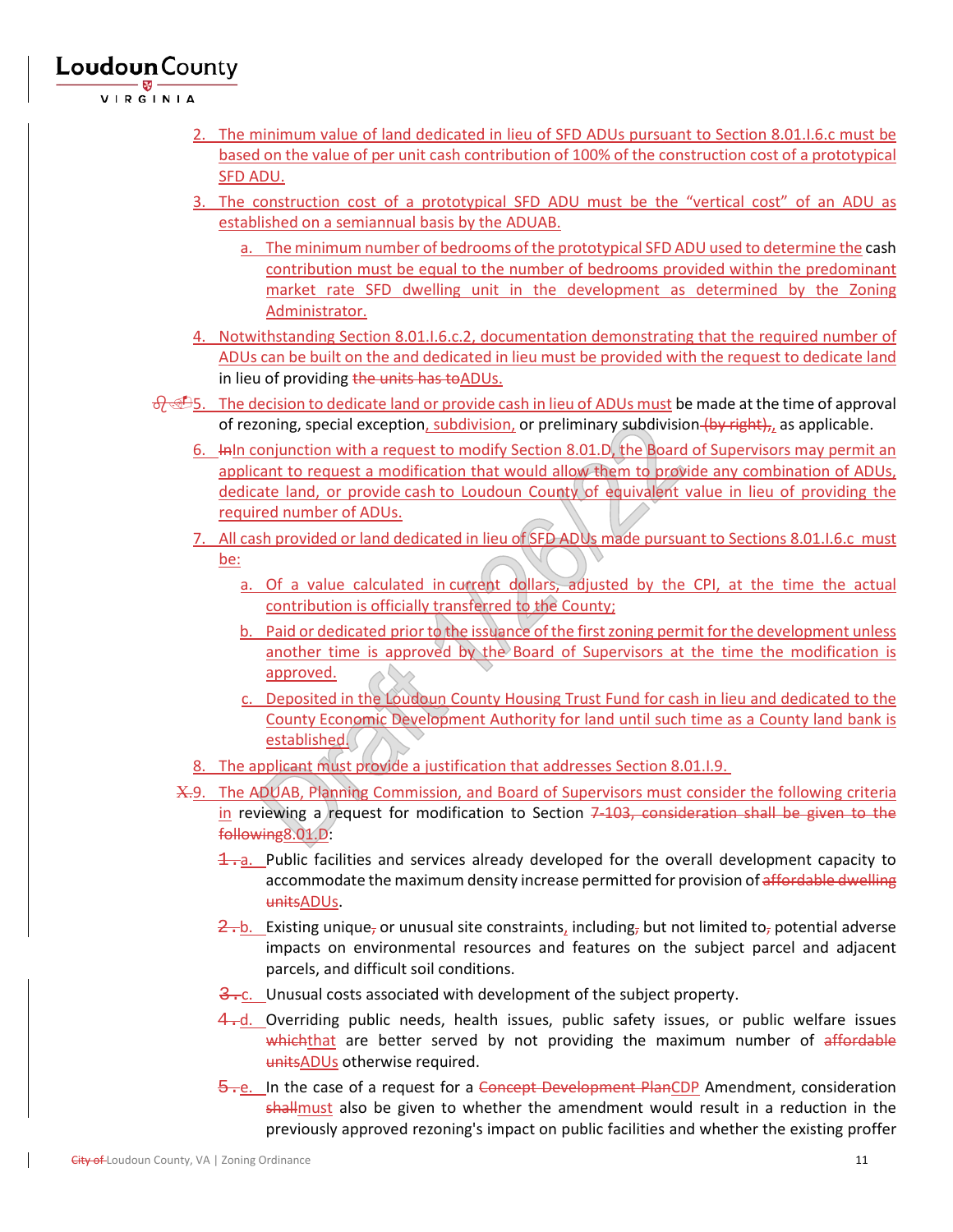VIRGINIA

Loudoun County

commitments for the previously approved rezoning exceed current adopted capital facility guidelines established in the County's comprehensive planGeneral Plan.

- ∆.7. In reviewingIf a request for modification to modify Section 7-106, consideration shall be given to the following8.01.H is requested:
	- a. The development application must demonstrate the modified timing-of construction and availability of affordableADUs compared to market rate dwelling units.
	- b. The applicant must provide a justification that addresses the criteria listed under Section 8.01.I.7.c..
	- c. The ADUAB, Planning Commission, and Board of Supervisors must consider the following criteria in reviewing a request for modification to Section 8.01.H:
		- $\Theta$ 1. The modified timing of construction and availability of ADUs compared to market rate dwelling units.
		- $\Theta$ 2. Existing unique, or unusual site constraints, including but not limited to the availability of utilities or infrastructure that require a modified development schedule.
		- $\Theta$ 3. Unusual costs associated with development of the subject property due to the development schedule required by Section 7-1068.01.H.

• In conjunction with Section 7-108(B) above requesting such modifications, the Board of Supervisors may permit an applicant to request a modification to this ordinance so as to allow them to provide any combination of affordable dwelling units, land or contributions to Loudoun County equivalent to providing the required number of affordable dwelling units.

• Requests for modifications to the requirements of the Affordable Dwelling Unit Program, as applied to a given development, shall be submitted in conjunction with the application for rezoning, concept development plan amendment, proffer amendment, special exception, site plan, or preliminary subdivision, as applicable. For a request to modify Section 7-103 the applicant shall provide a justification that addresses Section 7-108(C). For a request to modify Section 7-106 the applicant shall provide a justification that addresses Section 7-108(D). The Affordable Dwelling Unit Advisory Board shall review requests for modifications and make its recommendation within sixty (60) days of receipt of a complete application.

• Cash provided in lieu of single family detached dwelling units pursuant to Section 7-108(E) and 7-103(A) shall be a per unit cash contribution of one hundred percent (100%) of the construction cost of a prototypical single family detached affordable dwelling unit. The construction cost of a prototypical single family detached affordable dwelling unit shall be the "vertical cost" of an affordable dwelling unit as established on a semiannual basis by the Affordable Dwelling Unit Advisory Board. The minimum number of bedrooms of the prototypical single family detached affordable dwelling unit used to determine the cash contribution shall be equal to the number of bedrooms provided within the predominant market rate single family detached dwelling unit in the development as determined by the Zoning Administrator.

• All cash provided in lieu of single family detached dwelling units or the value of land contributions made pursuant to Sections 7-103(A) and 7-108(E) shall be calculated in terms of current dollars, adjusted by the CPI, at the time the actual contribution is officially transferred to the County, and paid prior to the issuance of the first zoning permit unless another time is approved by the Board of Supervisors at the time the modification is approved. Funds collected shall be placed in the Loudoun County Housing Trust Fund.

• The time limits set forth in Section 15.2-2259 and 15.2-2260 of the Virginia Code shall be suspended during the pendency of an application filed pursuant to Section 7-108.

### **7-109 Affordable Housing Programs.**

K. **Affordable Housing Unit (AHU) Programs.** The Applicant may provide AHUs in place of ADUs in accordance with the following requirements: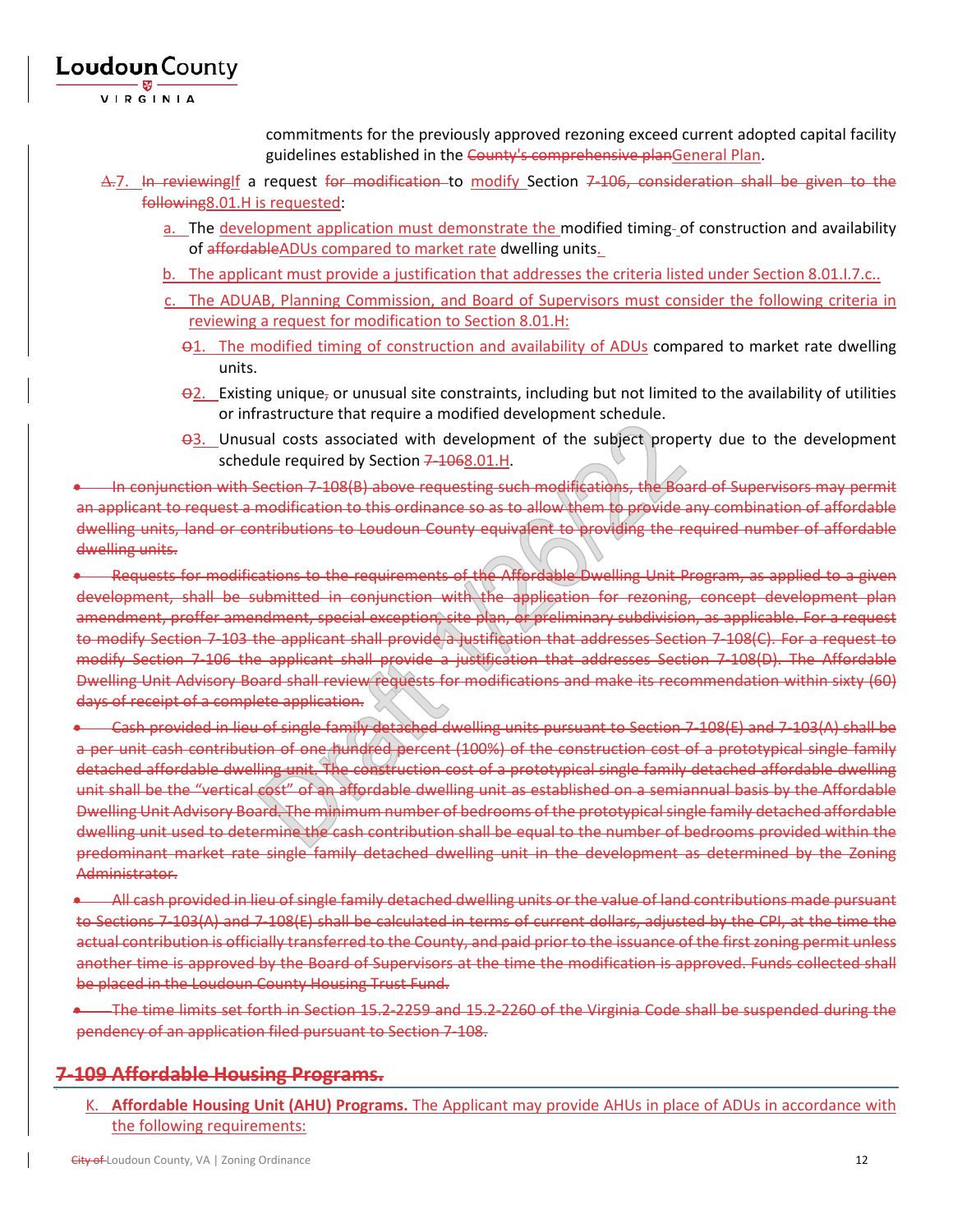VIRGINIA

- A.1. A development that provides the same number or more affordable housing unitsAHUs as the number of affordable dwelling unitsADUs required under Section 7-103(A)8.01.D.3 and (B)-4 above shallwill satisfy the ADU Program requirements of the Affordable Dwelling Unit Program.
- 2. A development which that provides AHUs to satisfy the ADU Program requirements is permitted an optional density increase in accordance with Sections 8.01.D.5, 6, or 7, as applicable.
- B.3. A development that provides a fewer number of affordable housing unitsAHUs than the number of affordable dwelling unitsADUs required under Section 7-103(A)8.01.D.3 and (B) 4 above shallmust provide the additional number of affordable dwelling unitsADUs necessary to make upaugment the shortage and achieve the total required ADUs.
- C.4. The rents and sales prices for affordable housing unitsAHUs provided shallmust be in accordance with the rules and regulations governing suchthe AHU funding programs and these units shallAHUs must be marketed in accordance with such the AHU funding program rules and regulations.
- **D.5.** The following requirements shall apply to any development that provides affordable housing unitsAHUs pursuant to this Section:
	- a. Approved site plans and/or record subdivision plats shall identifymust:
		- 1. Identify the specific number and location of buildings which that are to contain affordable housing units and includeAHUs; and
		- 4.2. Include a tabulation that demonstrates thatdemonstrating the number of affordable housing unitsAHUs and affordable dwelling unitsADUs provided satisfies the number of affordable dwelling units $ADUs$  required by Section  $7-103(A) 8.01.0.3$  and  $(B) 4$  above.
	- b. In a development whichthat contains single family detached, single family attached, SFD, SFA or multifamily lots or MF dwelling units, occupancy the timing of construction and availability of AHUs must be as follows:
		- 1. Occupancy permits for no50% of the AHUs must be issued prior to issuance of more than fifty percent (50%)% of the market rate dwelling units shall be issued prior to the issuance of occupancy permits for fifty percent (50%) of the affordable housing units. the development.
		- 2. Occupancy permits for no 75% of the AHUs must be issued prior to issuance of more than seventyfive percent (75%) of the market rate dwelling units shall be issued until occupancy permits have been issued for seventy-five percent (75%)% of the affordable housingmarket rate dwelling units occupancy permits for the development.
		- 3. Occupancy permits for no 100% of the AHUs must be issued prior to issuance of more than ninety percent (90%)% of the market rate dwelling units shall be issued until occupancy permits have been issued for one hundred percent (100%) of the affordable housing units for the development.
		- $4.$  The following information shall must be submitted with each occupancy permit application for a market rate dwelling unit within the development; the:
			- a. The total number of dwelling units, market rate dwelling units, and affordable housing unitsAHUs proposed for the development; the
			- b. The number of occupancy permits issued for market rate dwelling units within the development;
			- c. The number of occupancy permits issued for AHUs within the development; the number of occupancy permits issued for affordable housing units within the development; and the and
			- 2.d. The lot number or unit number of each affordable housing unitAHU for which an occupancy permit has been issued.
	- 3.c. The applicant shallmust provide written verification to the Zoning Administrator from the applicable affordable housing program of the approval of funding to provide affordable housing units. AHUs. Until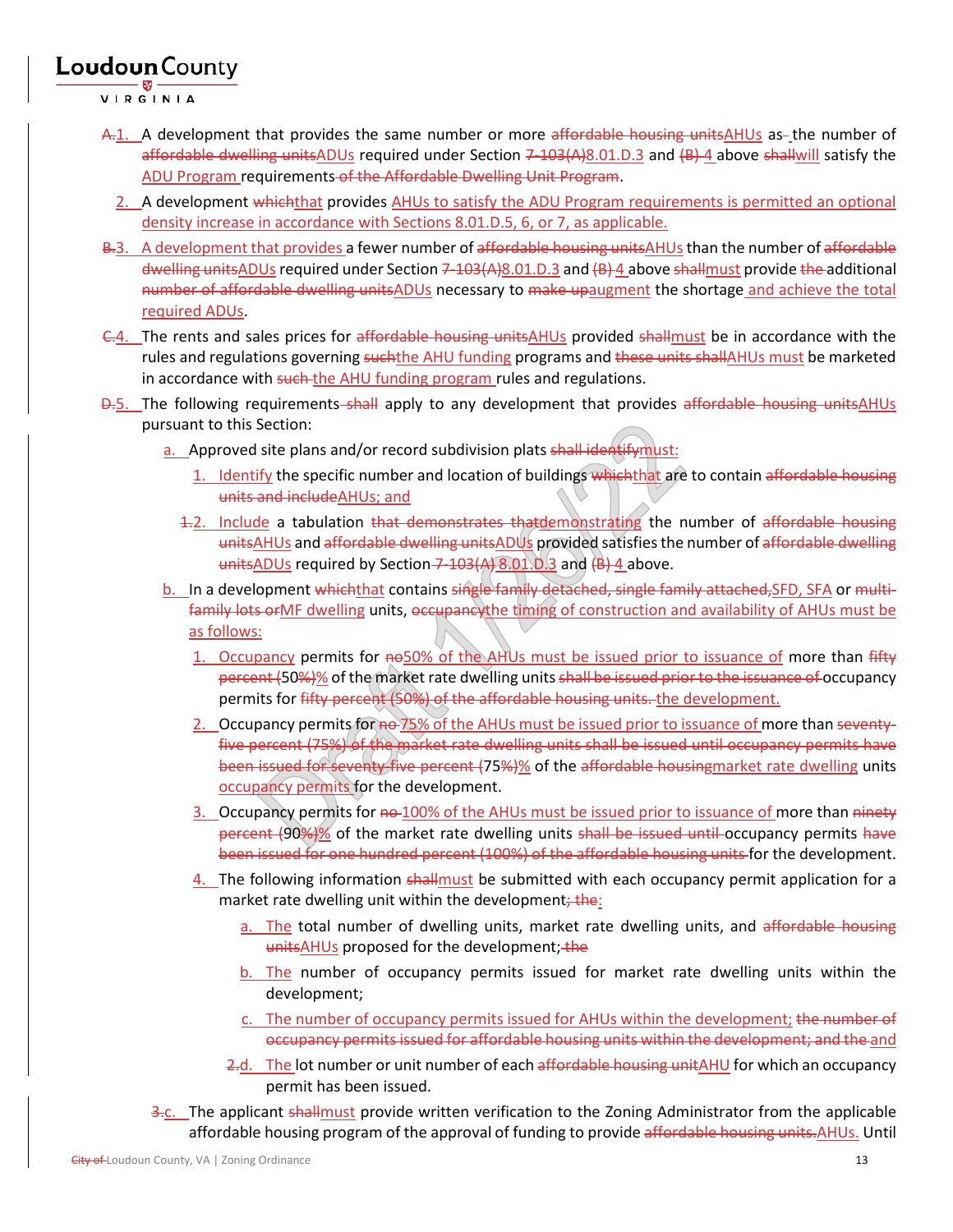

VIRGINIA

such written verification is provided by the applicant, only affordable dwelling units shallADUs are permitted to be provided to meet the requirements of this Ordinancethe ADU Program.

- 4.d. Buildings containing affordable housing units shallAHUs must utilize exterior building materials similar to and be of an architectural style compatible with the market rate dwelling units within the development in which they are located. Written documentation and/or plans demonstrating that the affordable housing units are in conformance with this requirement shall be provided to the Zoning Administrator prior to approval of the first Site Plan, Construction Plans and Profiles, and/or Subdivision Plan for the affordable housing units.
	- 1. 7-110 Written documentation and/or plans demonstrating that the AHUs are in conformance with this requirement must be provided to the Zoning Administrator prior to approval of the first site plan, construction plans and profiles, and/or subdivision plan for the AHUs.

### **Violations and Penalties.**

- L. In addition to the provisions set forth in enforcement under Section 6-500-10.01 et seq., the following shall apply whenever any person, whether owner, lessee, principal, agent, employee, or otherwise, violates any provision of this Articlethe ADU Program, or permits any such violation, or fails to comply with any of the requirements hereof:
	- A.1. Tenants of affordable dwelling units who shallADUs who fail to submit executed affidavits or certifications, as required by this Article, shall bethe ADU Program, are subject to lease termination and eviction procedures, as provided in the Codified Ordinances.
	- B.2. Tenants of affordable dwelling unitsADUs who shall falsely swear or who shall execute an affidavit or certification required by this Articlethe ADU Program knowing the statements contained therein to be false shall also beare subject to lease termination and eviction procedures, as provided in the Codified Ordinances.
	- C.3. Owners of individual affordable dwelling units who shallADUs who falsely swear that they continue to occupy their respective affordable dwelling unitADU as their primary domicile shallwill be subject to injunction or other suit, action, or proceeding to require such owner to either sell the unitADU to someone who meets the eligibility requirements established pursuant to this Articlethe ADU Program or to occupy such affordable dwelling unitADU as a domicile.
- M. 7-111 Enforcement and **Court Appeals.**

1. The Zoning Administrator shall administer and enforce the provisions of the Affordable Dwelling Unit Program.

B.1. Notwithstanding the provisions of Section§ 15.2-2311 of the Virginia Code, any person aggrieved by a decision of the Zoning Administrator or by the Affordable Dwelling Unit Advisory Board, (ADUAB), in the case of a decision made by the latter regarding an appeal of affordable dwelling unitADU for-sale or rental prices, or by any decision made by an administrative officer in the administration or enforcement of the Affordable Dwelling UnitADU Program, may appeal such decision to the Loudoun County Board of Zoning Appeals by filing a petition of appeal which specifies the grounds upon which aggrieved within  $\frac{1}{1}$  thirty (30) days from the date of the decision.

-Any petition of appeal properly filed pursuant to Paragraph BM.1. above shallwill not constitute a de novo proceeding and shallwill be considered by the Circuit Court in a manner similar to petitions filed pursuant to Section§

> Section 7-100 Revision Date: June 2, 2020

15.2-2314 of the Virginia Code.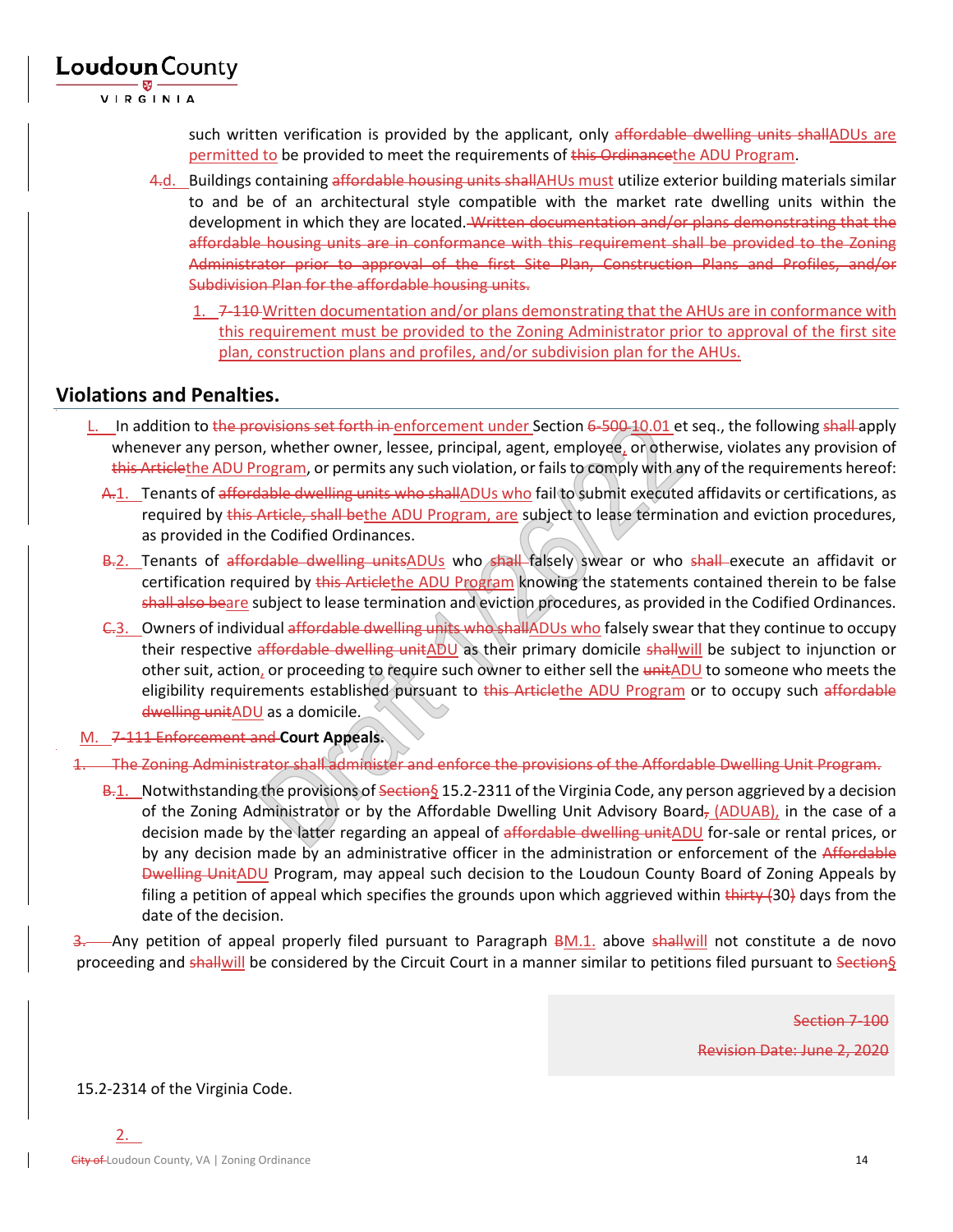#### 4-2410

### **8.02 Unmet Housing Needs. Unit Program**

- *Purpose.* This section implements the Housing policies*The purpose of the* Route 28 Corridor Plan.
- **Applicability.** This section applies only to the Alternative Method of development.
- **Definitions**. The following definitions apply to this section:

1.*Unmet Housing Needs Unit*. A dwelling unit that *(UHNU) Program is* affordable for purchase or rent at one of the Unmet Housing Needs categories listed below, based on the area median income for the Washington Primary Metropolitan Statistical Area (PMSA).*to:*

- *Complement the Affordable Dwelling Unit (ADU) Program by addressing housing affordable to families with incomes not addressed by the ADU Program to include 0% to 30% of area median income (AMI), which is the area of greatest need, and 70% to 100% of AMI.*
- *Implement the Housing Policies of the General Plan.*
- *Establish regulations for UHNUs provided:*
	- o *As an incentive for an adjusted floor area ratio (FAR) in the UM Subarea of the UT/UM District and SM District.*
	- o *To meet the Suburban Compact Neighborhood (SCN) Alternative Location Criteria.*
	- o *When a building is adaptively reused.*
	- o *To implement the PD-MUB requirement for UHNUs.*
	- o **Applicability. Income Tiers**. The income category of Unmet Housing Needs Units, as set out below:
	- A. This section applies to UHNUs provided:
		- 1. To achieve an adjusted floor area ratio (FAR) in the UM Subarea of the UT/UM District pursuant to Section 2.01.01.E.
		- 2. To achieve an adjusted FAR in the SM District pursuant to and Section 2.02.03.F.
		- 3. To meet the Alternative Location Criteria for locating the SCN District in the Suburban Neighborhood or Suburban Mixed Use Place Types of the General Plan pursuant to Section 2.02.02.K.1.
		- 4. As a permitted adaptive reuse of a building or structure pursuant to Section 5.09.C.
		- 5. As a requirement in the PD-MUB Zoning District pursuant to Section 2.07.x.x.
	- B. **UHNU Income Requirements.** The UHNUs must be provided based on the AMI and type of unit in Table 8.02-2.

| <b>TABLE 8.02-2. UNMET HOUSING NEEDS UNITS INCOME REQUIREMENTS</b>                 |                            |  |
|------------------------------------------------------------------------------------|----------------------------|--|
| <b>Area Median Income (AMI) Tier</b><br><b>%Type of <del>Total Units</del>Unit</b> |                            |  |
| $0$ up to $30\%$                                                                   |                            |  |
| <b>Above 30</b> 0% up to 6030%                                                     | <b>5For Rent</b>           |  |
| Above 6070% up to 80100%                                                           | 3 (For Sale Only) Purchase |  |
| Above 80-100%                                                                      | 2 (For Sale Only)          |  |

### • **Required Unmet Housing Needs Units**.

o All proposals for an Office Center Alternative Method shall provide at least 12% of the proposal's total dwelling units on-site to address unmet housing needs. If the percentage calculation results in a fraction, the figure shall be rounded up to the next whole number. The income categories shall be distributed in accordance with the definition of Income Tiers, above.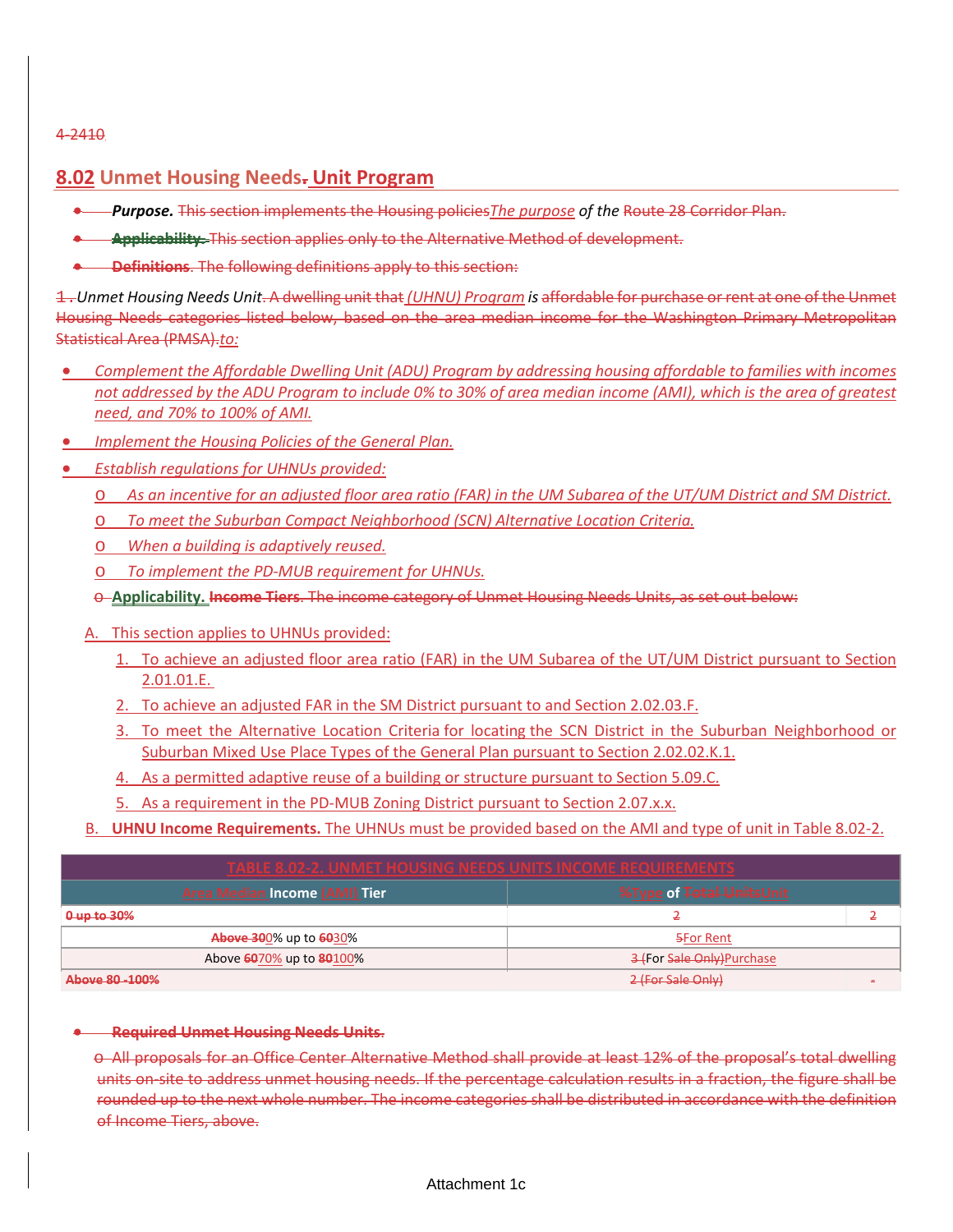VIRGINIA

o The Board of Supervisors may adjust the percentages within the income categories at the time of rezoning when a higher proportion of units in the lowest income tier and/or a higher portion of accessible units are provided. A covenant securing affordability, in accordance with County housing policies shall be attached to each unit that addresses unmet housing needs.

### *4-1357 Unmet Housing Needs Units (UHNUs).*

- C. Applications for a rezoning to the PD-MUB district proposing a maximum density greater than 20 dwelling units per acre (possible only after establishment of bus services) shall provide dwelling units affordable for rental to households earning 60% or less and affordable for purchase to households earning greater than 30% but no more than 100% of the median income for the Washington Metropolitan Statistical Area (MSA), herein referenced as the Washington Area Median Income (AMI), in accordance with Table 4-1357(A). This requirement shall not apply if the maximum proposed density exceeds 20 dwelling units per acre solely due to the application's compliance with ARTICLE 7.All UHNUs, unless provided pursuant to Section 4-1357(F), shall be administered by the County under the County's UHNU Rental and Purchase Program. Under the County's UHNU Rental and Purchase Programs, UHNUs shall be administered pursuant to the applicable Affordable Dwelling Unit Provisions of ARTICLE 7 of the Zoning Ordinance and in accordance with the applicable provisions of Chapter 1450 of the Codified Ordinances of Loudoun County. Rents for UHNUs shall**UHNU Requirements**. All UHNUs must be provided in accordance with the following requirements:
	- 1. Unless otherwise provided for in Section 8.02, UHNUs must be administered pursuant to the ADU Program requirements of Section 8.01 of the Zoning Ordinance.
	- 2. Unless otherwise provided for in Section 8.02, UHNUs must be provided in accordance with the provisions of Chapter 1450 of the Codified Ordinances of Loudoun County.
	- 3. UHNUs must be controlled by covenant that is recorded among the land records of Loudoun County, Virginia, runs with the land, in a form approved by the County and in favor of the County or its designee, and controls affordability for the following periods of time:
		- a. Rents for rental UHNUs must be controlled for a period of at least 30 years from the date of the issuance of the occupancy permit for each rental UHNU-and sales.
		- b. Sales prices for UHNUs shallfor purchase must be controlled for a period of at least 20 years from the initial sale transaction for the respective UHNU.

• UHNUs shall be of the same dwelling unit type and occupancy type (rental or purchase) as the market rate dwelling units receiving the density bonus. The architectural style of UHNUs shall be compatible with the market rate dwelling units within the proposed development. In general, an UHNU's dimensions and number of bedrooms shall be comparable to equivalent market rate dwelling units within the proposed development.

o If an application proposing for rent dwelling units is required to provide rental UHNUs pursuant to this section, a minimum of one-third of such rental UHNUs shall be affordable for rental to households earning 30% or less of the AMI.

o If an application proposing for purchase dwelling units is required to provide for purchase UHNUs pursuant to this section a minimum of one-third of such for purchase UHNUs shall be affordable for purchase to households earning greater than 30% but less than 70% of the AMI, and a minimum of one-third of such for purchase UHNUs shall be affordable for purchase to households earning 70% or greater but no more than 100% of the AMI.

- 4. At the time of rezoning, the Board of Supervisors may adjust the following:
	- a. The percentage of UHNUs required by Sections 2.01.0.E, 2.02.03.F, or 2.02.02.K.1 when a higher proportion of UHNUs in the lowest AMI tier are provided; and/or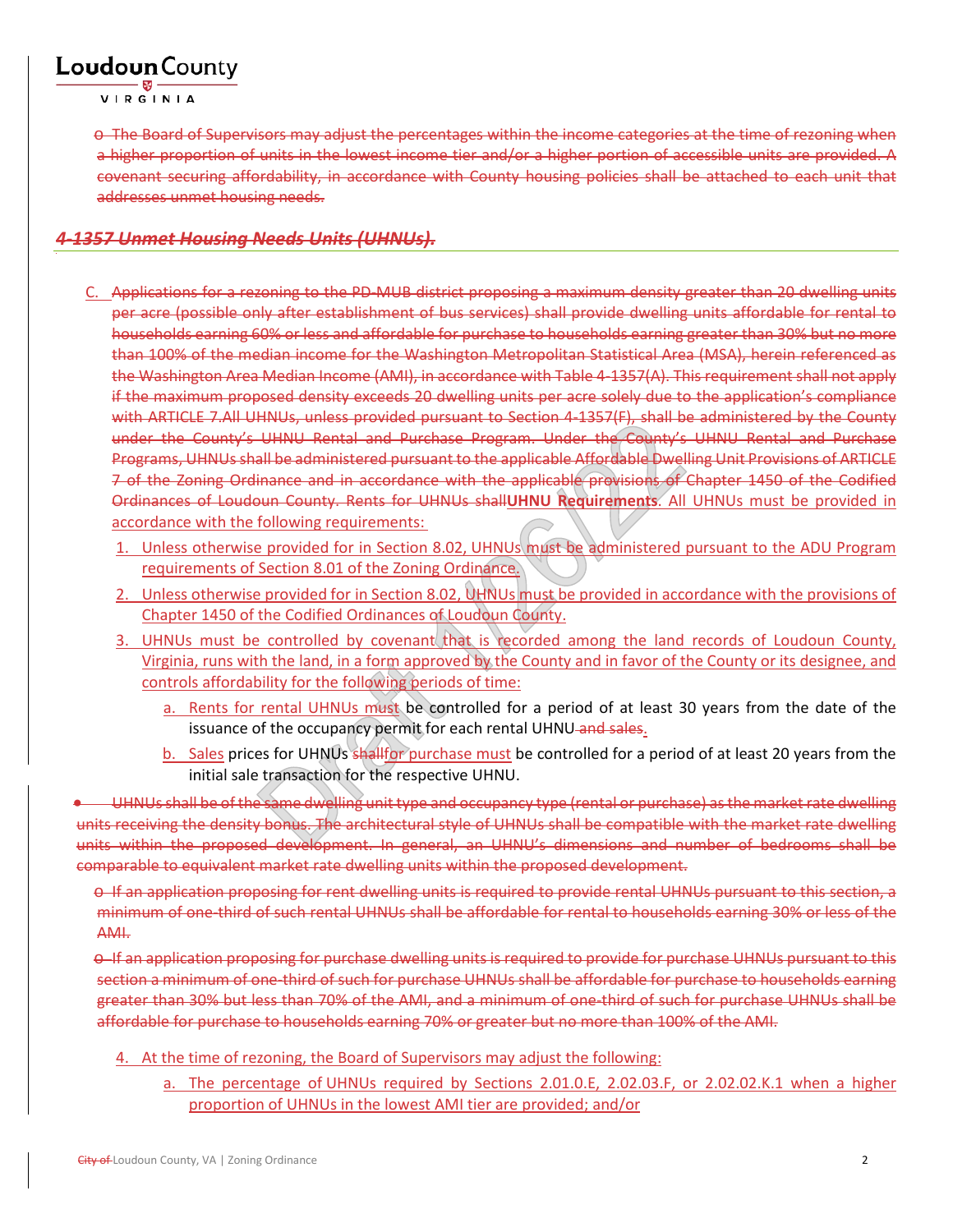VIRGINIA

- b. The AMI tiers in Table 8.02-1 when higher percentage of UHNUs than required are provided as accessible units.
- D. **Unmet Housing Needs Units (UHNUs) in the PD-MUB Zoning District.** UHNUs required pursuant to Section 2.07 in the PD-MUB district must be provided as follows:
	- 1. Notwithstanding Table 8.02-1, the UHNUs in a PD-MUB district must be affordable in accordance with Table 8.02-2.

| <b>TABLE</b> $4-1357(A)$                                  |                     |  |
|-----------------------------------------------------------|---------------------|--|
| PD--MUB PLANNED-DEVELOPMENT MIXED-USE BUSINESS            |                     |  |
| <b>UNMET HOUSING NEEDS UNITS TABLEINCOME REQUIREMENTS</b> |                     |  |
| <b>Area Median Income (AMI)</b>                           | <b>Type of Unit</b> |  |
| 0% up to 60%                                              | For Rent            |  |
| Above 30% up to 100%                                      | <b>For Purchase</b> |  |

- 2. If for rent UHNUs are provided, a minimum of 1/3 of the rental UHNUs must be affordable to households earning 30% or less of the AMI.
- 3. If for purchase UHNUs are provided, a minimum of 1/3 of the for purchase UHNUs must be affordable to each of the following:
	- a. Households earning greater than 30% but less than 70% of the AMI; and
	- b. Households earning 70% or greater but no more than 100% of the AMI.

| Column A                                                                                          | Column B             | Column <sub>C</sub>                                                                                                          | Column D                                                                                                                                                                              |
|---------------------------------------------------------------------------------------------------|----------------------|------------------------------------------------------------------------------------------------------------------------------|---------------------------------------------------------------------------------------------------------------------------------------------------------------------------------------|
| <b>Dwelling Unit Type</b>                                                                         | <b>Density Bonus</b> | <b>Required Percentage of</b><br><b>Dwelling Units to be</b><br><b>Provided as Unmet Housing</b><br><b>Needs Units UHNUS</b> | <b>Additional</b><br><b>Regulatory Adjustment</b>                                                                                                                                     |
| <b>Multifamily Attached</b><br><b>Multi-Family-Dwellings</b>                                      | 20%                  | 6.25%                                                                                                                        | Increase maximum FAR<br>permitted by 0.2                                                                                                                                              |
| <b>Multifamily Stacked-Multi-</b><br><b>Family Dwellings</b>                                      | 10%                  | 6.25%                                                                                                                        | Increase maximum FAR<br>permitted by 0.1                                                                                                                                              |
| <b>Single-Family Attached</b><br><b>Dwellings and Single-</b><br><b>Family Detached Dwellings</b> | 10%                  | 6.25%                                                                                                                        | Increase maximum land area permitted for Single-<br>Family Attached Dwellings and Single-Family Detached<br>Dwellings under Section 4-1358(J)2.07.x.x by 2% of<br>total district size |

- 5. **Density Bonus/Additional Regulatory Adjustment.** When UHNUs required pursuant to Section 2.07.x.x. are provided, the development is permitted a density bonus pursuant to Table 8.02-3, Column B and Additional Regulatory Adjustment pursuant to Table 8.02-3, Column D.
	- a. The rezoning or zoning concept plan amendment materials submitted in association with the application for the density bonus must designate which dwelling unit type(s) will receive the density bonus and Additional Regulatory Adjustment.
- Φ.6. **Calculation of Density Bonus.** Multiply the number of each type of dwelling unit (Column A of Table 4- 1357(A))8.02-3) proposed for the PD-MUB district prior to compliance with ARTICLE-7 Section 8.01 times the corresponding Density Bonus (Column B of Table 4-1357(A)) 8.02-3) for that dwelling unit type. The resulting number is the total number of bonus dwelling units that shall be permitted for that dwelling unit type.